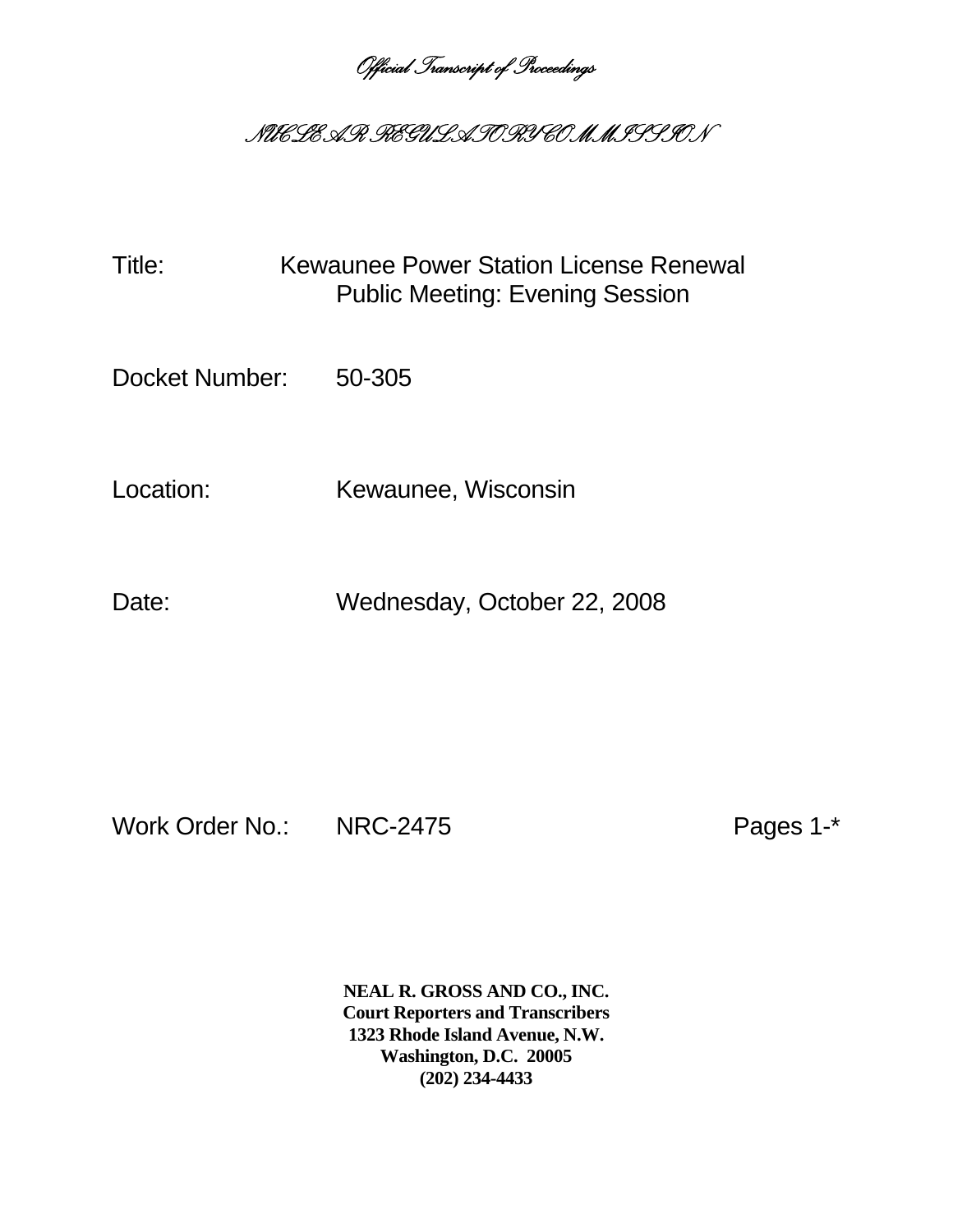|                |                                                                                                                                                                 | $\mathbf 1$ |
|----------------|-----------------------------------------------------------------------------------------------------------------------------------------------------------------|-------------|
| 1              | UNITED STATES OF AMERICA                                                                                                                                        |             |
| $\overline{c}$ | $+ + + + +$                                                                                                                                                     |             |
| 3              | BEFORE THE NUCLEAR REGULATORY COMMISSION                                                                                                                        |             |
| $\overline{4}$ | + + + + +                                                                                                                                                       |             |
| 5              | $+$<br>$^{+}$<br>$+$<br>$+$<br>$^{+}$                                                                                                                           |             |
| 6              | DOMINION ENERGY KEWAUNEE INC.                                                                                                                                   |             |
| 7              | KEWAUNEE POWER STATION                                                                                                                                          |             |
| 8              | Regarding the Renewal of Facility Operating License                                                                                                             |             |
| 9              | WEDNESDAY                                                                                                                                                       |             |
| 10             | OCTOBER 22, 2008                                                                                                                                                |             |
| 11             | 7:00 P.M.                                                                                                                                                       |             |
| 12             | $\pm$<br>$^{+}$<br>$\pm$<br>$+$ $+$                                                                                                                             |             |
| 13             | Town Hall of Carlton                                                                                                                                            |             |
| 14             | N1296 Town Hall Road                                                                                                                                            |             |
| 15             | Kewaunee, Wisconsin 54216                                                                                                                                       |             |
| 16             | $^{+}$<br>$^{+}$<br>$^{+}$<br>$^{+}$<br>$^{+}$                                                                                                                  |             |
| 17             |                                                                                                                                                                 |             |
| 18             |                                                                                                                                                                 |             |
| 19             |                                                                                                                                                                 |             |
| 20             |                                                                                                                                                                 |             |
| 21             |                                                                                                                                                                 |             |
| 22             |                                                                                                                                                                 |             |
| 23             |                                                                                                                                                                 |             |
| 24             |                                                                                                                                                                 |             |
| 25             | PROCEEDINGS                                                                                                                                                     |             |
|                | <b>NEAL R. GROSS</b><br>COURT REPORTERS AND TRANSCRIBERS<br>1323 RHODE ISLAND AVE., N.W.<br>(202) 234-4433<br>WASHINGTON, D.C. 20005-3701<br>www.nealrgross.com |             |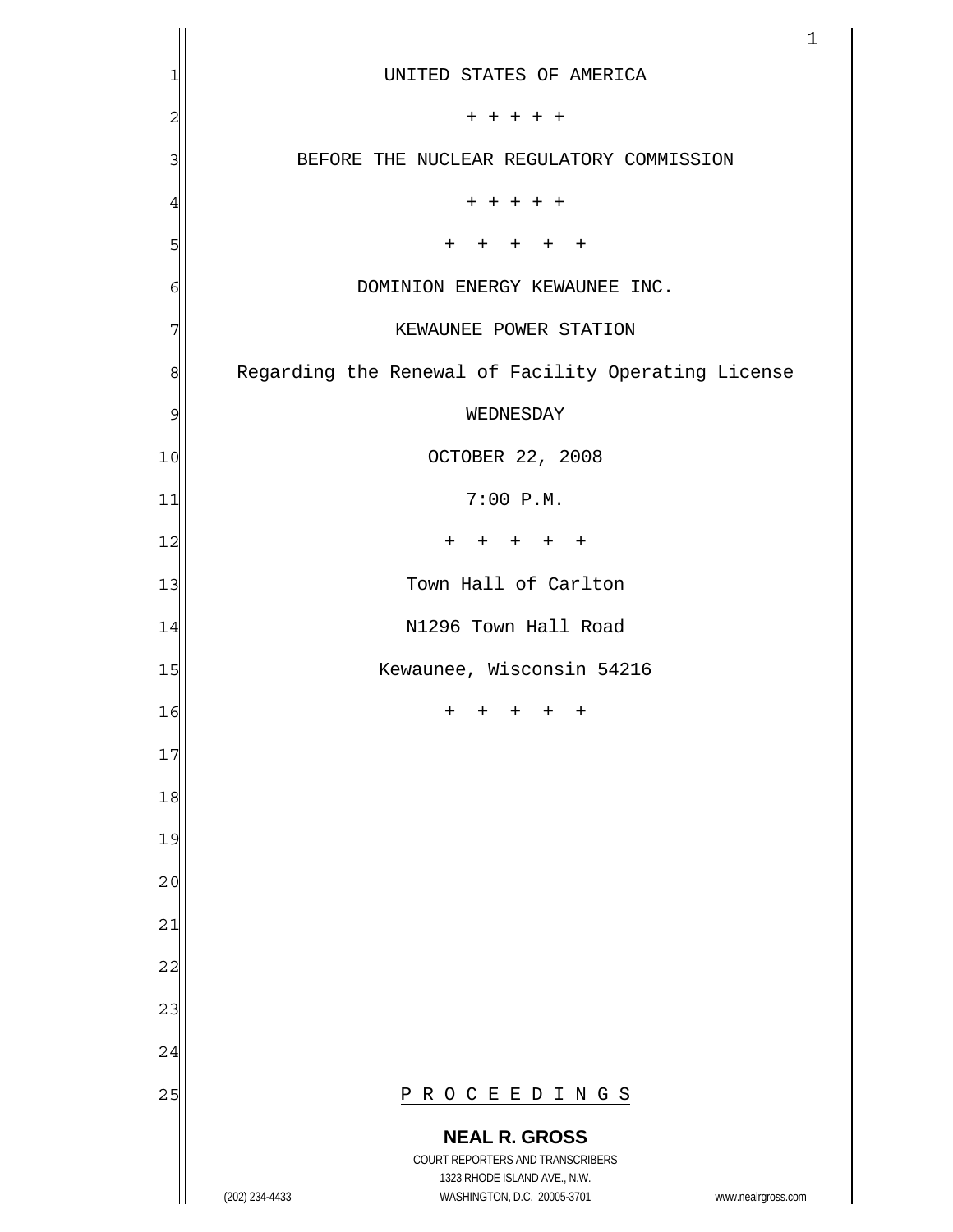|                | 2                                                                                                   |
|----------------|-----------------------------------------------------------------------------------------------------|
| 1              | (7:00 P.M.)                                                                                         |
| $\overline{c}$ | HOLIAN: Good evening.<br>Brian<br>MR.<br>I'm                                                        |
| 3              | Holian. I'm the division director for the Division of                                               |
| 4              | License Renewal back in headquarters.                                                               |
| 5              | Still consider myself a regional type guy.                                                          |
| 6              | I just am back from nine years in Region One which is                                               |
| 7              | outside of Philadelphia and I spent nine years in the                                               |
| 8              | regional office as a manager and before that I had                                                  |
| 9              | been nine years at headquarters so I came back and am                                               |
| 10             | now heading up the license renewal program there.                                                   |
| 11             | So it's a pleasure to be out here.                                                                  |
| 12             | With<br>today is<br>Sarah<br>Lopas<br>the<br>me                                                     |
| 13             | environmental project manager and<br>have<br>we<br>а                                                |
| 14             | presentation of just 20 slides and I'm going to check                                               |
| 15             | and see really because the crowd is small.                                                          |
| 16             | know we bring out a formal presentation<br>I                                                        |
| 17             | like this but we don't mean it to be if you don't need                                              |
| 18             | that.                                                                                               |
| 19             | So, you know, we do that and pack up this                                                           |
| 20             | and bring it out. Oftentimes we get larger<br>stuff                                                 |
| 21             | crowds of people who aren't aware of what license                                                   |
| 22             | renewal is about.                                                                                   |
| 23             | That's the purpose of tonight's meeting                                                             |
| 24             | really just to describe the license renewal process                                                 |
| 25             | and then the second part of the meeting is to take any                                              |
|                | <b>NEAL R. GROSS</b>                                                                                |
|                | COURT REPORTERS AND TRANSCRIBERS                                                                    |
|                | 1323 RHODE ISLAND AVE., N.W.<br>(202) 234-4433<br>WASHINGTON, D.C. 20005-3701<br>www.nealrgross.com |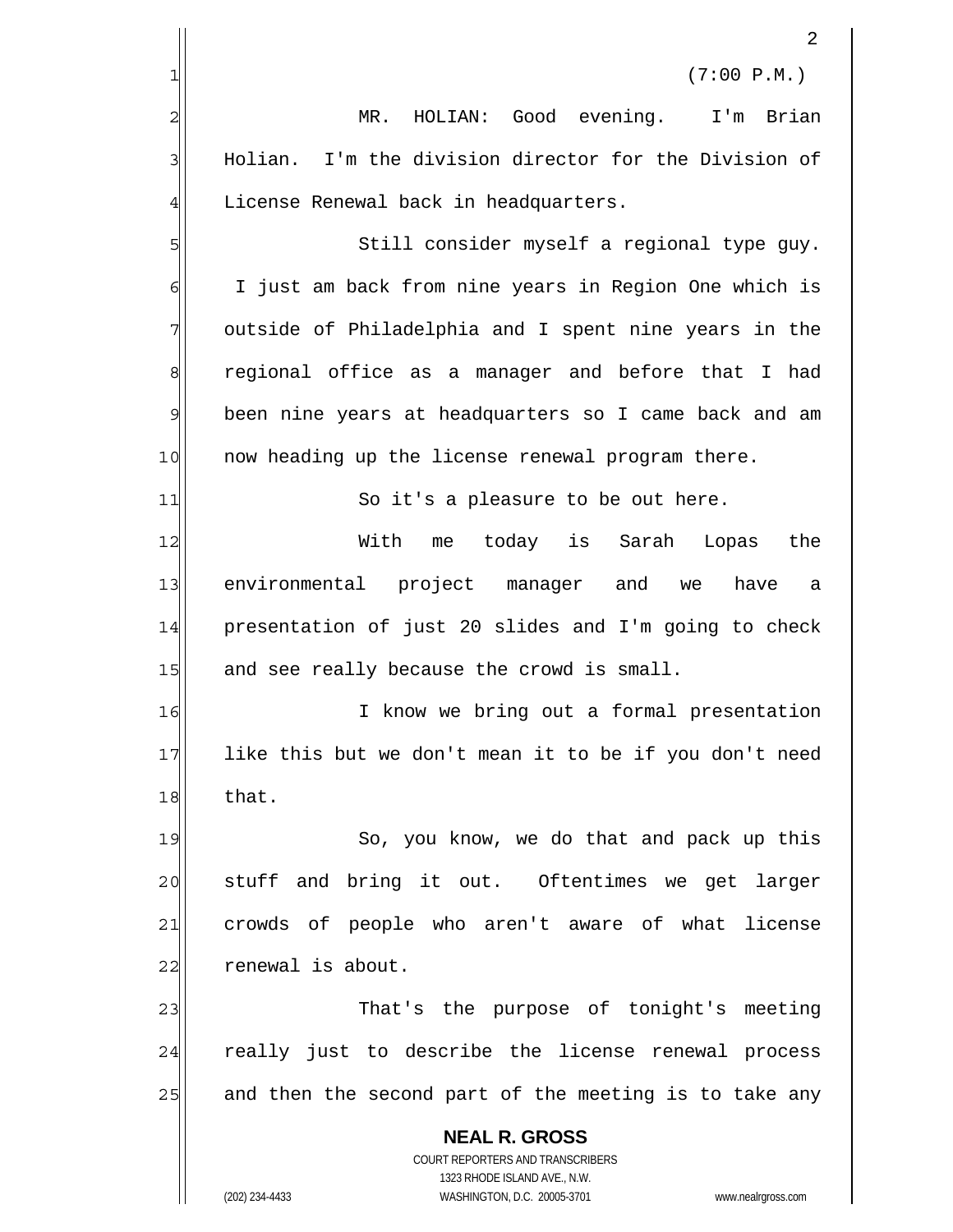|              | 3                                                                                                   |
|--------------|-----------------------------------------------------------------------------------------------------|
| $\mathbf{1}$ | environmental questions or comments you have.                                                       |
| 2            | We combine kind of two meetings into one                                                            |
| 3            | where we take any questions or concerns that you want                                               |
| 4            | to address in the environmental review that will just                                               |
| 5            | be starting now.                                                                                    |
| 6            | Let me just take a quick check with who we                                                          |
| 7            | had a crowd of maybe about 20 people this afternoon                                                 |
| 8            | and I see some familiar faces and I welcome you back.                                               |
| 9            | I thank you for coming back to both sessions.                                                       |
| 10           | not here this afternoon.<br>But who<br>was                                                          |
| 11           | Okay.                                                                                               |
| 12           | So if it's okay with everybody we'll just                                                           |
| 13           | breeze right through those 20 slides. It should only                                                |
| 14           | take 20 minutes or so and it's a repeat for some.<br>But                                            |
| 15           | it will be worthwhile and that's how we advertise the                                               |
| 16           | meeting.                                                                                            |
| 17           | You know, I just wanted to before I start                                                           |
| 18           | the meeting mention a couple of things.                                                             |
| 19           | do take these public meetings<br>We                                                                 |
| 20           | seriously. In the back of the room we have slides and                                               |
| 21           | if you get bored about these 20 minutes of these                                                    |
| 22           | there's plenty of reading material if<br>slides<br>you                                              |
| 23           | haven't picked it up already back on the tables.                                                    |
| 24           | There's things from license renewal to                                                              |
| 25           | high level waste which I know is a good hot topic here                                              |
|              | <b>NEAL R. GROSS</b>                                                                                |
|              | COURT REPORTERS AND TRANSCRIBERS                                                                    |
|              | 1323 RHODE ISLAND AVE., N.W.<br>(202) 234-4433<br>WASHINGTON, D.C. 20005-3701<br>www.nealrgross.com |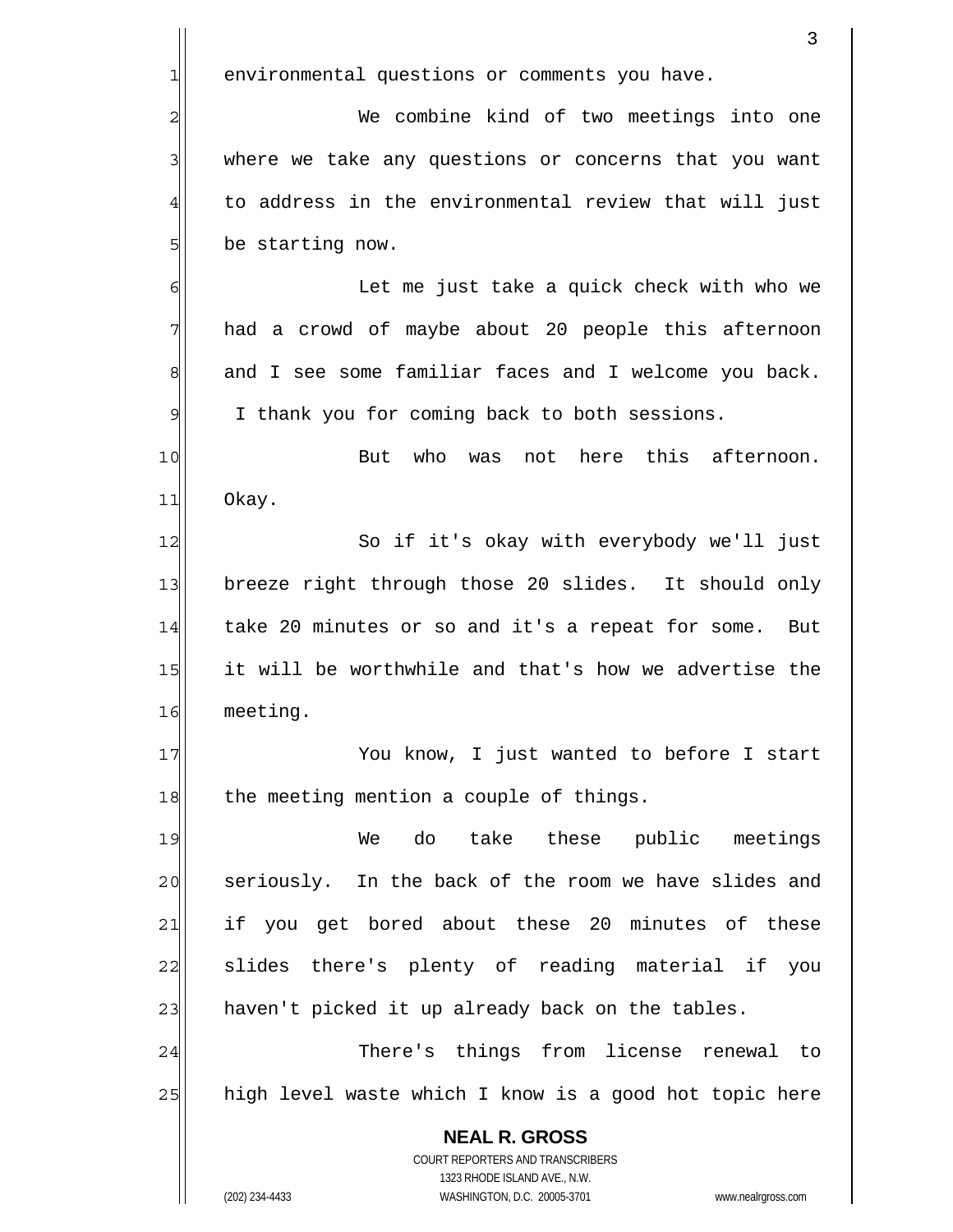|                         | 4                                                                       |
|-------------------------|-------------------------------------------------------------------------|
| $\mathbf{1}$            | and a concern of a lot of people this afternoon so                      |
| $\overline{\mathbf{c}}$ | we'll get right into high level waste casks.                            |
| 3                       | And there's stuff on radiation protection.                              |
| $\overline{4}$          | How much dose does a member of the public get.<br>Ιf                    |
| 5                       | you've heard about the tooth fairy project where                        |
| 6                       | somebody is collecting baby teeth and analyzing it                      |
| 7                       | for, you know, how much radiation people get.                           |
| 8                       | There's a factor, a backgrounder on that                                |
| 9                       | subject back there. There's a booklet on frequently                     |
| 10                      | asked questions on license renewal. How you can be                      |
| 11                      | more involved. So feel free to grab that even now or                    |
| 12                      | at the end of the meeting and take it with you, take                    |
| 13                      | one for your neighbor. That's what it's there for.                      |
| 14                      | And then there's a single sheet of paper                                |
| 15                      | back that, a franked envelope, our public<br>in<br>the                  |
| 16                      | process. You know, the NRC is a public agency, public                   |
| 17                      | safety agency, regulatory agency and we come out to                     |
| 18                      | these meetings, you know, because we want it to be                      |
| 19                      | useful to members of the public.                                        |
| 20                      | So if it's not that useful. The time of                                 |
| 21                      | the meeting is not right, the location is not right,                    |
| 22                      | you don't get what you want out of the meeting put it                   |
| 23                      | down there. If it's something positive or negative.                     |
| 24                      | And we try to improve meetings as we go along.                          |
| 25                      | Somebody collects those and grades us.                                  |
|                         | <b>NEAL R. GROSS</b>                                                    |
|                         | <b>COURT REPORTERS AND TRANSCRIBERS</b><br>1323 RHODE ISLAND AVE., N.W. |
|                         | WASHINGTON, D.C. 20005-3701<br>(202) 234-4433<br>www.nealrgross.com     |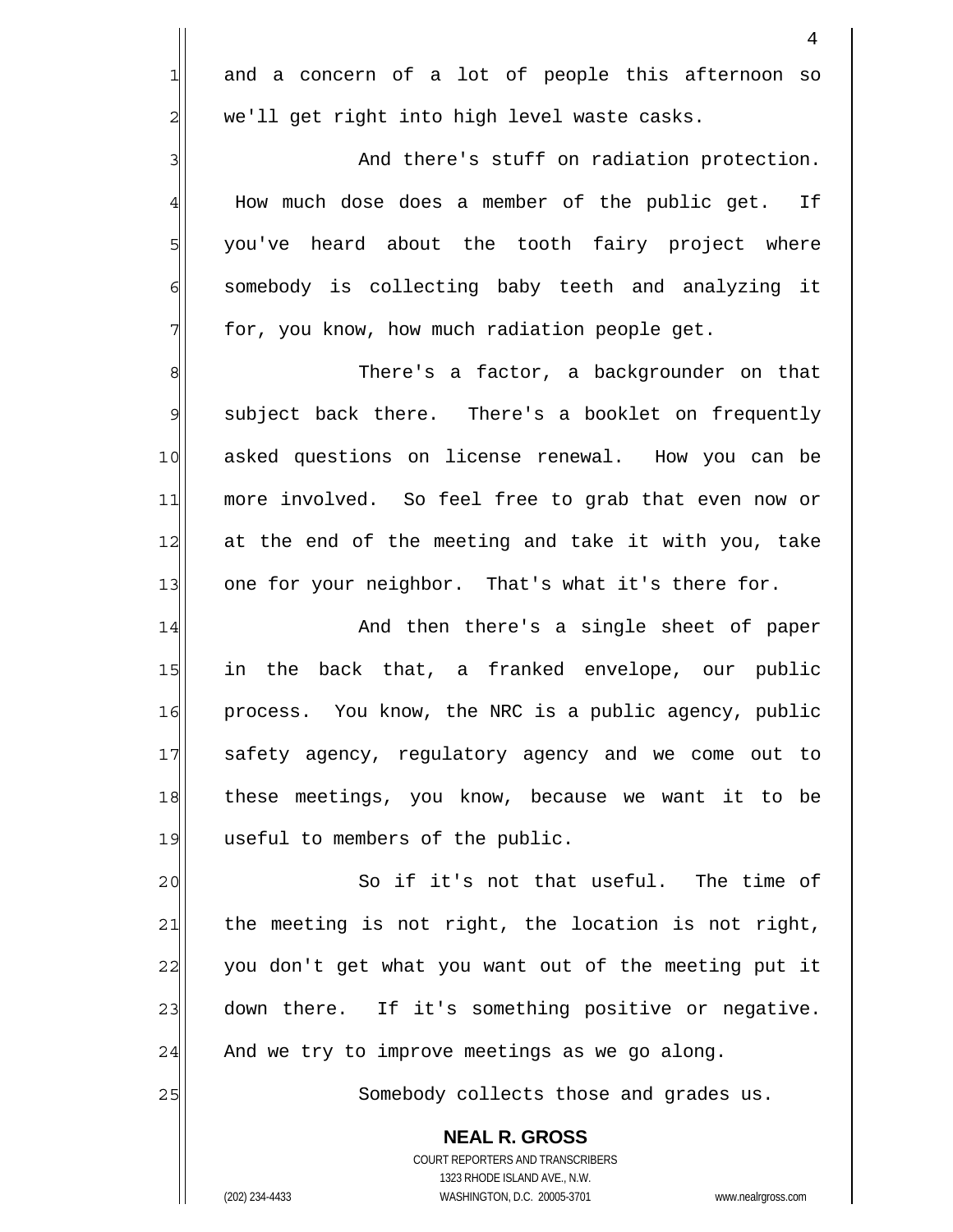Now with that I'd like to, you know, introduce three other members of the NRC. I think all three are here tonight again. They were here in the afternoon session.

 But first off we've got Kevin Barclay out of Region Three a project engineer. And Kevin has been with the Regional Three office for a couple years and spends a lot of time up here at Kewaunee and Point Beach.

10 11 12 13 14 15 16 And Vyktoria Mytling in the back. The public affairs officer out of Region Three a good contact for if you have any questions about the plant in the neighborhood, anything going on from, throughout the whole year, you know, Vyka can get you the right person in the region or at headquarters for an answer.

17 18 19 20 21 22 23 24 And we've got Harold, right. Harold is back there. Harral Logaras. And Harral is kind of new back to Region Three but he's been a FEMA employee and he's worked on the industry side also and he's a government liaison officer and so he can also point you to the right contact and right issues in the state or state contacts. That's part of his job to be an interface between the NRC and the state.

And I know that one issue on, on taxes and

**NEAL R. GROSS** COURT REPORTERS AND TRANSCRIBERS 1323 RHODE ISLAND AVE., N.W. (202) 234-4433 WASHINGTON, D.C. 20005-3701 www.nealrgross.com

25

1

2

3

4

5

6

7

8

9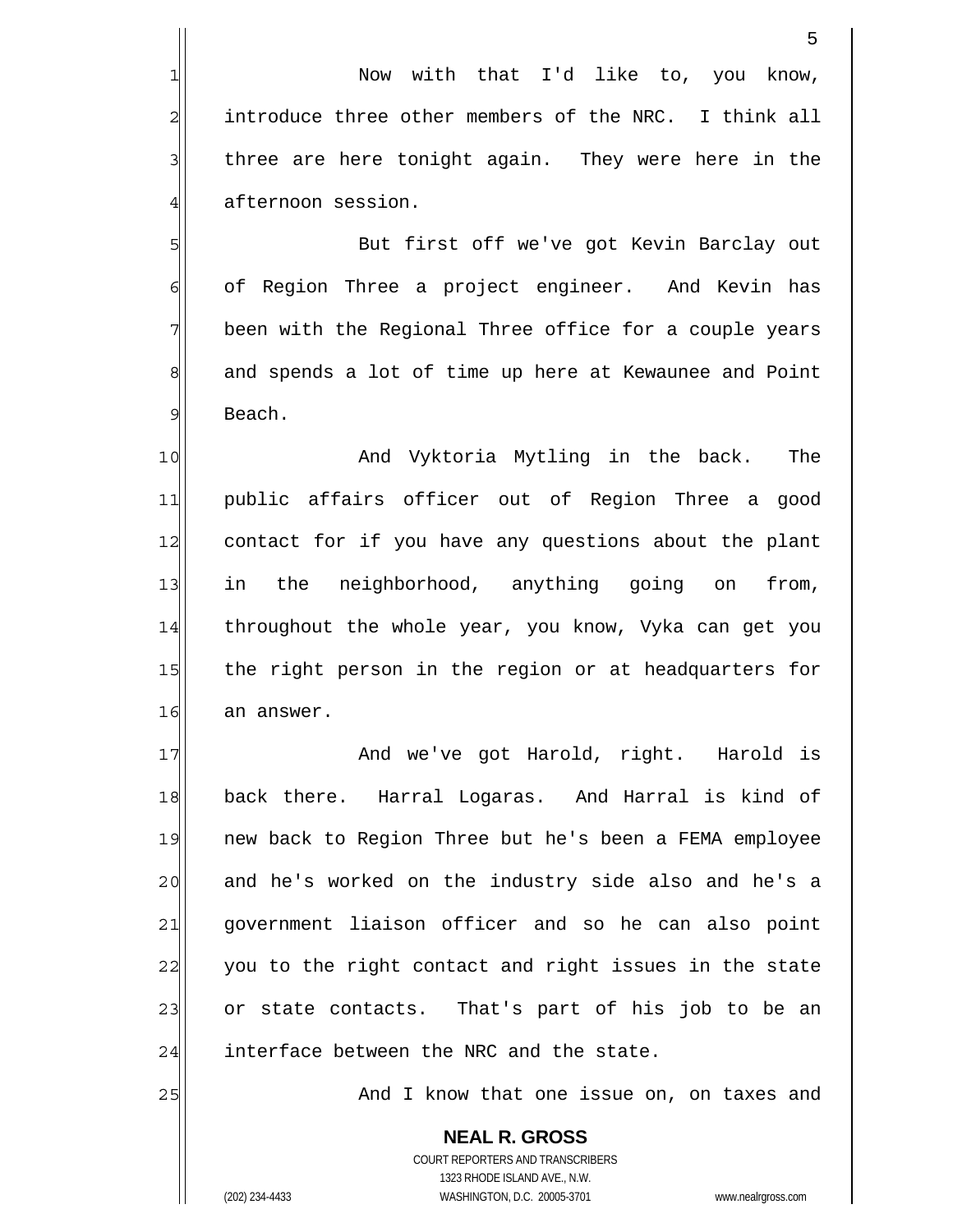**NEAL R. GROSS** COURT REPORTERS AND TRANSCRIBERS 1323 RHODE ISLAND AVE., N.W. (202) 234-4433 WASHINGTON, D.C. 20005-3701 www.nealrgross.com 6 the independent spent fuel is a good issue for Harold to be up on. So Harral from the region. He's only been there back about a month and he decided to come out to this meeting and makes sure he meets the folks around here. So we appreciate that. 1 2 3 4 5 6 7 8 9 10 11 12 13 14 15 16 17 18 19 20 21 22 23 24 25 Let's go right into the slide. We can go from there. Our purpose tonight is to provide an overview of the license renewal process and describe the environmental review process and show our schedule. Sarah will be covering all the environmental parts. And as I mentioned the main item here is we have a set of things, like 90 things that we look at for environmental reasons. If there's other things that we're not aware of you should bring those up. Something about the lake. Something about a fish species. Something about an animal species here that you think will be impacted by license renewal you let us know about it. Next slide. You know, just a little bit about the NRC. If you're not aware of us, you know, I know we come out here for public meetings once a year at least to tell you how the plants in the area are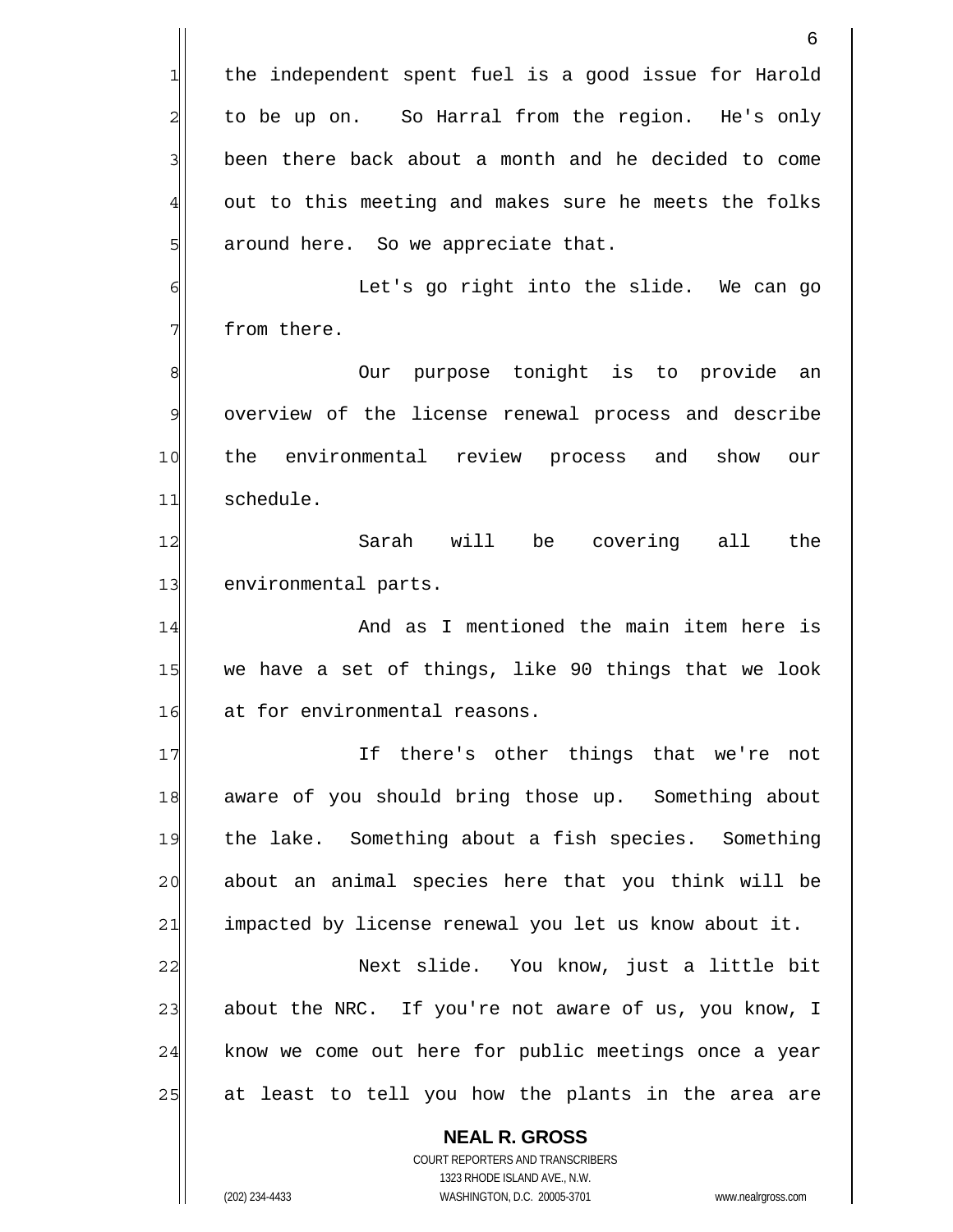| doim |
|------|
|      |

2

3

4

5

6

1 doing. They're annual assessment meetings.

 Lot's of good information if you're, ever see those advertised just with how well the plant and how well the region thinks the plant's operating that year. They'll give you inspection findings, what they're finding in the field and a good summary.

7 8 9 10 11 12 13 14 15 16 So we're out there for that. But we take ourselves from the license renewal process back to the Atomic Energy Act of 1954. And back then they licensed the plants for 40 years. You know why 40 years, who was here this, this afternoon, economic antitrust reasons. Really what, didn't have to do with a guess of the technical length of the plant or anything like that. It was mainly antitrust and all kind of major power plants that were licensed by a federal agency were given a 40 year life time.

17 18 19 20 21 In effect plants replace almost everything at the plant, you know, even in 30 years now. Some of the, pressurized water reactors are replaced, the big steam generators that haven't even been envisioned replacing when they originally built these plants.

22 23 24 25 So they replace a lot of equipment in there. So it's important as you look at license renewal we're not doing a new license for the plant. We're renewing the existing license. And so you'll

**NEAL R. GROSS** COURT REPORTERS AND TRANSCRIBERS 1323 RHODE ISLAND AVE., N.W. (202) 234-4433 WASHINGTON, D.C. 20005-3701 www.nealrgross.com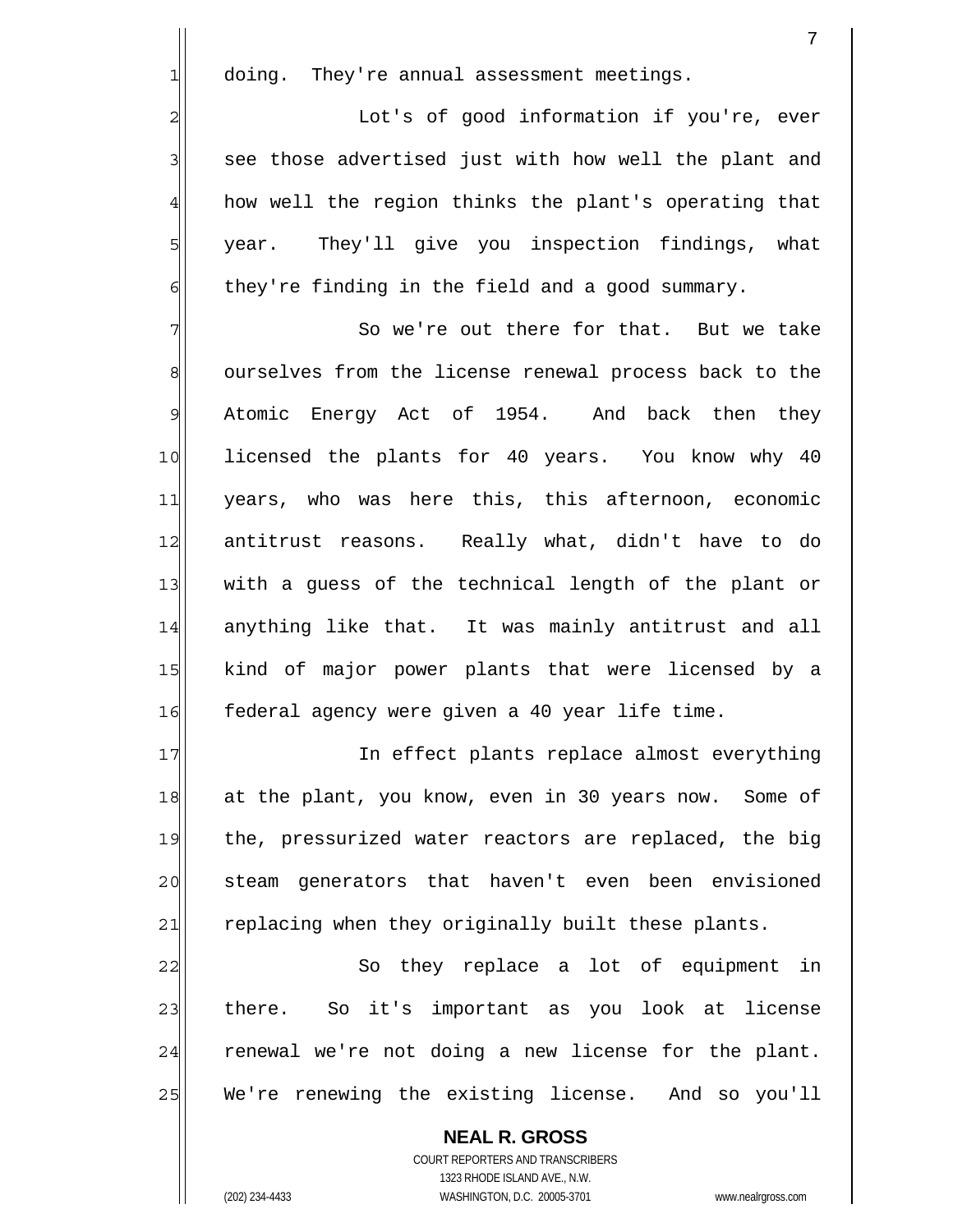1| hear me talk about that.

2

3

4

5

6

7

8

9

| The difference being there we don't review            |
|-------------------------------------------------------|
| whether it should be sited in the City of Kewaunee or |
| outside the City of Kewaunee again. We don't look at  |
| siting. We don't look at emergency planning. I'll     |
| cover that in another slide here.                     |

 So that's some of the stuff we don't do and it's actually written into the license renewal rule that was, you know, Congress had us look at.

10 11 12 13 The Atomic Energy Act was smart enough though back there to say license renewal is a possibility, you know, NRC you'll have to come up with a license renewal process.

14 15 16 But back in `54 they said all right 40 years and then we'll look at a license renewal and how much to extend these plants like 20 years.

17 18 19 20 21 You know, we're here talking, we're about half way through the plants in the whole, across the United States. We're at about 48 plants out of 104 that have been renewed. We just did one up in New York a month ago and signed off on their license.

22 23 24 25 And they're already talking about another 20 years. I don't know if you heard about that. But it comes up about life after 60 and meaning they're already starting the research.

**NEAL R. GROSS** COURT REPORTERS AND TRANSCRIBERS 1323 RHODE ISLAND AVE., N.W. (202) 234-4433 WASHINGTON, D.C. 20005-3701 www.nealrgross.com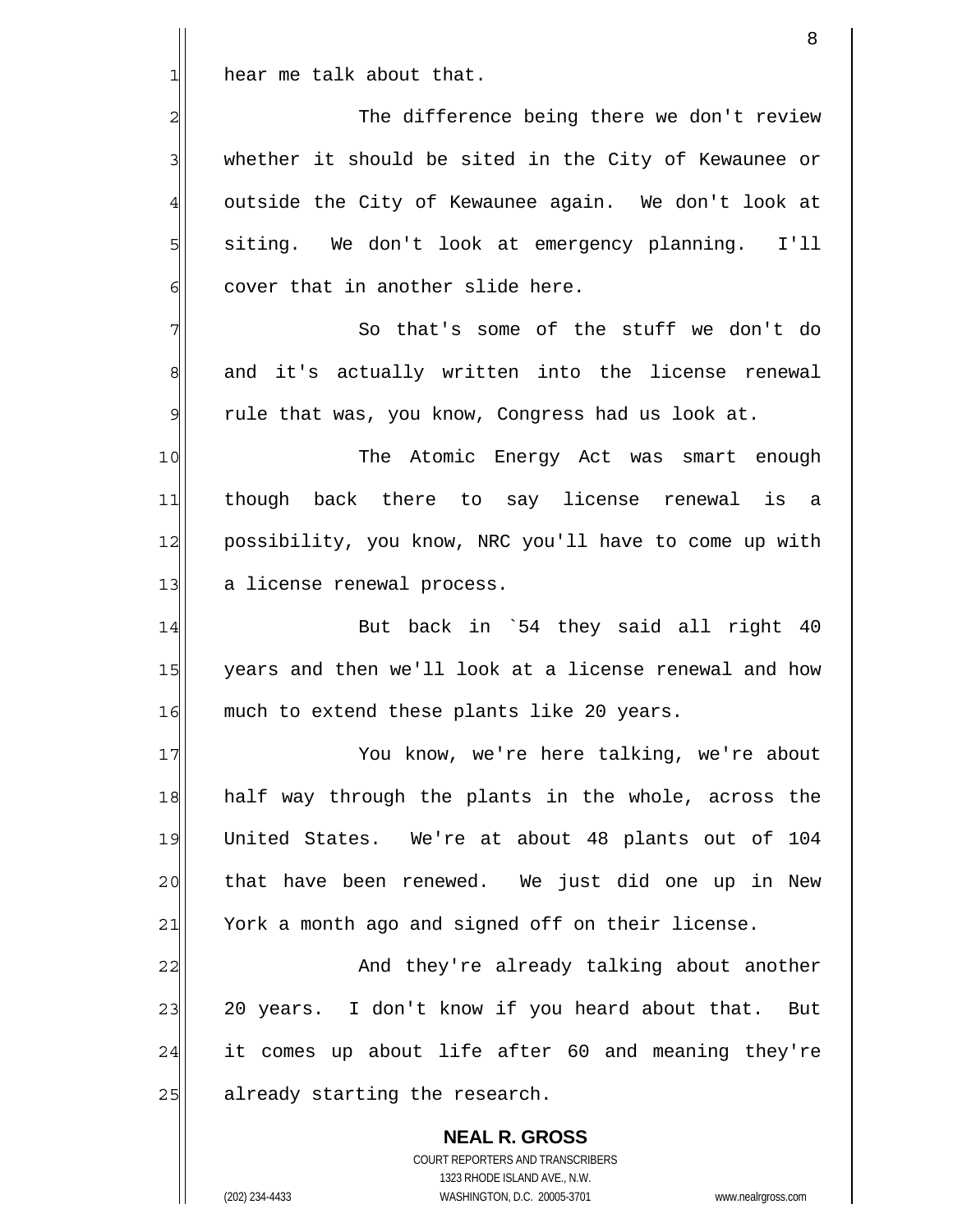|                 | 9                                                      |
|-----------------|--------------------------------------------------------|
| 1               | It's not us. We don't do too much of it.               |
| 2               | It's the Department of Energy. And I covered that a    |
| 3               | little bit this afternoon.                             |
| $\overline{4}$  | You know, the NRC is a safety regulator                |
| 5               | and Department of Energy is a promoter of, maybe we    |
| 6               | should have a mix of nuclear, coal and gas. That's a   |
| 7               | separate government agency a lot bigger than the NRC.  |
| 8               | But the NRC is an independent regulator.               |
| 9               | It just looks at the safety of the operation.          |
| 10              | The other item that Sarah will talk about              |
| 11              | more in the other governing statute is the NEPA,       |
| 12              | National Environmental Policy Act and NEPA came out in |
| 13              | 1969 and really it's kind of an educational as I view  |
| 14              | it regulation that requires us for any significant     |
| 15              | action to do an environment impact statement.          |
| 16              | And the commission after that came<br>out              |
| 17              | that regulation came out demanded that<br>for every    |
| 18              | license renewal the NRC would do an environmental      |
| 19              | impact statement.                                      |
| 20              | And so that's one of the documents we're               |
| $\overline{21}$ | gathering information on, starting this process as a   |
| 22              | matter of fact Monday and Tuesday we had three of our  |
| 23              | staff out on Lake Michigan looking at the intake       |
| 24              | structure, you know, comparing it to other structures  |
| 25              | we've looked at before asking the state about what     |
|                 | <b>NEAL R. GROSS</b>                                   |

COURT REPORTERS AND TRANSCRIBERS 1323 RHODE ISLAND AVE., N.W. (202) 234-4433 WASHINGTON, D.C. 20005-3701 www.nealrgross.com

 $\mathsf{II}$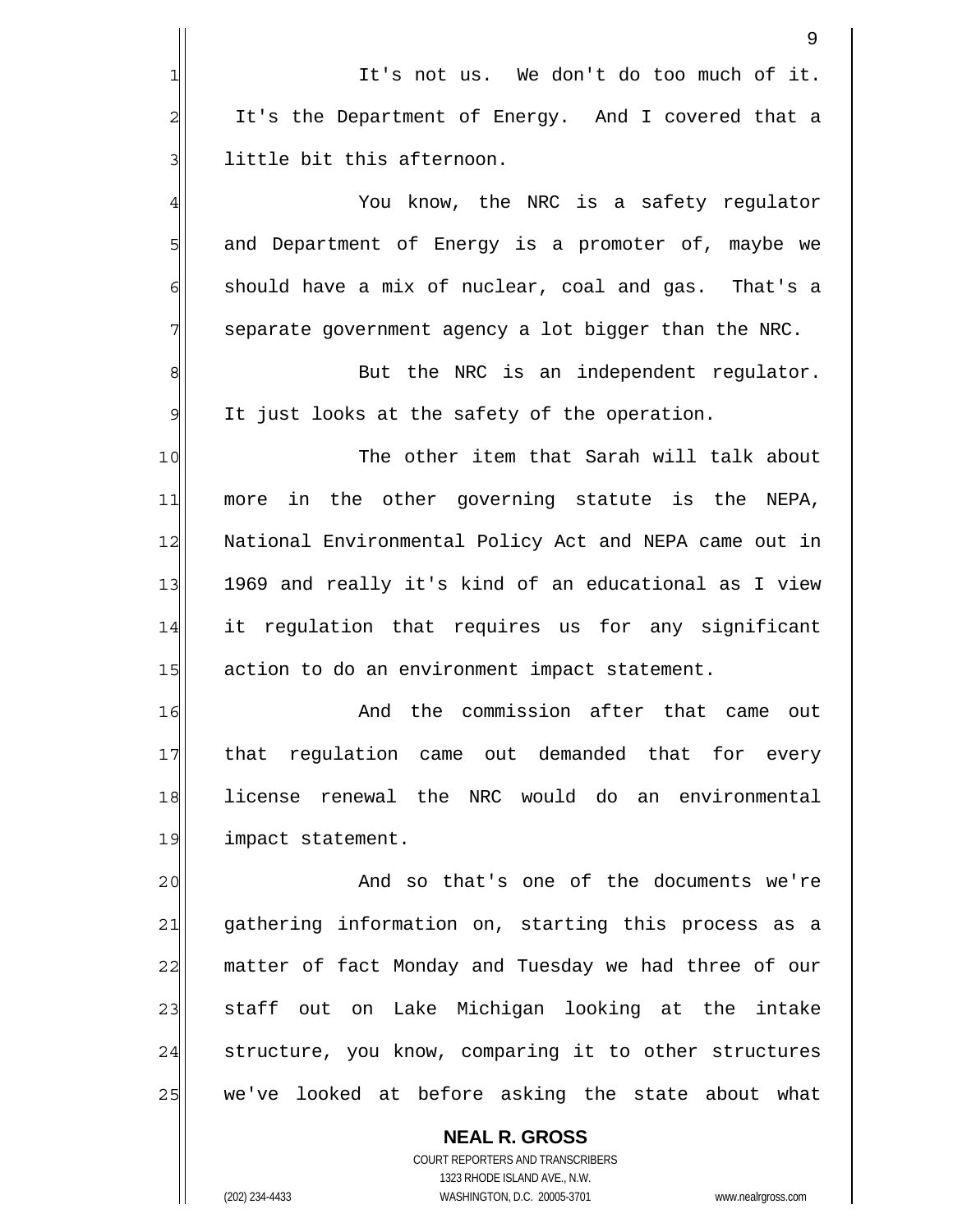they've seen on impacts from the current plant, you know, the current years of operation of the plant.

 And walking down some of the land use and issues like that around the plant. So we've already started our review according to NEPA.

6 7 8 9 10 11 12 13 Next slide please. Once again the NRC commission and I've talked a little bit about this but to protect the public health and safety, you know, and the main issue I want to point up here is our job, Sarah and our job, is to make sure that we look at the aging effects of the plant from 40 years plus one day out to 60 years. That's what their application came in for.

14 15 16 Kewaunee came in and said we want a 20 year extension. So we'll look at the safety aspects of that.

17 18 19 20 21 22 23 And an important aspect though is that the safety of the plant is really done by the regional people. The regional inspectors. Some headquarters inspectors that go out. There are plenty, the regional folks out of Chicago that, and the resident inspectors who live outside the plant and go in day to day.

24 25 And you've got two residents there Steve and Pat. And they write reports up every quarter.

COURT REPORTERS AND TRANSCRIBERS 1323 RHODE ISLAND AVE., N.W. (202) 234-4433 WASHINGTON, D.C. 20005-3701 www.nealrgross.com

**NEAL R. GROSS**

1

2

3

4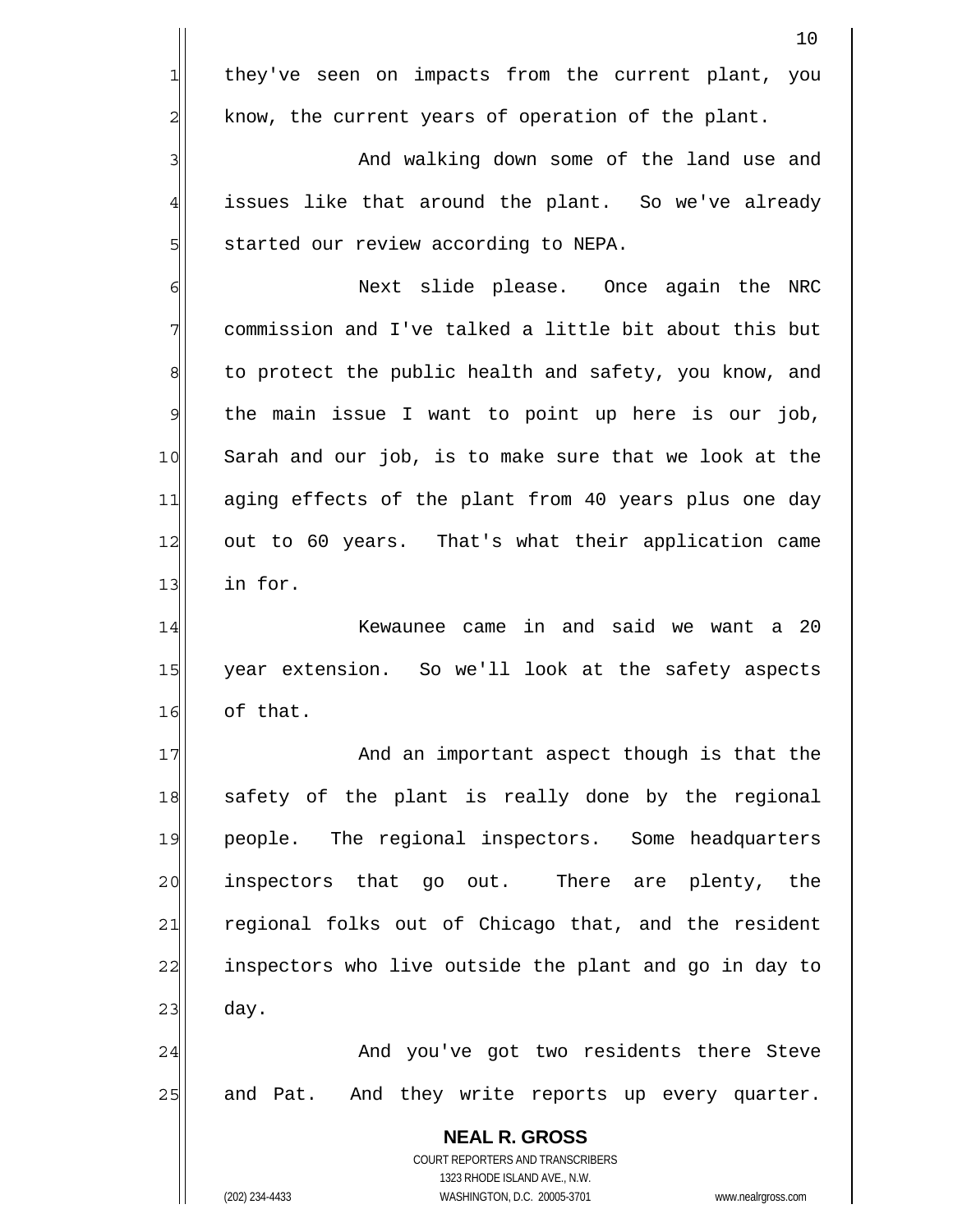**NEAL R. GROSS** COURT REPORTERS AND TRANSCRIBERS 1323 RHODE ISLAND AVE., N.W. 11 1 2 3 4 5 6 7 8 9 10 11 12 13 14 15 16 17 18 19 20 21 22 23 24 25 Those are published on the web site. They come to talk about those at meetings. So you need to know you have that availability of those people living in the community that go to the plant and have unfettered access to anything they want to look at. So that's the good part. Safety of the plant is maintained by, you know, what we do on a day to day basis through the NRC. And when you look at the logic for that, well, when it's okay to operate 40 years plus one day it's about the same plan. You know, the big question we have to figure out, is it okay for a full 20 years on aging of the plant. We'll talk about that. Next slide. Well, they came in the original 40 years is due to expire in 2013, that's not too far away when you really look at it. They're one of the older plants. Not, you know, not as old. Our first plant that expires in 40 years is on the east coast in New Jersey and that expires in April of next year. And it's Oyster Creek. They don't have their license extended yet believe it or not. We're done with our review but it's up at the commission level and there was a hearing involved in that.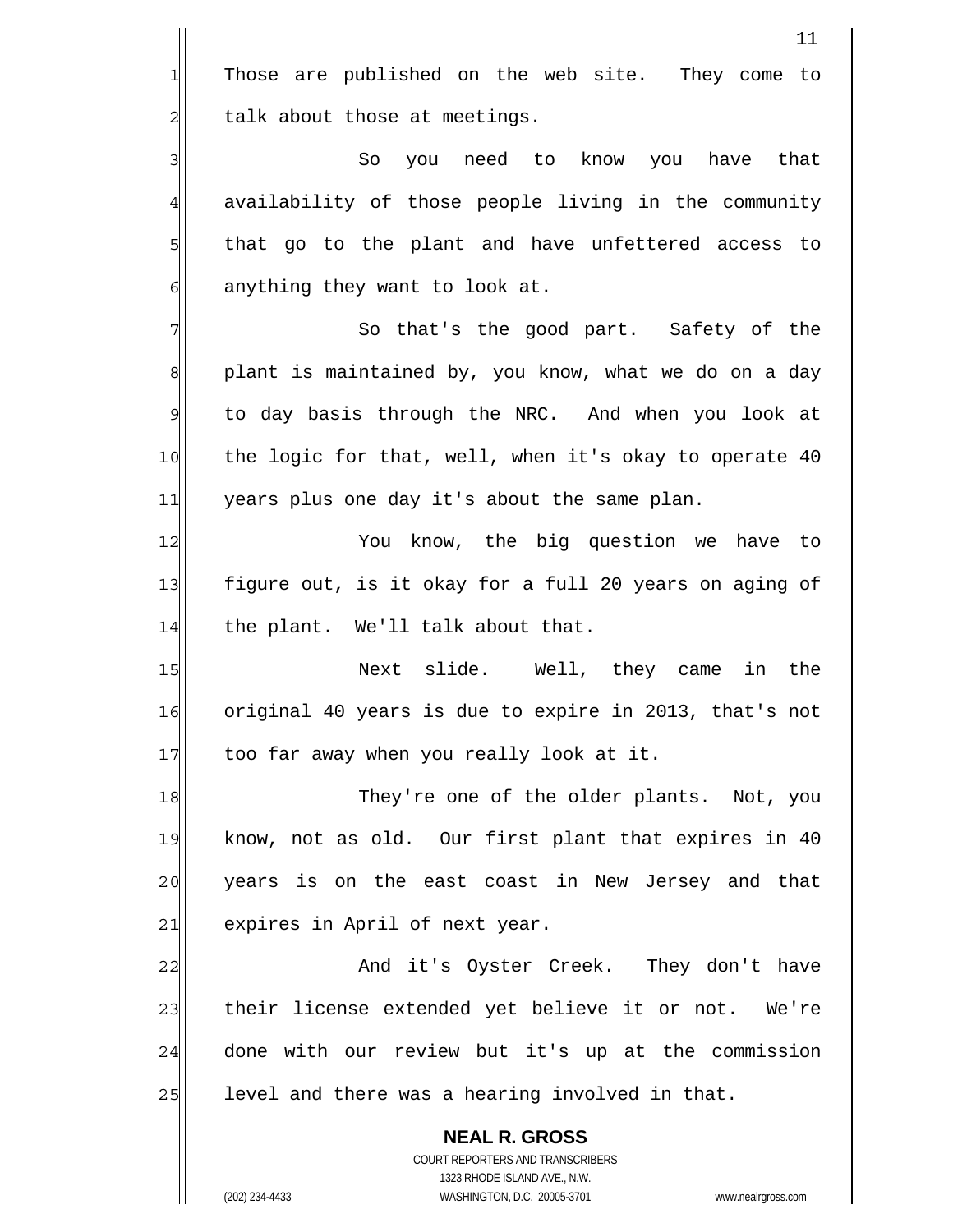Some of the local communities and it's up before Atomic Safety and License Board panel right now. It's been there for four or five months. So they had that extended onto their review. And we're waiting to, results of that.

 They're required to come in at least five years before expiration of their license to give the NRC and the state really and other organizations a chance to weigh in on the safety of the plant. And so they filed in timely renewal in 2008.

11 12 13 14 15 Next slide. The license renewal application, you know, it's at the local library if you want to look at it there. It is online. It's awful big. The four binders are back there on the table for their license renewal application.

16 17 18 19 It includes a lot of information. A lot of it we know about already about how the plant operates. You know, the plant systems we go out and inspect left and right.

20 21 22 23 24 But they're required to put in specifics about how it's aged. How they're aging. Do they have a program in place to check cable aging, you know, electrical cabling. Will they monitor it, test it frequently enough to pick up any degradation.

> **NEAL R. GROSS** COURT REPORTERS AND TRANSCRIBERS 1323 RHODE ISLAND AVE., N.W.

We concentrate in license renewal not on

1

2

3

4

5

6

7

8

9

10

25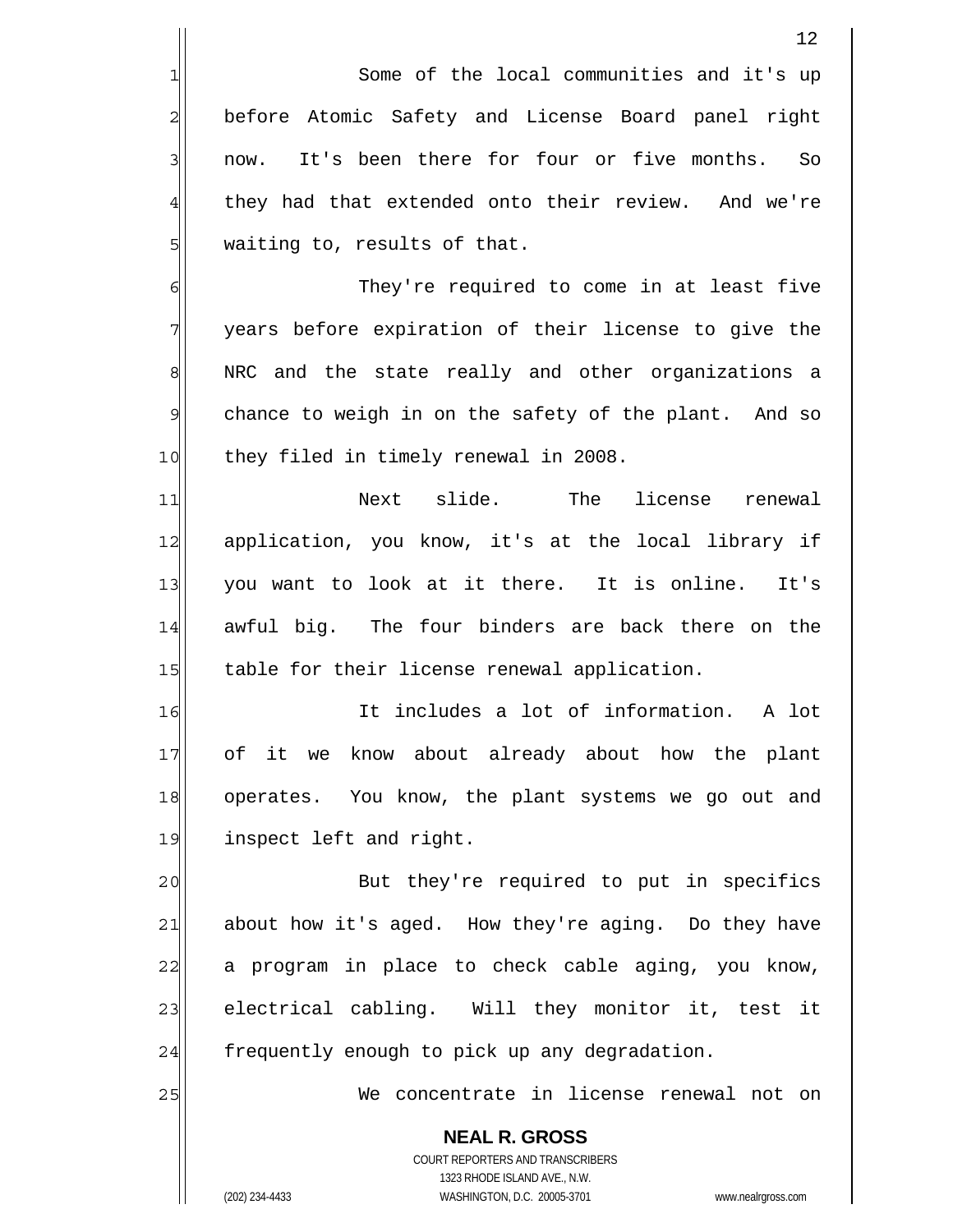2 the active components, not on the pumps. We expect them to be monitoring the pumps and replace those on a frequency and their normal maintenance rule kind of takes care of that, another rule that they have to operate by.

6 7 8 9 10 But we look at structures. We look at the concrete structures. We look at the reactor vessel itself. That's a significant part of your review. And we look to make sure that they have efforts in place and programs in place to manage aging.

11 12 13 14 15 16 There's some change to the plant tech, technical specifications. Those are the things they operate day to day, the people in the control room. If you have a one train down you can only operate seven days unless you get that train, meaning a pump and a valve and a system for injecting water back up.

17 18 Sometimes they'll do some small technical specification changes as part of license renewal.

19 20 21 22 And then finally they'll even have to submit their own part of their environmental report. The licensee themselves looks at the environment and how they're impacting it and we take a look at that.

23 24 25 And as I mentioned earlier get some independent information from the states and counties and other organizations.

**NEAL R. GROSS** COURT REPORTERS AND TRANSCRIBERS 1323 RHODE ISLAND AVE., N.W. (202) 234-4433 WASHINGTON, D.C. 20005-3701 www.nealrgross.com

1

3

4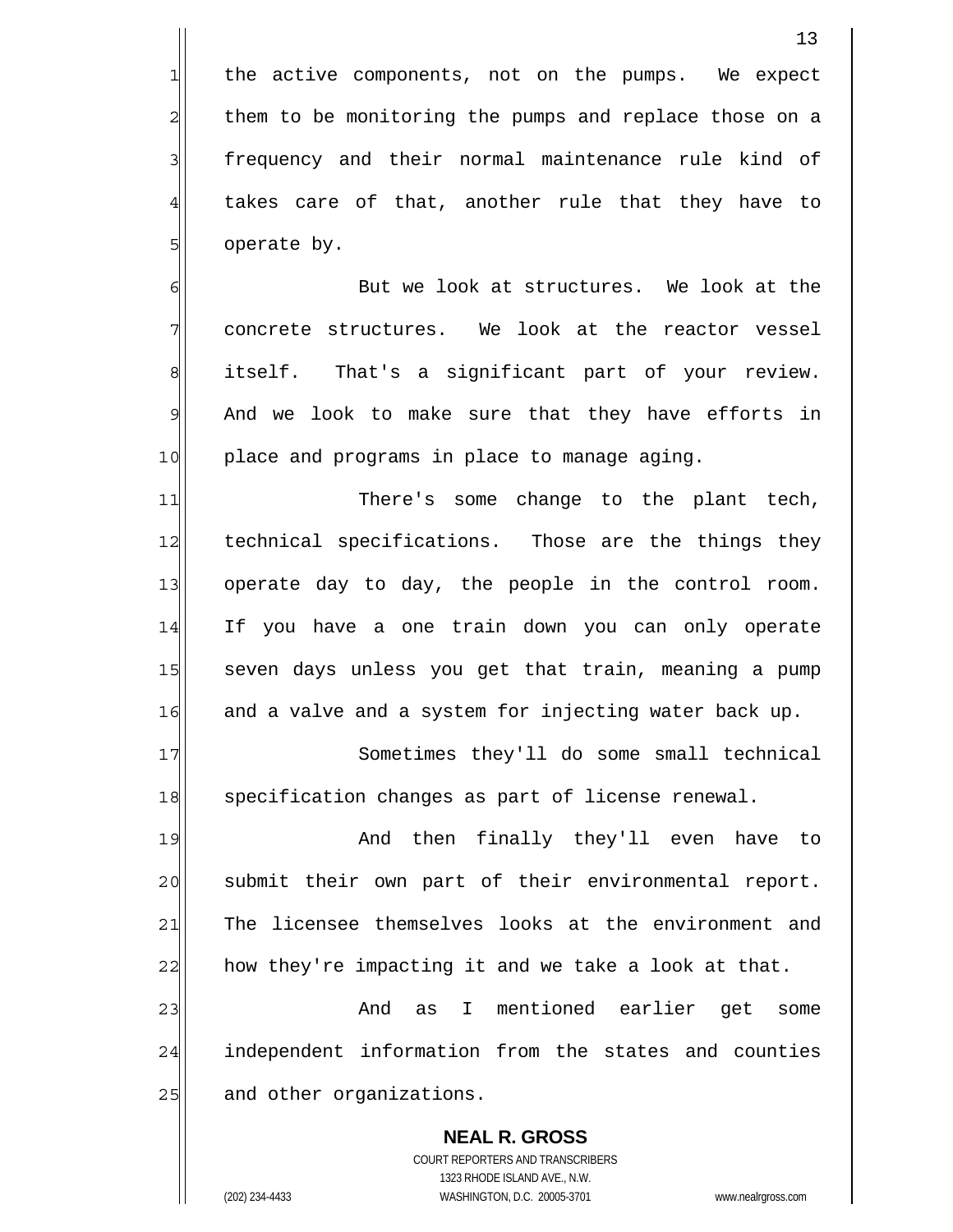1 2 3 4 5 6 7 8 9 10 11 12 13 14 Next slide. You know, as I mentioned it's a two phased review that goes on. Really we have a safety review. It's separate reviewers and a separate branch at Sarah's end on environmental reviewing or has been associated with the environmental review. On the safety there it is. We make sure we look at the aging effects and we do that a couple ways. We do it from our headquarters reviewers and we also do it kind of we evolved into bringing some early reviewers out to the site and they'll come out for an audit. We found out that's a better way to look at some of the documentation that the licensee references. You know, make sure if they tell us they

15 16 have a program in place we want to set our eyes on and the documentation and what it does.

17 18 So we'll start those audits, you know, here shortly.

19 20 21 22 23 24 Environmental review is very similar. They contact a lot of other federal organizations do you know any reason why environmentally there's some issue you've had with the plant or the licensee or the, just the Lake Michigan area here. What should we be aware of. Sarah will cover more on that.

> **NEAL R. GROSS** COURT REPORTERS AND TRANSCRIBERS 1323 RHODE ISLAND AVE., N.W.

Next slide. You know, what don't we do.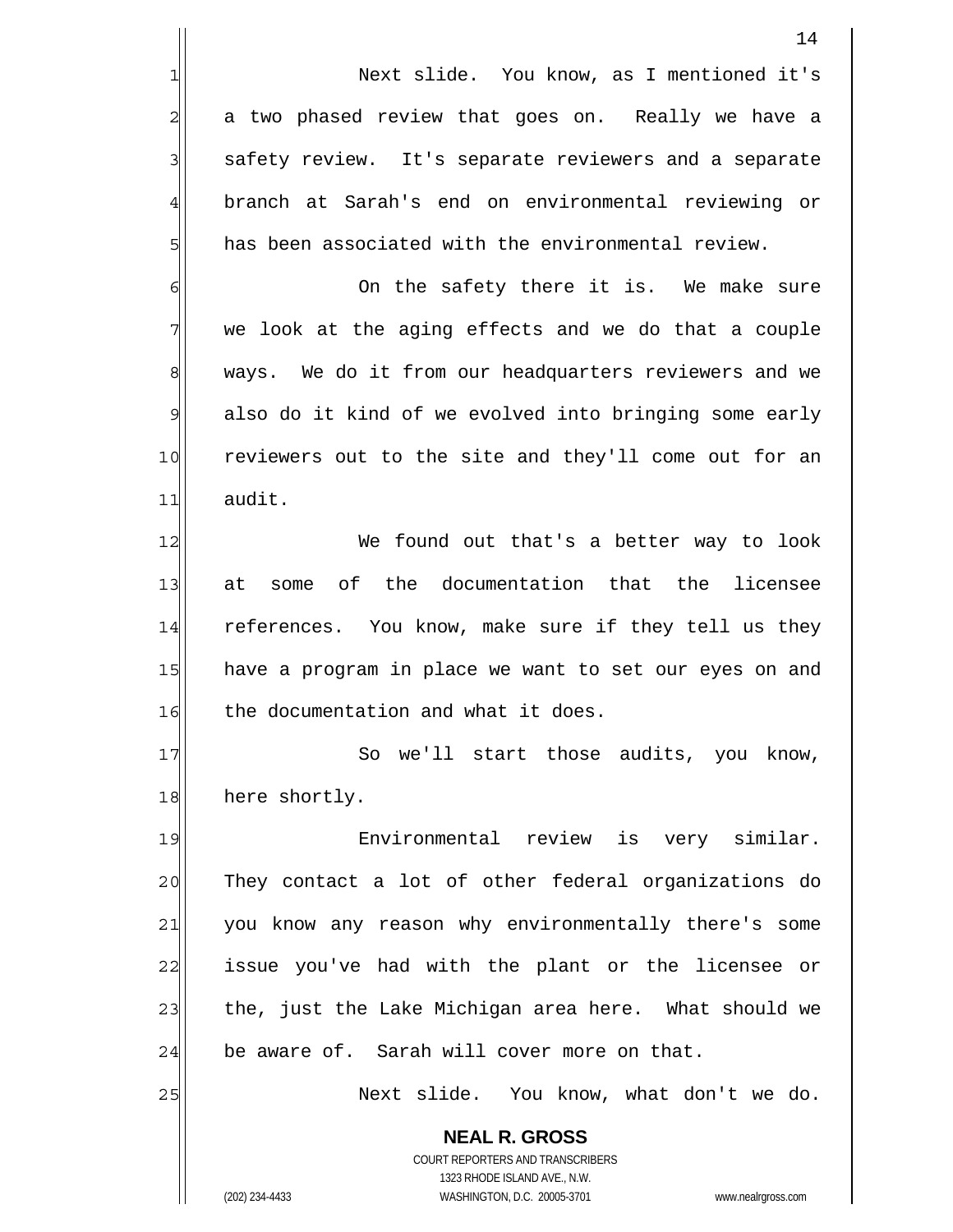|                | 15                                                                  |
|----------------|---------------------------------------------------------------------|
| 1              | I'll just quickly cover that because this gets a lot                |
| $\overline{a}$ | of attention and the NRC gets criticized for not doing              |
| 3              | a review of these areas.                                            |
| $\overline{4}$ | So I, we lay that right out for you. The                            |
| 5              | license renewal process does not re look at emergency               |
| 6              | planning, security or current, kind of current safety               |
| 7              | performance.                                                        |
| 8              | You know, we don't take into account hey                            |
| 9              | they had two yellow findings and one white finding                  |
| 10             | over the last three years. You know, maybe they don't               |
| 11             | deserve to operate another 20 years.                                |
| 12             | We don't look at it that way.                                       |
| 13             | If they get enough red findings<br>and                              |
| 14             | unacceptable performance that action may trick safety               |
| 15             | matrix, shuts them down as a result of that poor                    |
| 16             | performance. So that can happen at age 30 of the                    |
| 17             | plant.                                                              |
| 18             | We don't look at that. And we don't look                            |
| 19             | at it because there's other NRC processes that look at              |
| 20             | that.                                                               |
| 21             | Emergency planning. A lot of folks, some                            |
| 22             | folks have taken us to court on that right now.<br>NRC              |
| 23             | you should re look at emergency planning. You know,                 |
| 24             | things change.                                                      |
| 25             | Well, that rule 5047, you know, tells the                           |
|                | <b>NEAL R. GROSS</b><br>COURT REPORTERS AND TRANSCRIBERS            |
|                | 1323 RHODE ISLAND AVE., N.W.                                        |
|                | (202) 234-4433<br>WASHINGTON, D.C. 20005-3701<br>www.nealrgross.com |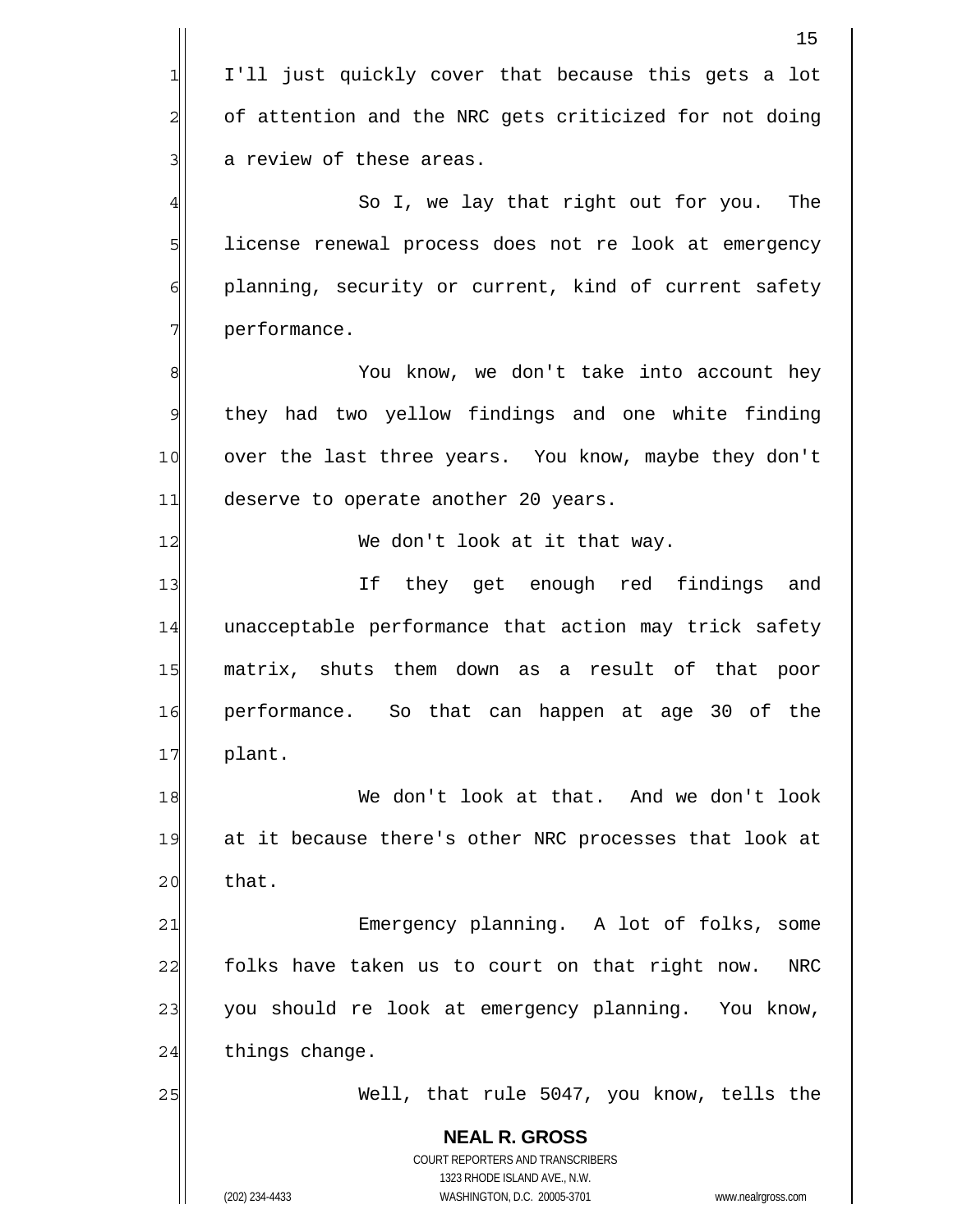licensee every ten years when there's a new census you analyze the impacts of the population and, you know, can you evacuate still, can you shelter in place, can you effectively inform the population.

 Security. Our security requirements post 9/11 they got a lot of attention and a lot of people say and still say today when you go re licensing re look at their entire security posture of the plant.

9 10 11 12 13 14 We don't think that's necessary. And a good example is after 9/11, you know, we had the potential for airplane impacts on a plant and you had a potential for, you know, what we looked at was our current design basis threat, how many people might attack a plant.

15 16 And the NRC looked hard at that after 9/11 and saw, you know, what can we strengthen.

17 18 19 20 21 22 23 24 25 They did. They put more, they forced the licensees to put more guards in place, more, you know, they called it guards, guns and everything and training and made them strengthen the perimeter boundaries. And so you saw some of that now. It's, you know, looking a little more fortified and is more fortified. So they were ordered to put that in place. We didn't wait for license renewal and say if you want another license do it. The NRC figured

**NEAL R. GROSS** COURT REPORTERS AND TRANSCRIBERS 1323 RHODE ISLAND AVE., N.W. (202) 234-4433 WASHINGTON, D.C. 20005-3701 www.nealrgross.com

1

2

3

4

5

6

7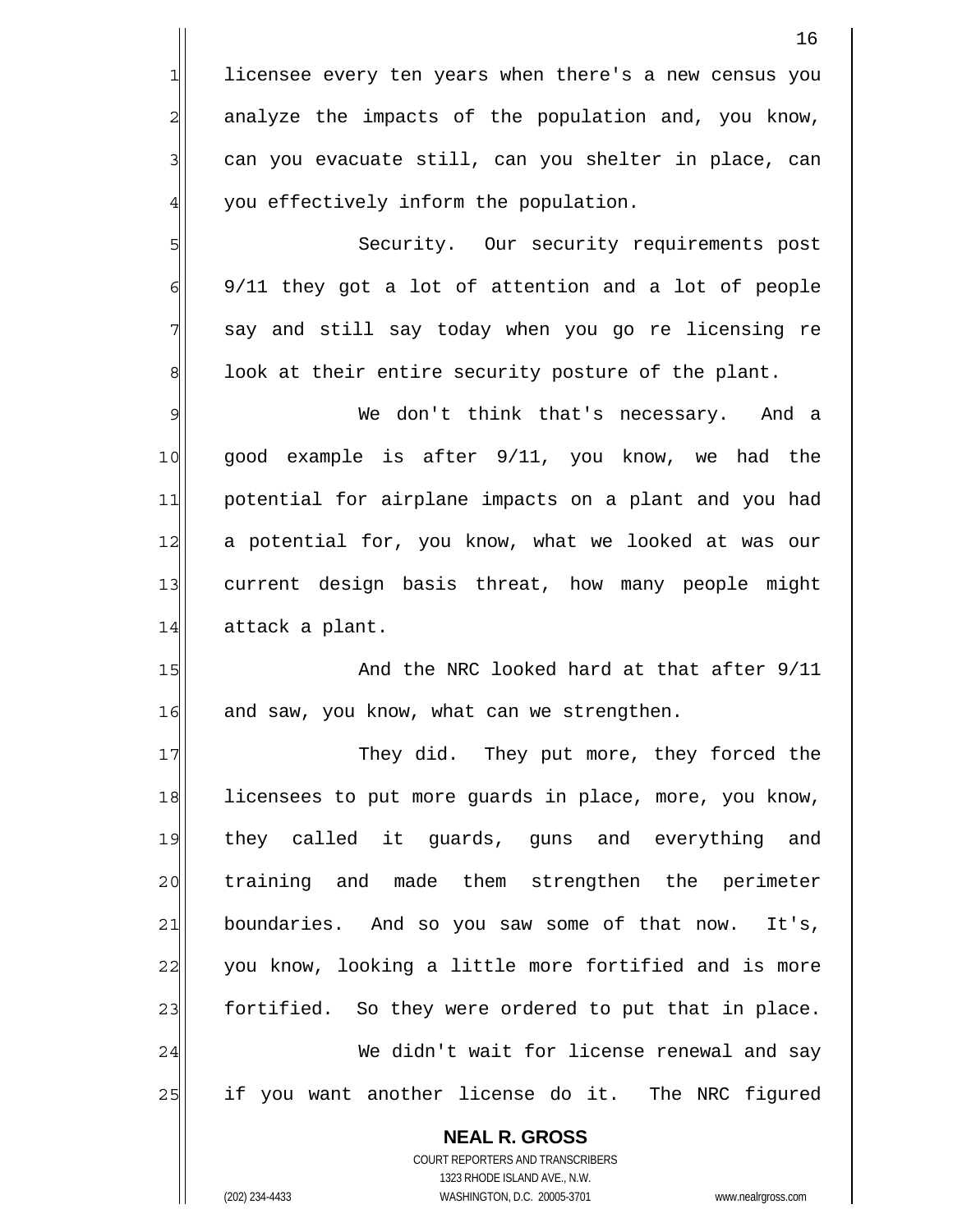|                | 17                                                    |
|----------------|-------------------------------------------------------|
| 1              | hey in this time and age things have changed, you     |
| $\overline{2}$ | know, we should strengthen that now, enforce them to  |
| $\overline{3}$ | do that now.                                          |
| $\overline{4}$ | So that's some of why we don't tie that               |
| 5              | into a license renewal review.                        |
| $\epsilon$     | Next slide. This is really I won't spend              |
| 7              | time on this. It just talks again about the safety    |
| 8              | review up top. At the same time you're doing an       |
| $\mathsf{S}$   | environmental two different groups looking at it.     |
| 10             | We do get an independent review by our                |
| 11             | advisory committee on reactor safeguards.<br>It's a   |
| 12             | panel of individuals. Some from industry. Some from   |
| 13             | national labs. Some from academia who review the      |
| 14             | application, review what exceptions they're taking to |
| 15             | generic documents on license renewal.<br>We've<br>our |
| 16             | learned a lot.                                        |
| 17             | And they call the licensee in for a                   |
| 18             | meeting and then they call the NRC staff in for the   |
| 19             | same meeting and they question both of us. And do an  |
| 20             | independent review of license renewal.                |
| 21             | And then finally it goes to a decision.               |
| 22             | You try to get all this done in 22 months.<br>It's    |
| 23             | several thousand hours of review effort to make sure  |
| 24             | kind of each of the systems has an<br>that<br>aging   |
| 25             | management system.                                    |
|                | <b>NEAL R. GROSS</b>                                  |

COURT REPORTERS AND TRANSCRIBERS 1323 RHODE ISLAND AVE., N.W.

 $\mathsf{II}$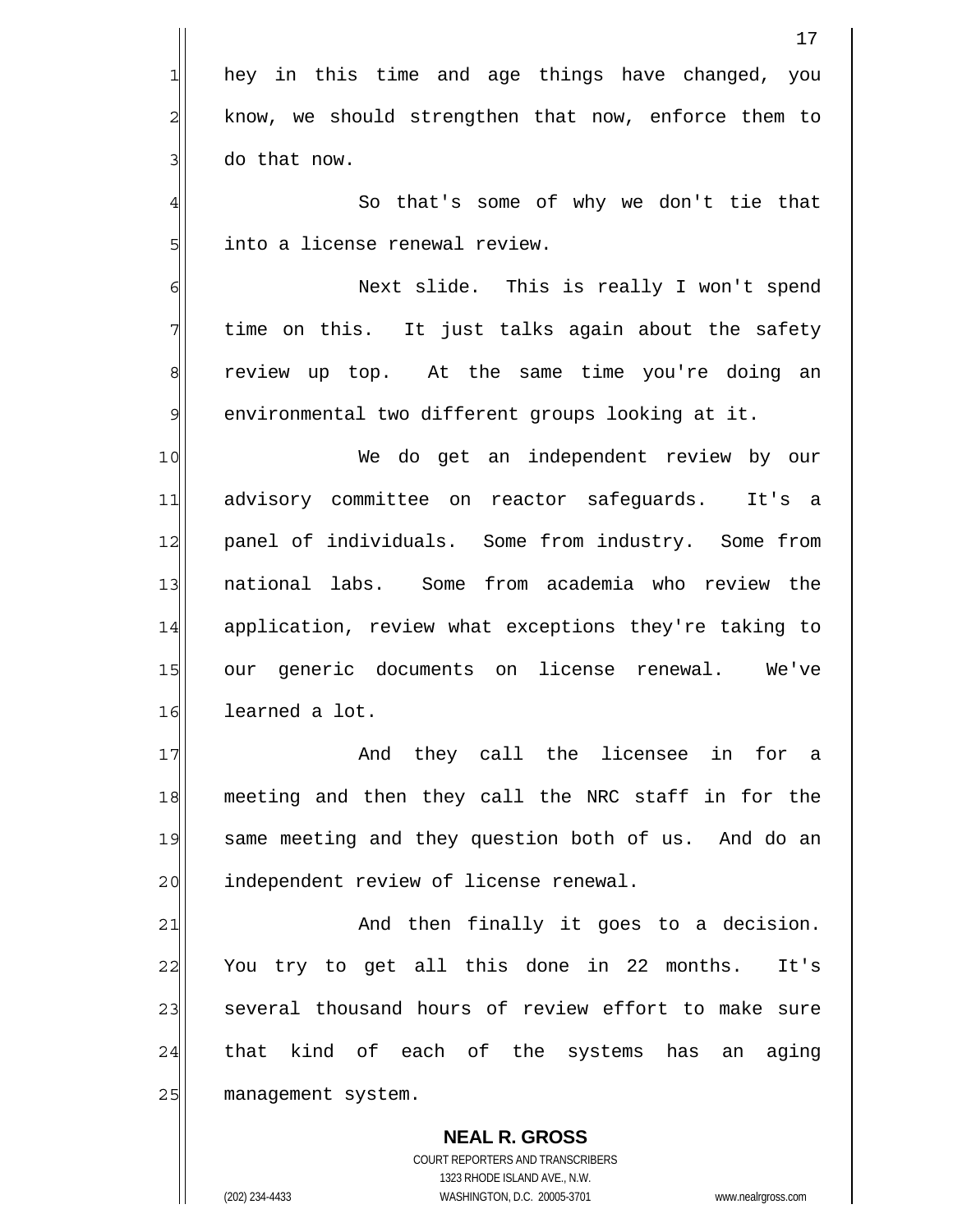|                | 18                                                                  |
|----------------|---------------------------------------------------------------------|
| 1              | And it can be delayed by up to five or six                          |
| $\overline{a}$ | I mentioned one if it goes to a hearing<br>months.                  |
| 3              | process and you get the courts involved.                            |
| $\overline{4}$ | Next slide. You know, we talk about on                              |
| 5              | this slide just two guiding principles. I've kind of                |
| 6              | mentioned them already but that the current ongoing                 |
| 7              | processes are adequate for safety and that the main                 |
| 8              | aspect that we do on license renewal is<br>aging                    |
| $\mathcal{G}$  | management reviews.                                                 |
| 10             | I'll go onto the next slide.                                        |
| 11             | Now here I just wanted to stress again                              |
| 12             | kind of how we got through our review. We will have                 |
| 13             | teams back at the NRC. I've got several technical                   |
| 14             | divisions, division license renewal that I'm the                    |
| 15             | director for has our own experts in materials, has our              |
| 16             | own experts in electrical instrument and controls.                  |
| 17             | We'll look at aspects of the review. We                             |
| 18             | will contract some out to the national labs to do                   |
| 19             | independent checks on items like this.                              |
| 20             | We look at metal fatigue. How many heat                             |
| 21             | ups and cool downs can a pipe take over a 60 year                   |
| 22             | period and has the licensee actually, you know,                     |
| 23             | analyzed how many they've had in the first 30 years of              |
| 24             | operation and will they be bounded by that.                         |
| 25             | So we have a lot of experts do that. I                              |
|                | <b>NEAL R. GROSS</b>                                                |
|                | COURT REPORTERS AND TRANSCRIBERS<br>1323 RHODE ISLAND AVE., N.W.    |
|                | WASHINGTON, D.C. 20005-3701<br>(202) 234-4433<br>www.nealrgross.com |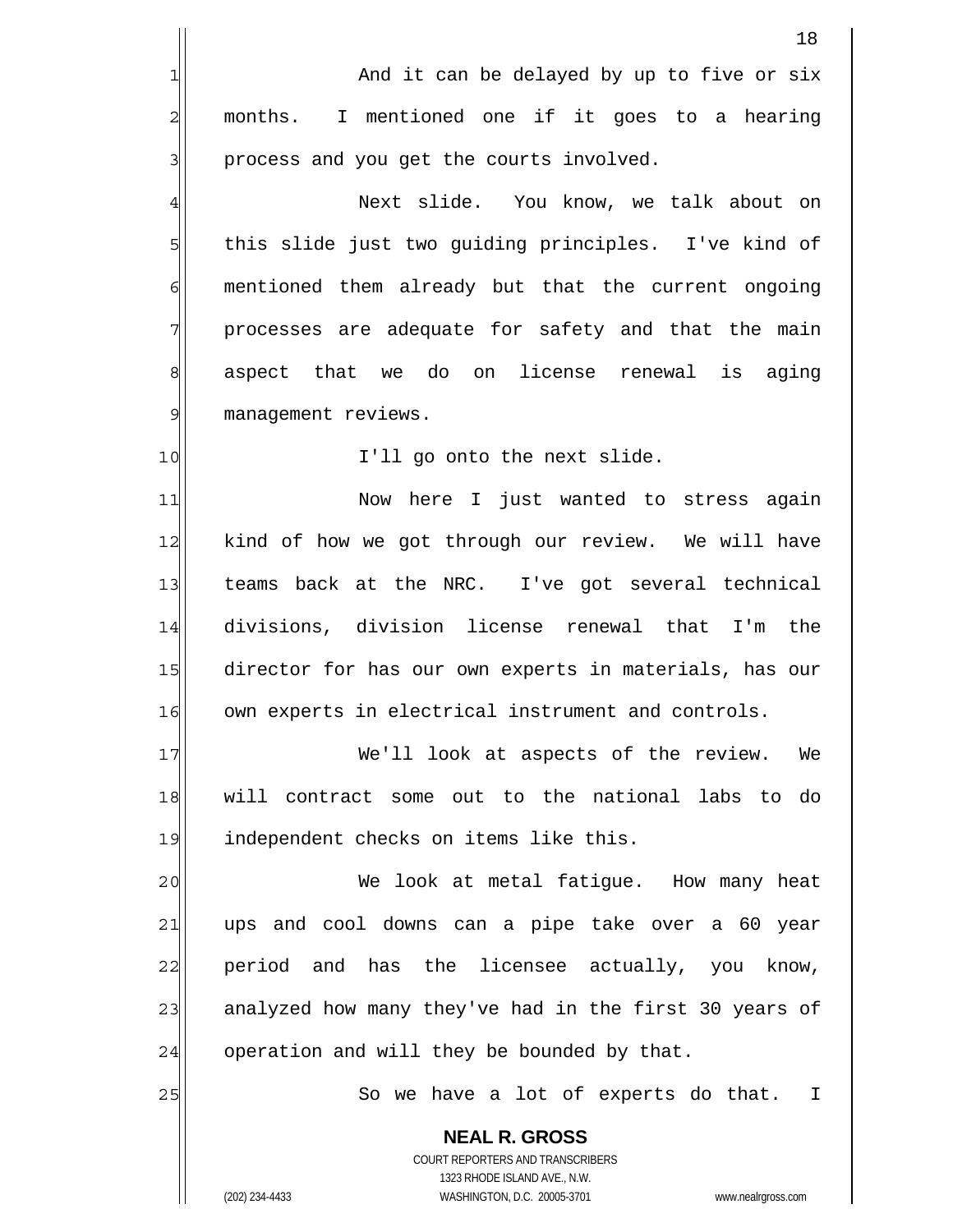**NEAL R. GROSS** 19 1 2 3 4 5 6 7 8 9 10 11 12 13 14 15 16 17 18 19 20 21 22 23 24 25 mentioned the onsite audits. We will issue a safety evaluation report. That will be 600 pages. That's one thing I didn't mention in the afternoon. I'm trying to make that more readable. I think it's, you know, it's a big document and it's got a lot of information in it. A lot of it's repeated from the licensee's application. So I'm trying to shorten that up. I don't think it needs to be such a long evaluation. As a matter of fact in the press, I didn't mention it this afternoon, but we actually got criticized by our office of inspector general last year. It was 2007 for not making those documents a little more readable to the members of the public. One they criticized us for putting too much information in it from the licensee's application and then not backing up our statements with enough indepth. So we've done some, you know, improvements to how much and how much we include in there and to what depth of material. But I wanted to mention that as an ongoing criticism of even how we do our reviews. But it's good from the public to know that there's an independent, independent people looking over our shoulders.

> COURT REPORTERS AND TRANSCRIBERS 1323 RHODE ISLAND AVE., N.W.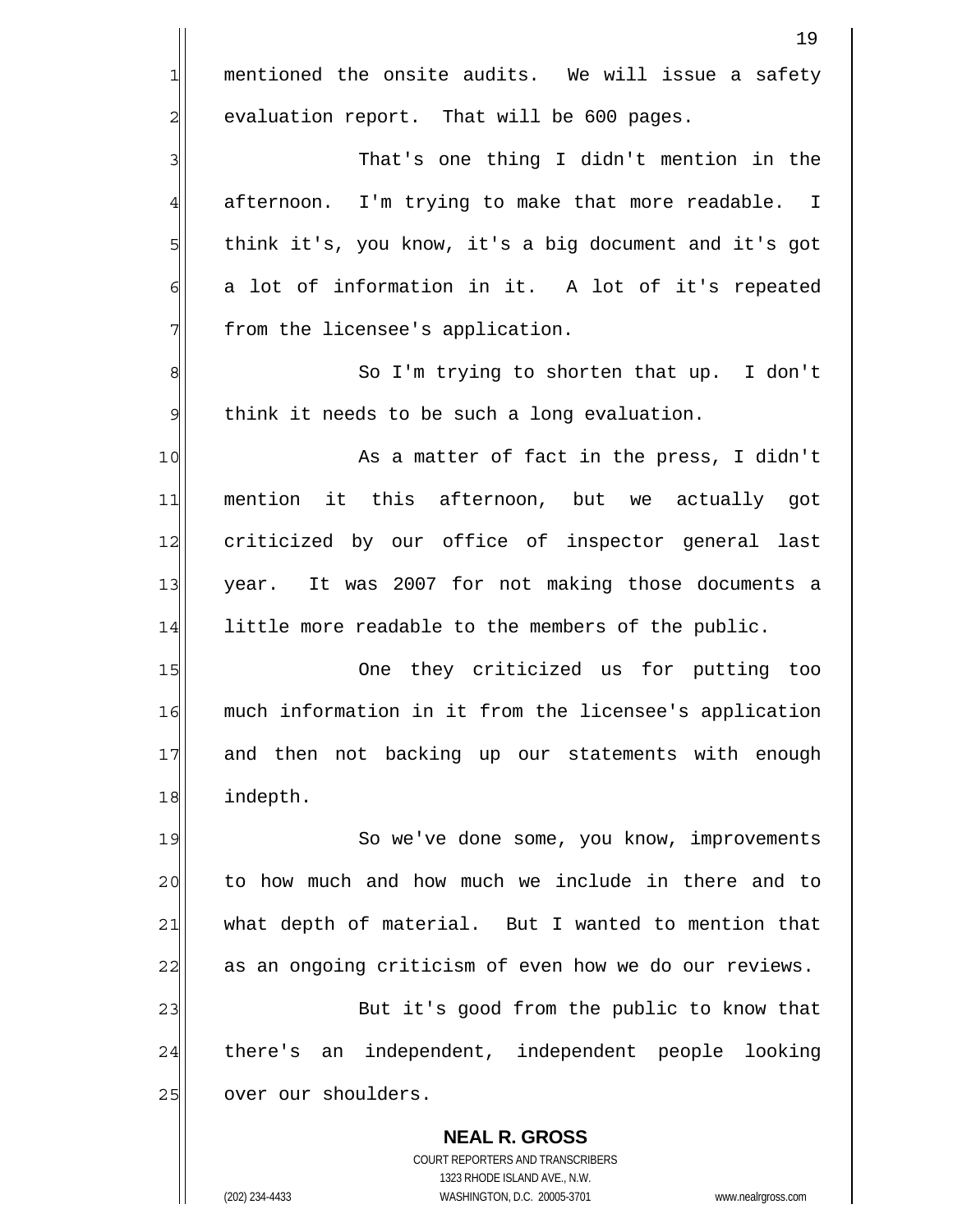What's also important here is the regional inspections. Not only do my people go out for site audit, which we found very worthwhile, but the region sends their own inspection team out. And they'll walk down a system and say licensee how come you didn't include this tank in the charging system in the scope of license renewal.

8 9 10 11 And the licensee will have to answer that and make sure that they've scoped in the right amount of equipment. Did they include everything that they should in the management of the plant.

12 13 14 15 What's also important here is that they'll come back. This plant is going through the process, you know, within five or so years of when their period expires.

16 17 18 19 We've had some plants already get their license renewed and they've only been 25 years into the process. So their first 40 year period doesn't end for 15 more years.

20 21 22 23 24 And I went, you know, to one of the meetings and a guy said hey the licensee has a commitment in here in 2022, you know, to have this program in place, you know, who's going to look at that then.

And well the NRC will still be here, you

**NEAL R. GROSS** COURT REPORTERS AND TRANSCRIBERS 1323 RHODE ISLAND AVE., N.W. (202) 234-4433 WASHINGTON, D.C. 20005-3701 www.nealrgross.com

25

1

2

3

4

5

6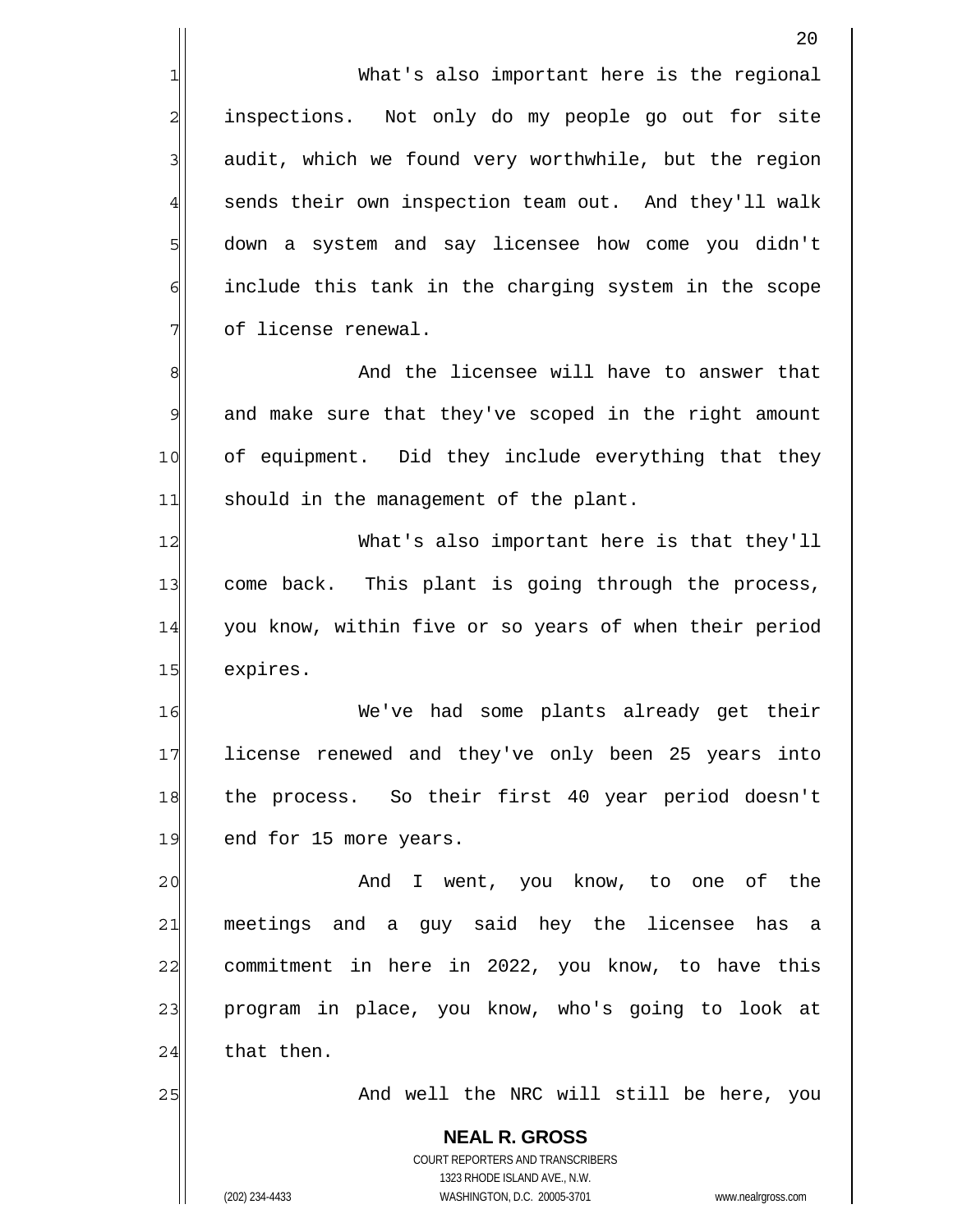|                | 21                                                                  |
|----------------|---------------------------------------------------------------------|
| 1              | know, it might not be this individual or me but we'll               |
| $\overline{c}$ | be there and they're documented in there.                           |
| 3              | And the region will send out an inspection                          |
| $\overline{4}$ | team again in that last year prior to them going in to              |
| 5              | license renewal period to verify that the<br>the                    |
| 6              | commitments are met.                                                |
| 7              | I mentioned the ACRS.                                               |
| 8              | Next slide. Well, here's where we get                               |
| 9              | into the environmental side and I'll let Sarah take                 |
| 10             | over and quickly go through the environmental aspects.              |
| 11             | MS. LOPAS: Hi. I'm Sarah Lopas. I'm the                             |
| 12             | Environmental Project Manager for the Kewaunee license              |
| 13             | renewal.                                                            |
| 14             | As Brian touched on earlier, the review,                            |
| 15             | our environmental review is performed in accordance                 |
| 16             | with the National Environmental Policy Act of 1969                  |
| 17             | which is called NEPA for short.                                     |
| 18             | NEPA provides the basic architecture for                            |
| 19             | federal environmental review requirements.<br>It                    |
| 20             | requires that all federal agencies follow a systematic              |
| 21             | approach in evaluating the environmental<br>impacts                 |
| 22             | associated with the major federal actions<br>and                    |
| 23             | alternatives for those actions.                                     |
| 24             | By law the NEPA process involves public                             |
| 25             | participation and public disclosure which is why we're              |
|                | <b>NEAL R. GROSS</b>                                                |
|                | COURT REPORTERS AND TRANSCRIBERS<br>1323 RHODE ISLAND AVE., N.W.    |
|                | (202) 234-4433<br>WASHINGTON, D.C. 20005-3701<br>www.nealrgross.com |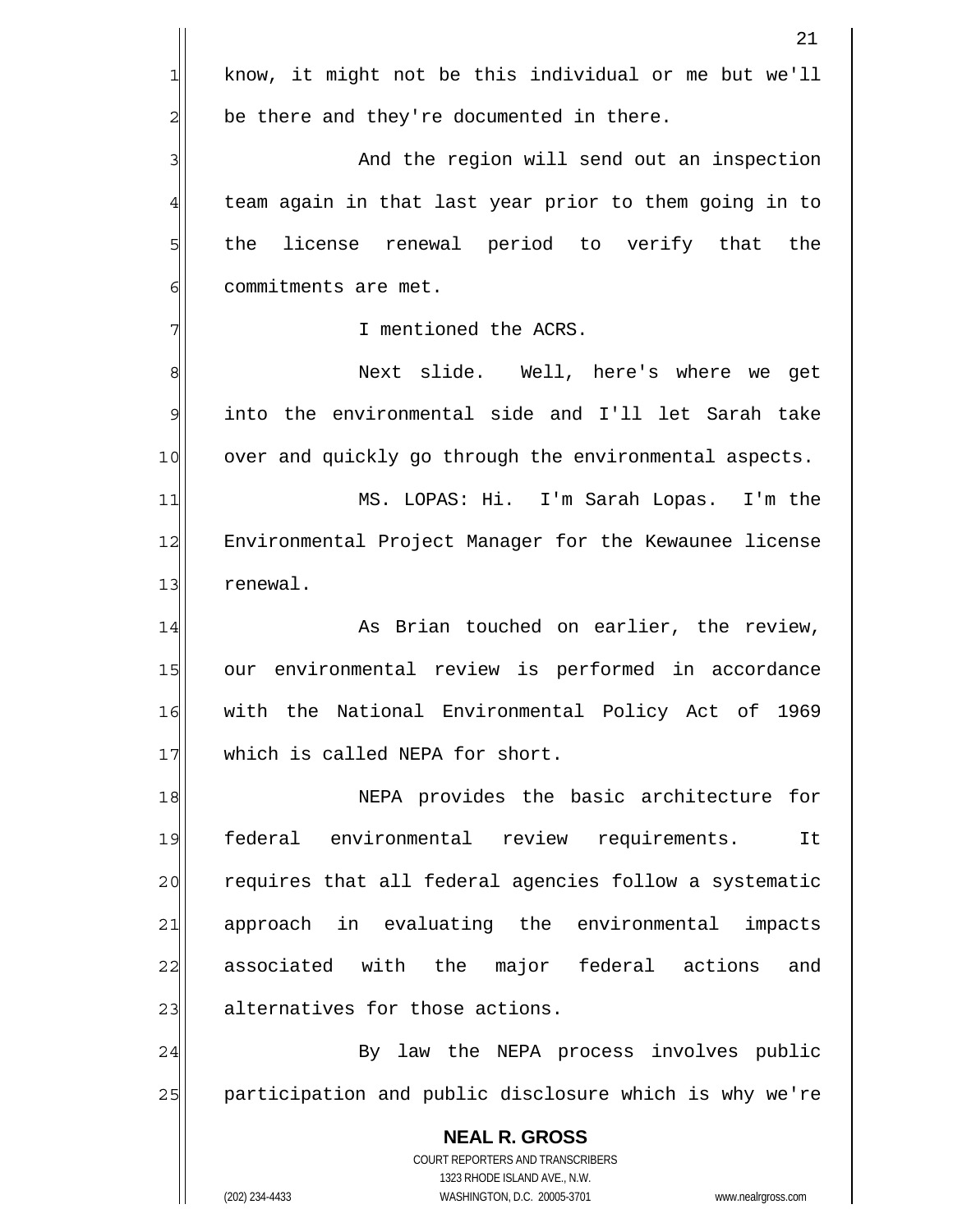|                | 22                                                                                                  |
|----------------|-----------------------------------------------------------------------------------------------------|
| 1              | here tonight.                                                                                       |
| $\overline{c}$ | NEPA also established the US Council on                                                             |
| 3              | environmental quality, the CEQ which is an office                                                   |
| $\overline{4}$ | within the executive office of the president.                                                       |
| 5              | The CEQ establishes policy implementation                                                           |
| 6              | of NEPA.                                                                                            |
| 7              | The NRC's environmental regulations which                                                           |
| 8              | in 10 CFR Part 51 are largely based on those<br>are                                                 |
| $\overline{9}$ | regulations that CEQ developed.                                                                     |
| 10             | Our environmental reviews consider<br>the                                                           |
| 11             | impacts of license renewal and any litigation<br>for                                                |
| 12             | those impacts that we consider to be significant. We                                                |
| 13             | also consider the impacts of alternatives to license                                                |
| 14             | renewal, including the impacts of not issuing a                                                     |
| 15             | renewed license.                                                                                    |
| 16             | The<br>staff<br>documents<br>its<br>environmental                                                   |
| 17             | review in an environmental impact statement which we                                                |
| 18             | call EIS for short.                                                                                 |
| 19             | Next slide. For license renewal the NRC                                                             |
| 20             | looked at a wide range of environmental impacts.<br>In                                              |
| 21             | conducting our review we'll reach out to various                                                    |
| 22             | federal, state and local agencies.                                                                  |
| 23             | For example the US Fish and Wildlife --                                                             |
| 24             | MR. HOLIAN: She's got her Lavelier muted.                                                           |
| 25             | MS. LOPAS: -- endangered species. We'll                                                             |
|                | <b>NEAL R. GROSS</b>                                                                                |
|                | COURT REPORTERS AND TRANSCRIBERS                                                                    |
|                | 1323 RHODE ISLAND AVE., N.W.<br>(202) 234-4433<br>WASHINGTON, D.C. 20005-3701<br>www.nealrgross.com |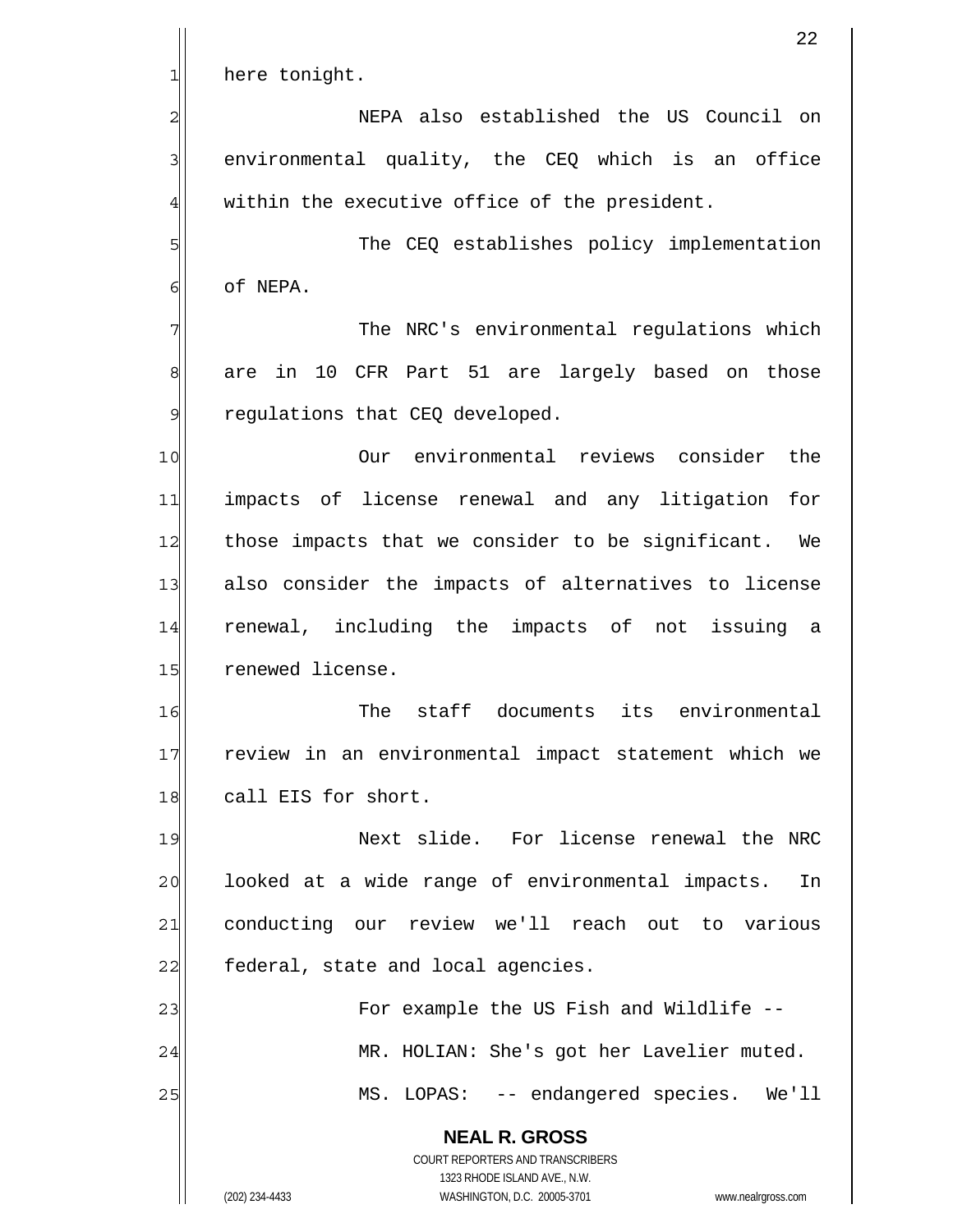**NEAL R. GROSS** COURT REPORTERS AND TRANSCRIBERS 1323 RHODE ISLAND AVE., N.W. 23 1 2 3 4 5 6 7 8 9 10 11 12 13 14 15 16 17 18 19 20 21 22 23 24 25 talk to the U.S. Environmental Protection Agency. The Wisconsin Department of Natural Resources will be important. We also -- MR. HOLIAN: Could you push the button on that. MS. LOPAS: Oh, yeah. MR. HOLIAN: Just makes it -- MS. LOPAS: Good thing I'm loud enough -- MR. HOLIAN: You're loud enough. We don't need these sound systems. MS. LOPAS: Oh, look at that. MR. HOLIAN: We wouldn't, we wouldn't have brought these out these tonight but we actually do do court reporting to, you know, to make sure that we capture any comments on environmental issues and that and they get transcribed and it actually goes into the record. That's why the recording system and everything. MS. LOPAS: But otherwise I'm just loud. Today at the early afternoon meeting there was actually a woman from the Costal Zone Management Agency here for Wisconsin. That's one part of what the plant has to go through in order to get their license renewal.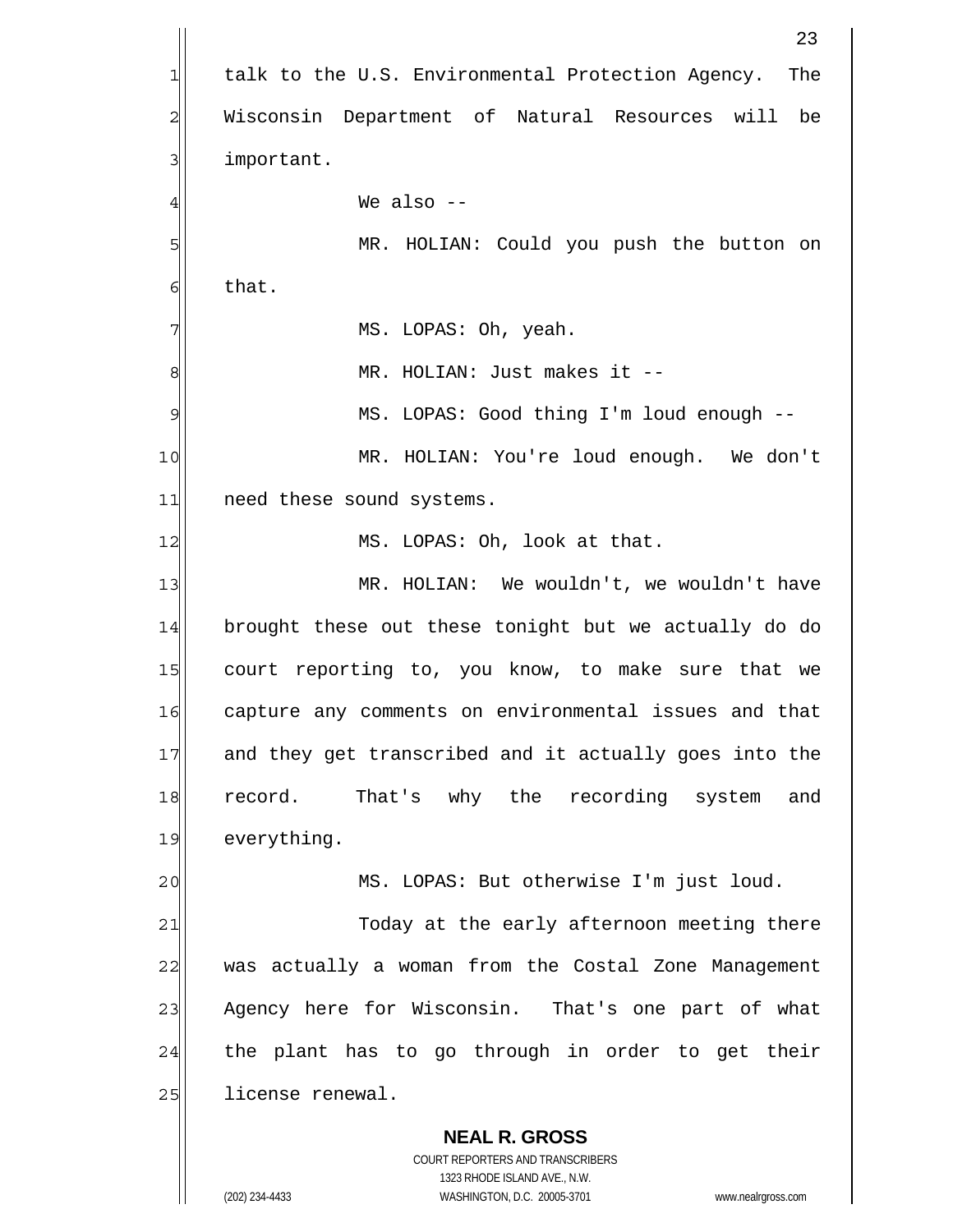Next slide. So the environmental review process begins with the scoping process. The purpose of the scoping process is to identify significant issues that should be considered in the environmental review.

6 7 8 We are now gathering information that we will use to prepare our environmental impact statement.

9 10 11 12 13 14 As part of that process we're here to collect your comments on the environmental scope of the review and that is what, you know, important environmental issues you think that we should look at, the NRC should look at for this license renewal review.

15 16 17 18 19 The staff has developed in 1996 which we're currently updating right now, a generic environmental impact statement that addressed a number of issues that were common to all nuclear power plants.

20 21 22 The staff is supplementing that generic environmental impact statement with a site specific impact statement for Kewaunee.

23 24 25 In this site specific impact statement we will address the issues that are specific to Kewaunee and the staff will also re-examine the conclusions

**NEAL R. GROSS** COURT REPORTERS AND TRANSCRIBERS 1323 RHODE ISLAND AVE., N.W. (202) 234-4433 WASHINGTON, D.C. 20005-3701 www.nealrgross.com

1

2

3

4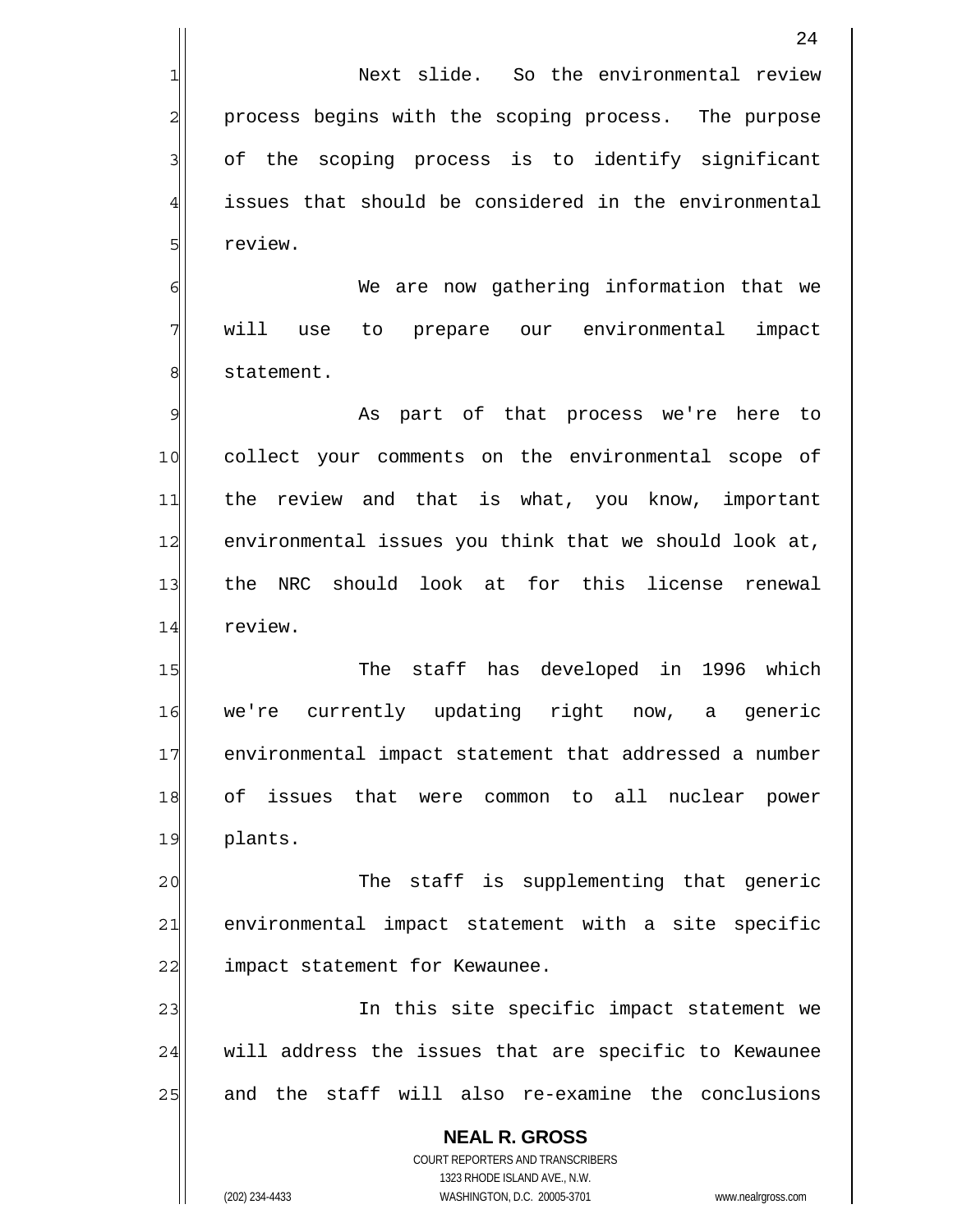|                | 25                                                                                                  |
|----------------|-----------------------------------------------------------------------------------------------------|
| $\mathbf{1}$   | that we reached in the generic EIS to determine if                                                  |
| $\overline{c}$ | there are any, if there's any new and significant                                                   |
| 3              | information that would change the conclusions of that                                               |
| $\overline{4}$ | generic environmental impact statement.                                                             |
| 5              | Next slide. The scoping period started on                                                           |
| 6              | October 9th, 2008 obviously. That's when we published                                               |
| 7              | a notice of intent and, intent to prepare an EIS and                                                |
| 8              | conduct scoping. And that was published in<br>the                                                   |
| 9              | federal register.                                                                                   |
| 10             | The NRC will be accepting comments on the                                                           |
| 11             | scope of the environmental review until December 9th,                                               |
| 12             | 2008.                                                                                               |
| 13             | In general we're looking for information                                                            |
| 14             | about the environmental impacts from continued                                                      |
| 15             | operation of Kewaunee. You can assist us in this                                                    |
| 16             | process by telling us for example what aspects of your                                              |
| 17             | local community that we should focus on. What local                                                 |
| 18             | environmental, social and economic issues<br>NRC<br>the                                             |
| 19             | should focus on as well as what are some reasonable                                                 |
| 20             | alternatives to license renewal that are appropriate                                                |
| 21             | for this particular region.                                                                         |
| 22             | are just some of the kinds of<br>These                                                              |
| 23             | examples that we're looking for as far as input.<br>And                                             |
| 24             | they represent the kind of information that we're                                                   |
| 25             | seeing through this environmental scoping process.                                                  |
|                | <b>NEAL R. GROSS</b>                                                                                |
|                | COURT REPORTERS AND TRANSCRIBERS                                                                    |
|                | 1323 RHODE ISLAND AVE., N.W.<br>(202) 234-4433<br>WASHINGTON, D.C. 20005-3701<br>www.nealrgross.com |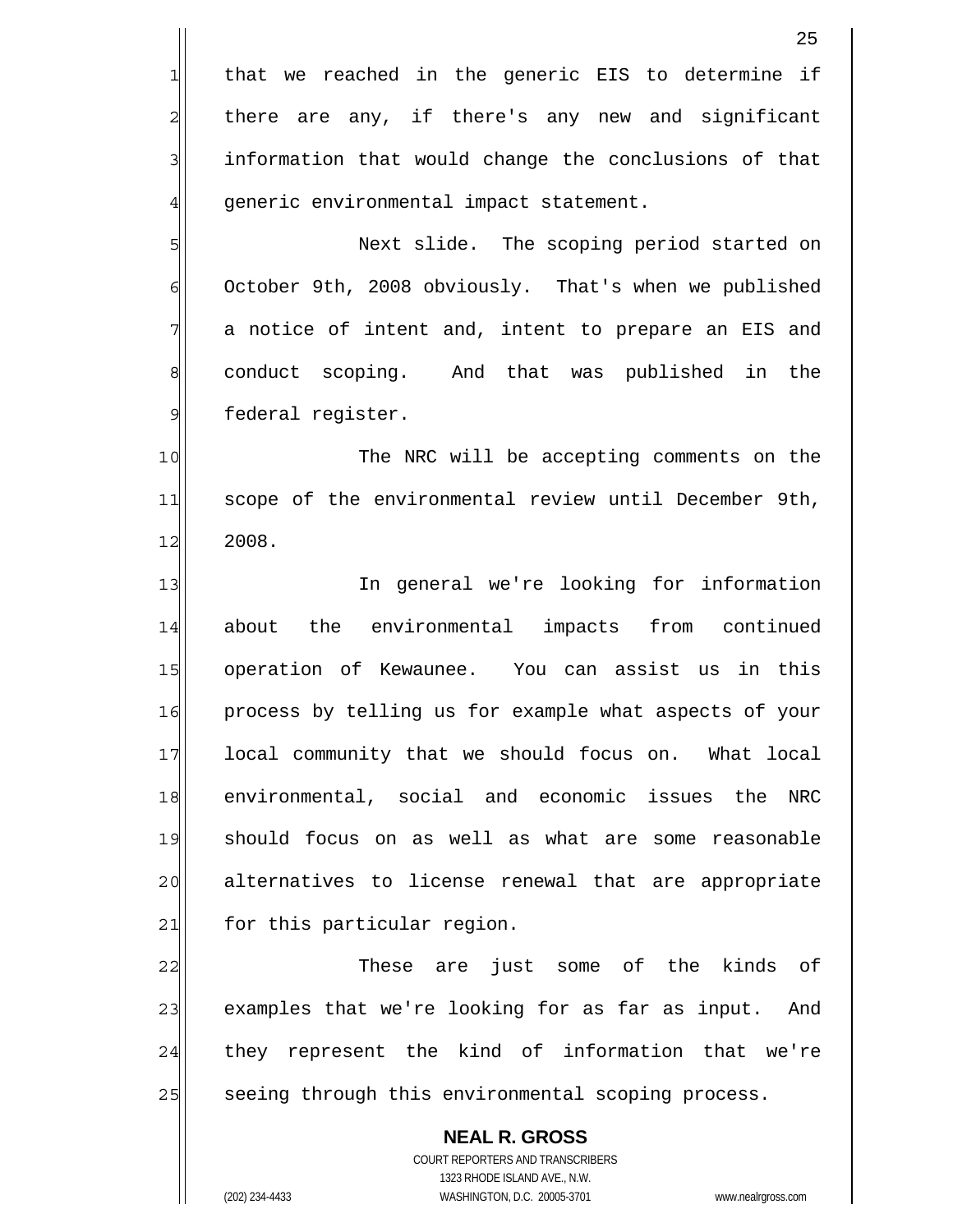|                | 26                                                                  |
|----------------|---------------------------------------------------------------------|
| 1              | any comments that you have tonight<br>So                            |
| 2              | would be helpful in that.                                           |
| 3              | Next slide. This slide illustrates the                              |
| $\overline{4}$ | commission's various considerations for deciding if a               |
| 5              | renewed operating license will be issued.                           |
| 6              | So how do we use your input? Tonight the                            |
| 7              | public comments they are an important part of our                   |
| 8              | environmental review and all the comments that we                   |
| 9              | receive from you we'll take a look at. They'll be                   |
| 10             | included in our review.                                             |
| 11             | Next slide. To that end there are a few                             |
| 12             | ways that you can submit comments. You know, you can                |
| 13             | speak tonight and it will be on the record. And you                 |
| 14             | can also write us a letter and send it to this                      |
| 15             | address.                                                            |
| 16             | And if you just reference Kewaunee license                          |
| 17             | renewal it will get to myself or John Daley, the                    |
| 18             | safety project manager. And you can also e-mail at                  |
| 19             | Kewaunee.eis@nrc.gov. You can also e-mail me, call                  |
| 20             | me, I mean any way that your comments come in - they                |
| 21             | do get incorporated.                                                |
| 22             | I also have received some written comments                          |
| 23             | tonight and those, you know, will come in as well.                  |
| 24             | once again the due date for those<br>And                            |
| 25             | comments is December 9th, 2008.                                     |
|                | <b>NEAL R. GROSS</b>                                                |
|                | COURT REPORTERS AND TRANSCRIBERS<br>1323 RHODE ISLAND AVE., N.W.    |
|                | (202) 234-4433<br>WASHINGTON, D.C. 20005-3701<br>www.nealrgross.com |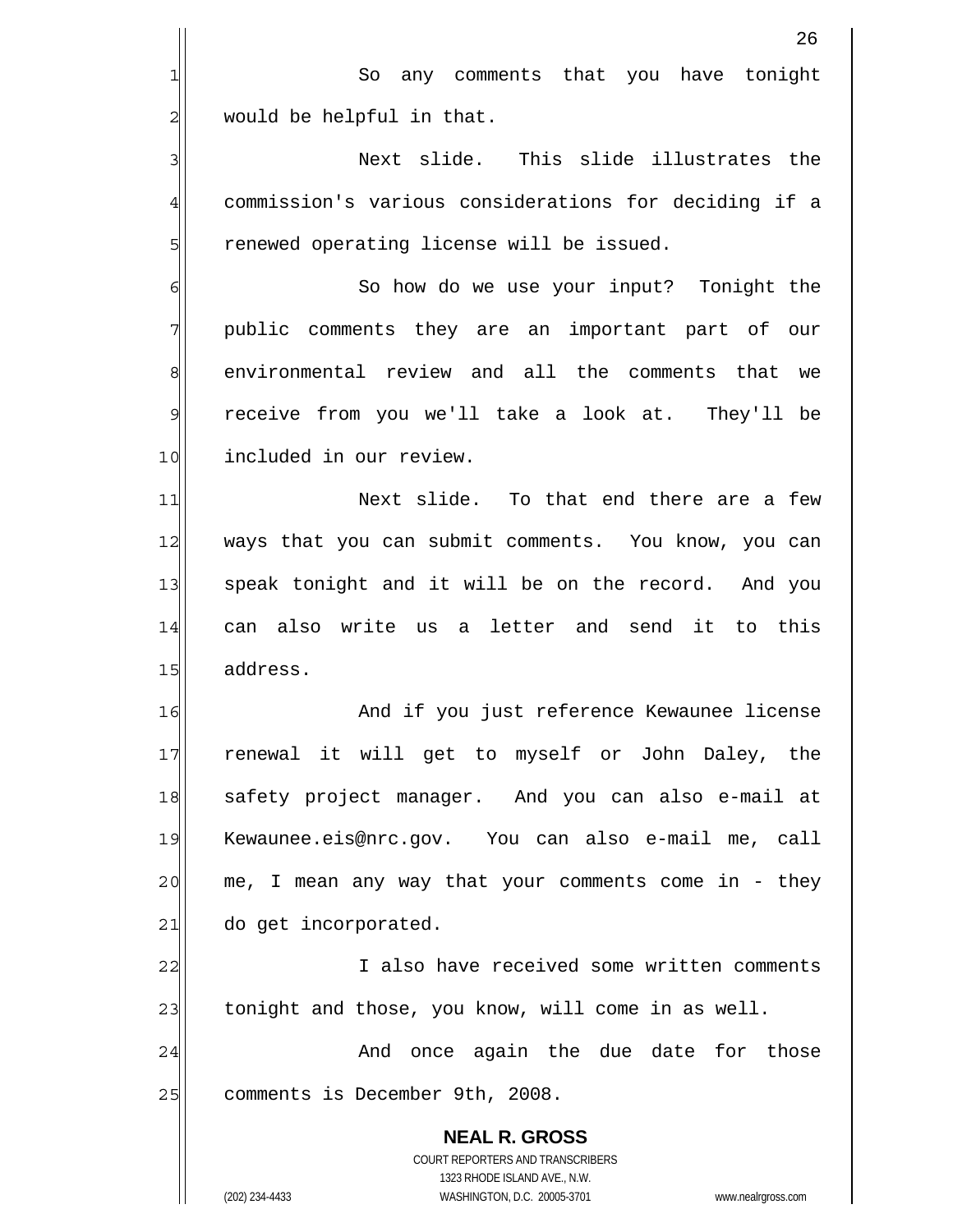|                | 27                                                                                                  |
|----------------|-----------------------------------------------------------------------------------------------------|
| 1              | Next slide. This slide is the milestone                                                             |
| $\overline{c}$ | slides for the environmental or milestone dates for                                                 |
| 3              | the environmental review.                                                                           |
| 4              | Obviously the highlighted dates<br>the<br>SO                                                        |
| 5              | hearing opportunity closes on December 1st and that's                                               |
| 6              | different than the scoping. You know, that's for                                                    |
| 7              | contention for<br>a hearing to oppose the license                                                   |
| 8              | renewal.                                                                                            |
| 9              | The<br>environmental scope being comments                                                           |
| 10             | period closes about a week later or so. So those are                                                |
| 11             | the two important dates as far as public participation                                              |
| 12             | that are good to know.                                                                              |
| 13             | We are going to be issuing a draft EIS, a                                                           |
| 14             | draft environmental impact statement in<br>August of                                                |
| 15             | 2009.                                                                                               |
| 16             | slide.<br>This is just the license<br>Next                                                          |
| 17             | renewal contacts. John Daily couldn't be here tonight                                               |
| 18             | but he is the safety point of contact.                                                              |
| 19             | And then obviously myself. I'm the                                                                  |
| 20             | environmental point of contact. But if you<br>call                                                  |
| 21             | either one of us, you know, we sit right next to each                                               |
| 22             | other so not a big deal.                                                                            |
| 23             | The Kewaunee Public Library has agreed to                                                           |
| 24             | keep the application on hand for us. As well as when                                                |
| 25             | we start publishing the draft EIS we'll have a copy of                                              |
|                | <b>NEAL R. GROSS</b>                                                                                |
|                | COURT REPORTERS AND TRANSCRIBERS                                                                    |
|                | 1323 RHODE ISLAND AVE., N.W.<br>(202) 234-4433<br>WASHINGTON, D.C. 20005-3701<br>www.nealrgross.com |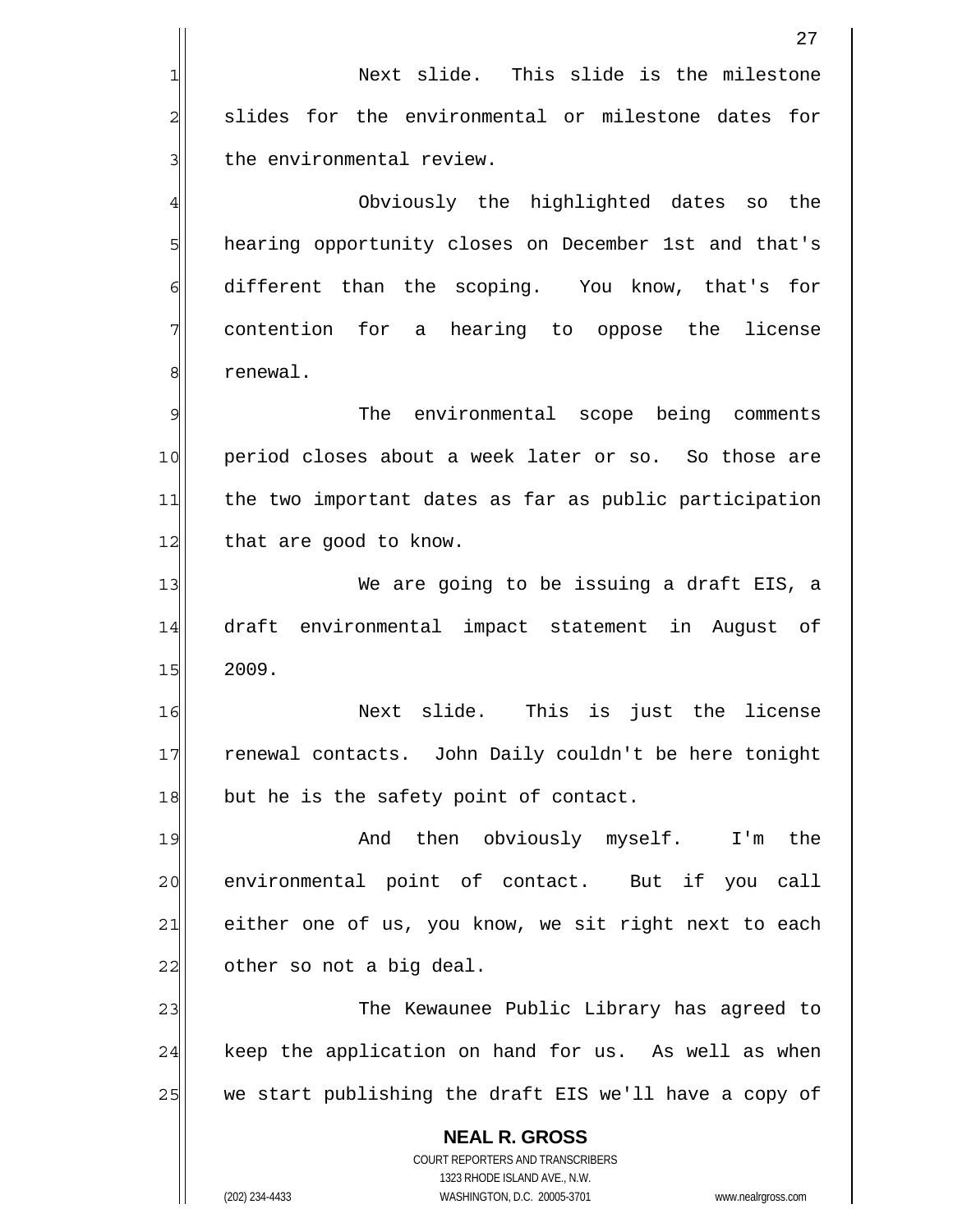|                 | 28                                                                                                  |
|-----------------|-----------------------------------------------------------------------------------------------------|
| 1               | that on hand as well.                                                                               |
| $\overline{c}$  | I believe we have to send them a copy of                                                            |
| 3               | our SCR too so they'll have that on hand for the                                                    |
| 4               | entire length of the license renewal project. So for                                                |
| 5               | about two years.                                                                                    |
| 6               | And in addition to that it's probably                                                               |
| 7               | easiest just to go online if you have access to that.                                               |
| 8               | The license renewal web page will have, also has, you                                               |
| $\mathcal{Q}$   | know, PDF of the application and when we publish the                                                |
| 10              | draft EIS.                                                                                          |
| 11              | And that's all I have to say. So we can                                                             |
| 12              | move onto comments and questions now.                                                               |
| 13              | MR. HOLIAN: Well, we had a sign up list                                                             |
| 14              | for questions and comments. We had a sign up list in                                                |
| 15              | the back and I know some individuals spoke this                                                     |
| 16              | afternoon. But feel free it's a little bit of a                                                     |
| 17              | difference audience and to repeat your comments or                                                  |
| 18              | questions as you have.                                                                              |
| 19              | I don't have a list but if anybody has a                                                            |
| 20              | comment I will ask you to use the mike and identify                                                 |
| $\overline{21}$ | yourself and comment or question.                                                                   |
| 22              | And feel free to bring up again, you know                                                           |
| 23              | the ISF, independent spent fuel was an issue that came                                              |
| 24              | up earlier so I'll bring it up if you don't. Yes,                                                   |
| 25              | sir.                                                                                                |
|                 | <b>NEAL R. GROSS</b>                                                                                |
|                 | COURT REPORTERS AND TRANSCRIBERS                                                                    |
|                 | 1323 RHODE ISLAND AVE., N.W.<br>(202) 234-4433<br>WASHINGTON, D.C. 20005-3701<br>www.nealrgross.com |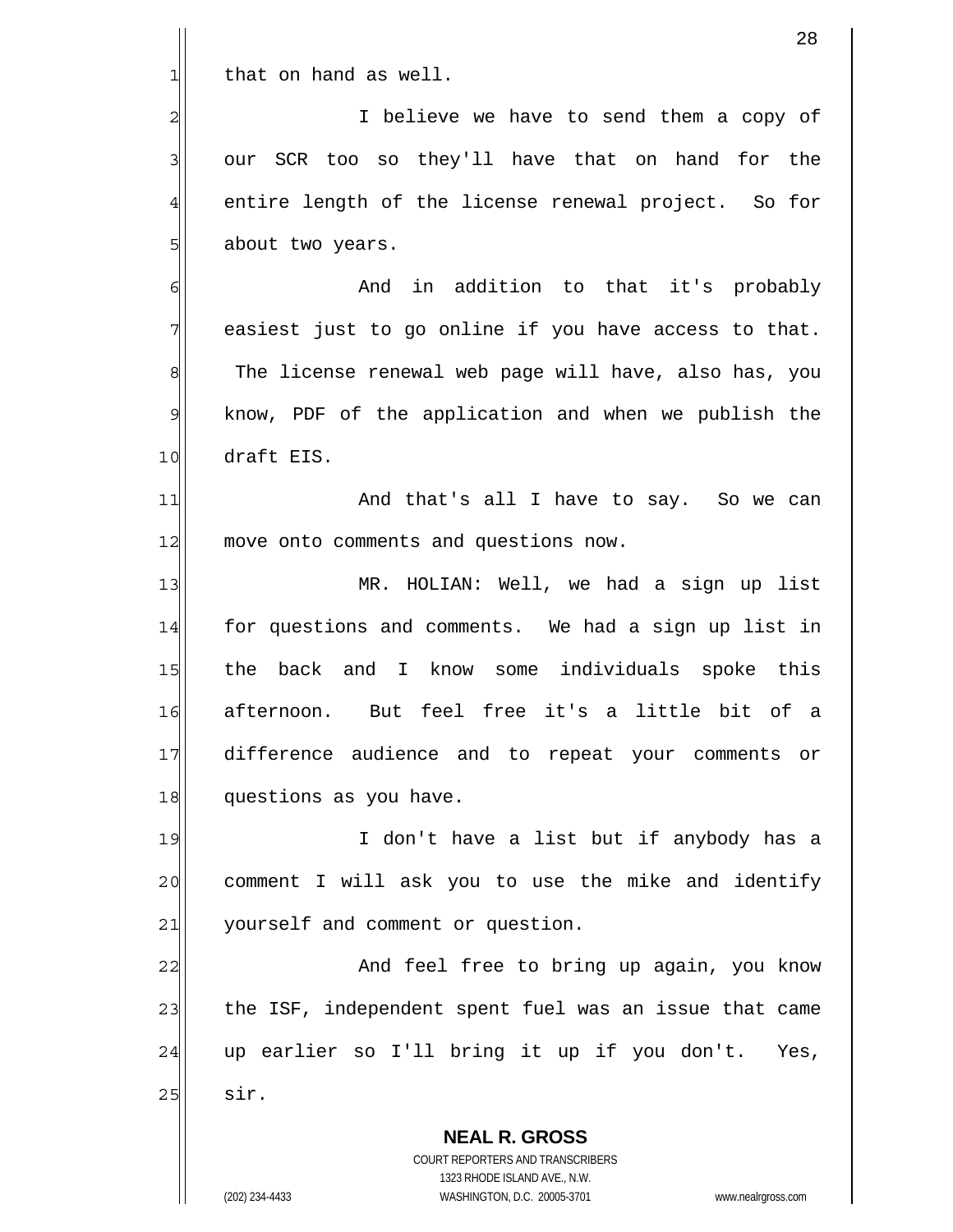|    | 29                                                           |
|----|--------------------------------------------------------------|
| 1  | MR. HARDTKE: Okay. My name<br>is<br>Dave                     |
| 2  | have a question on the financial<br>Hardtke.<br>$\mathbf{I}$ |
| 3  | environmental issue with this plant.                         |
| 4  | If they are allowed to continue to operate                   |
| 5  | we are sitting on a growing pile of nuclear waste.           |
| 6  | And when this plant shuts down, and it's going to shut       |
| 7  | down someday, I have kids and grandchildren in the           |
| 8  | area, who is going to make up the financial loss to          |
| 9  | the town when this plant shuts down because we will          |
| 10 | not be getting any money from the utility tax at that        |
| 11 | point.                                                       |
| 12 | And we are sitting on a pile of growing                      |
| 13 | waste out here and some day our kids are going to have       |
| 14 | to pay the price for it.                                     |
| 15 | So I am against the, the license renewal                     |
| 16 | right now.                                                   |
| 17 | MR. HOLIAN: Okay. Let's just, let's                          |
| 18 | address that. And that was probably the prime issue          |
| 19 | that came out in the afternoon session also was the          |
| 20 | issue of the, of high level waste and that issue.            |
| 21 | It's two parts to that question.<br>You                      |
| 22 | know, one is and I compared it this afternoon to just        |
| 23 | the high level waste sitting here. I mean that's             |
| 24 | enough to bother some people is just currently, high         |
| 25 | level waste sitting in casks here and the failure of         |
|    | <b>NEAL R. GROSS</b><br>COURT REPORTERS AND TRANSCRIBERS     |

1323 RHODE ISLAND AVE., N.W.

 $\mathbf{I}$  $\prod$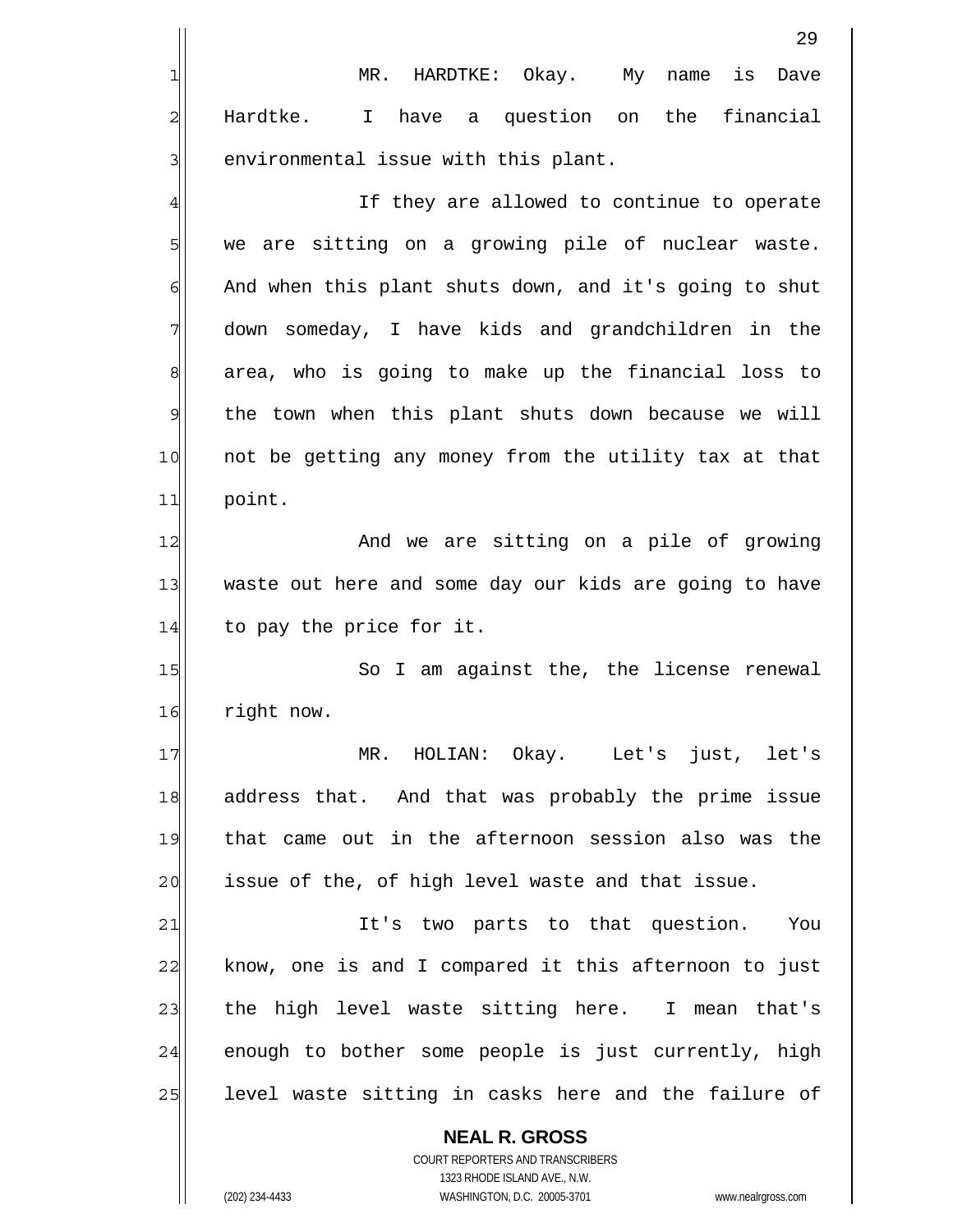|                | 30                                                                  |
|----------------|---------------------------------------------------------------------|
| 긔              | the federal government to move that waste off.                      |
| $\overline{c}$ | We covered that in detail this afternoon                            |
| 3              | and I'll cover it a little bit more here and there are              |
| 4              | some great documents on the background of that back on              |
| 5              | the table. So really grab one on the way out.                       |
| 6              | The federal government did state when they                          |
| 7              | started originally building nuclear power plants that               |
| 8              | they would take that waste and, and move it off                     |
| 9              | somewhere.                                                          |
| 10             | Now originally back then a lot of people                            |
| 11             | don't realize they were going to reprocess that waste.              |
| 12             | The waste that is sitting in those casks there is                   |
| 13             | very valuable economically. It's got a lot<br>оf                    |
| 14             | resources.                                                          |
| 15             | And in the 70's the United States went                              |
| 16             | from, of reprocessing where we would build<br>away<br>a             |
| 17             | plant somewhere and reprocess that and make<br>more                 |
| 18             | nuclear fuel and I don't know all the percentages but               |
| 19             | you can take, you know, 90 percent of that fuel and                 |
| 20             | use it again and get it down to an amount that is, is               |
| 21             | much more manageable for storing away eventually.                   |
| 22             | You'll always have some high level waste                            |
| 23             | that you'll have to store away somewhere but they can               |
| 24             | take a good 90 percent of it and reuse it again.                    |
| 25             | Other countries do that. Japan does it.                             |
|                | <b>NEAL R. GROSS</b>                                                |
|                | COURT REPORTERS AND TRANSCRIBERS                                    |
|                | 1323 RHODE ISLAND AVE., N.W.                                        |
|                | WASHINGTON, D.C. 20005-3701<br>(202) 234-4433<br>www.nealrgross.com |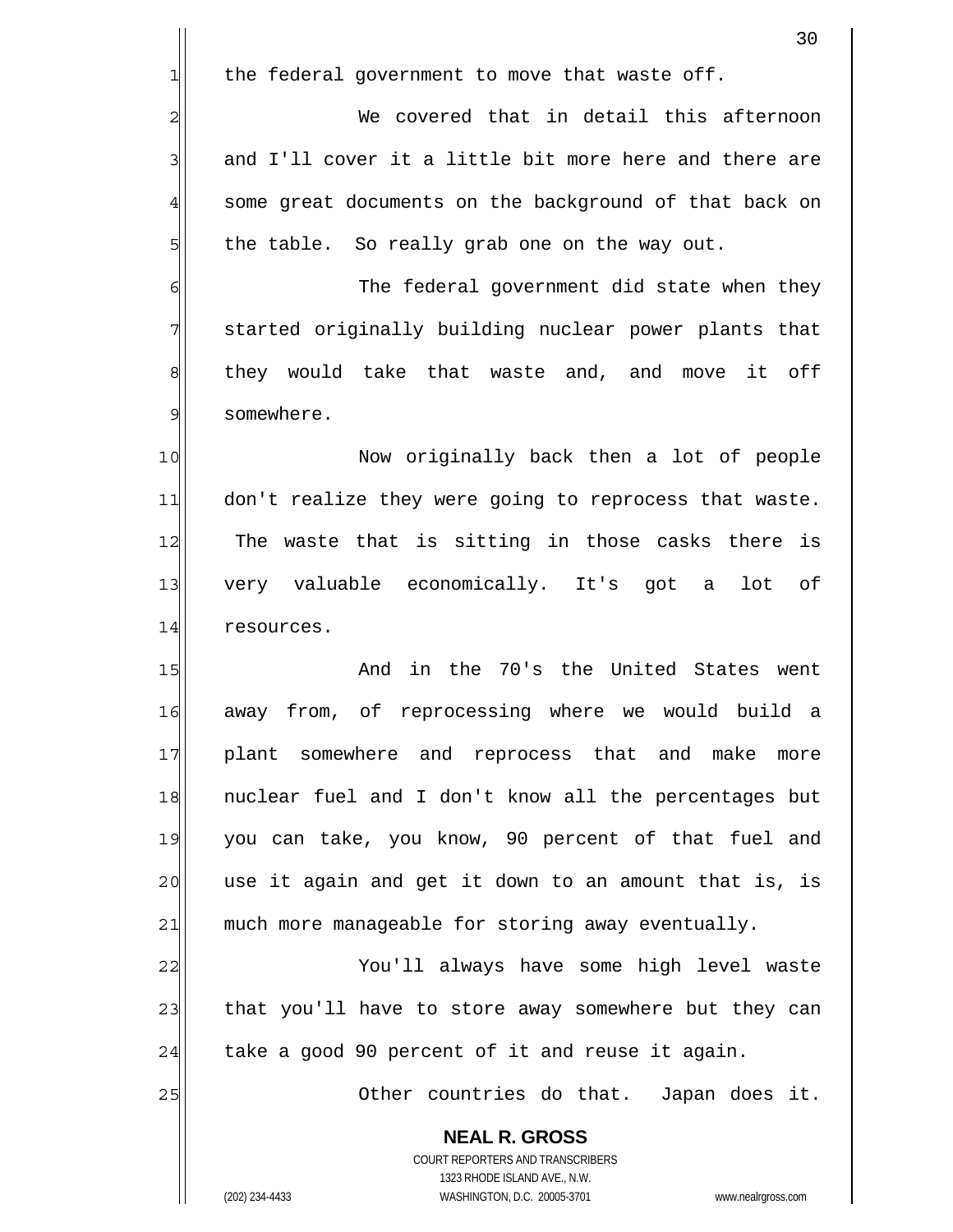France does it and they do it for other countries and they do it economically although it's a lot of, a big up front cost that the U.S. didn't want to face in the 70's.

 So but I mention that because all of a sudden that's coming back again just in the last year or so or two years and GEP, I forget what it stands for here, but, you know, the current administration said we look at that.

10 11 12 13 They didn't tell us to do that. That's the Department of Energy. So once again another government agency will look at is it feasible now with the economics to re look at using that waste.

14 15 16 You know, what would that do. That might minimize the amount that might go into Yucca Mountain if Yucca Mountain is the final resting place.

17 18 19 And it also might help fuel costs and uranium costs. I mean people worry some, that uranium is a fixed amount out there.

20 21 22 So the first issue I just wanted to quickly, kind of quickly cover was just it's sitting there bothers some people.

23 24 25 From the NRC perspective, you know, we don't, we don't get a voice in hey we'd rather have it shipped off to another place. They don't ask us and

**NEAL R. GROSS** COURT REPORTERS AND TRANSCRIBERS 1323 RHODE ISLAND AVE., N.W. (202) 234-4433 WASHINGTON, D.C. 20005-3701 www.nealrgross.com

1

2

3

4

5

6

7

8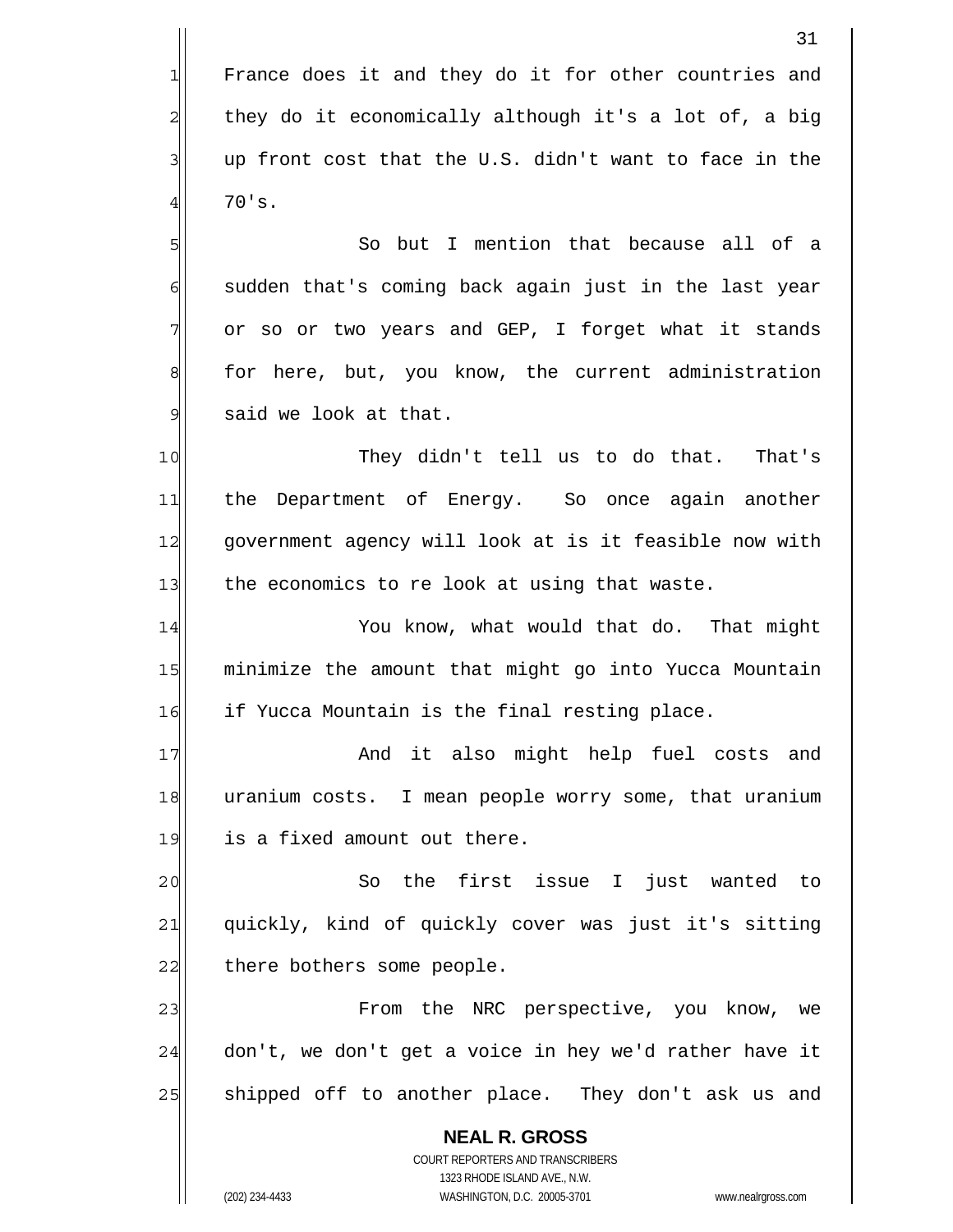|                  | 32                                                                  |
|------------------|---------------------------------------------------------------------|
| $\mathbf{1}$     | we don't get to state our preference on it.                         |
| $\overline{a}$   | We do get to do a review of both avenues                            |
| 3                | as I'll call it.                                                    |
| $\overline{4}$   | Just this year the Department of Energy                             |
| 5                | finally gave the NRC their application for the high                 |
| 6                | level waste repository at Yucca Mountain. It took                   |
| 7                | them 15 years longer. I don't know the exact number                 |
| $\boldsymbol{8}$ | of years then it was meant to for them to study that                |
| $\mathsf{S}$     | mile long tunnel in the mountain that they made.                    |
| 10               | And it just took them too much longer. I                            |
| 11               | don't know who blame. But some of their funding was                 |
| 12               | at different years. But either way the<br>cut                       |
| 13               | application just came in just a month or so ago the                 |
| 14               | NRC looked at it after 90 days and said alright it                  |
| 15               | looks like there's enough information in there for us               |
| 16               | to start a several year review on whether<br>it's                   |
| 17               | acceptable to go.                                                   |
| 18               | So you're right. It's delayed and it's                              |
| 19               | delayed now until 2018, 19, 20 before, if it's                      |
| 20               | approved. If it's approved waste will start going                   |
| 21               | there.                                                              |
| 22               | So that's one issue is Yucca Mountain.                              |
| 23               | NRC will license that if that's the place.                          |
| 24               | What will we do when utilities have the                             |
| 25               | waste growing onsite. Well, we reviewed how much they               |
|                  | <b>NEAL R. GROSS</b>                                                |
|                  | COURT REPORTERS AND TRANSCRIBERS<br>1323 RHODE ISLAND AVE., N.W.    |
|                  | (202) 234-4433<br>WASHINGTON, D.C. 20005-3701<br>www.nealrgross.com |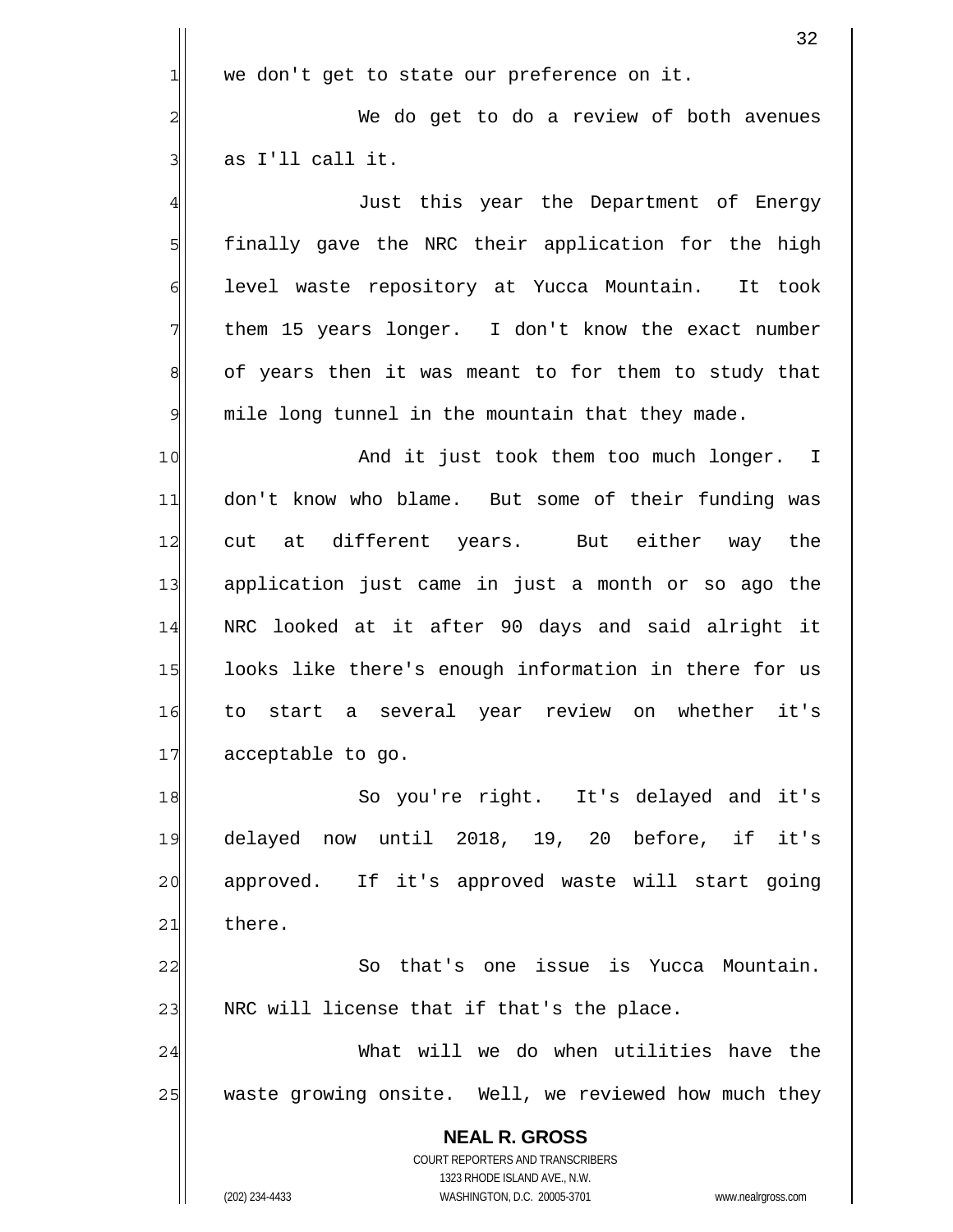**NEAL R. GROSS** 33 1 2 3 4 5 6 7 8 9 10 11 12 13 14 15 16 17 18 19 20 21 22 23 24 25 keep in their spent fuel pool over the years. We watch them as they put in applications for us and they put more waste in there and they put it closer together and they re racked as they called it. And we made sure that the water systems and the cooling systems were adequate for that. So those were reviews that we did to make sure they're safe. After 9/11 we did some additional reviews independently with research to make sure the security of even the spent fuel pools there were still safe. And then the casks that they, some of the plants went to starting, you know, a good ten years ago they realized hey we can't re rack, there were some other methods to go. They could put more poison in the water or some other ways but they thought the fuel that's been in there, you know, for a long, several years greater than five years, can be cooled just by convection air currents in a concrete cask. And it's well known so they designed a cask. The cask vendors came in. The NRC did a year or two review of the cask vendors. Went out and looked where they were built, how thick the concrete was, what kind of stainless steel canister they'd need. You know, how many fuel assemblies to put in

COURT REPORTERS AND TRANSCRIBERS 1323 RHODE ISLAND AVE., N.W. (202) 234-4433 WASHINGTON, D.C. 20005-3701 www.nealrgross.com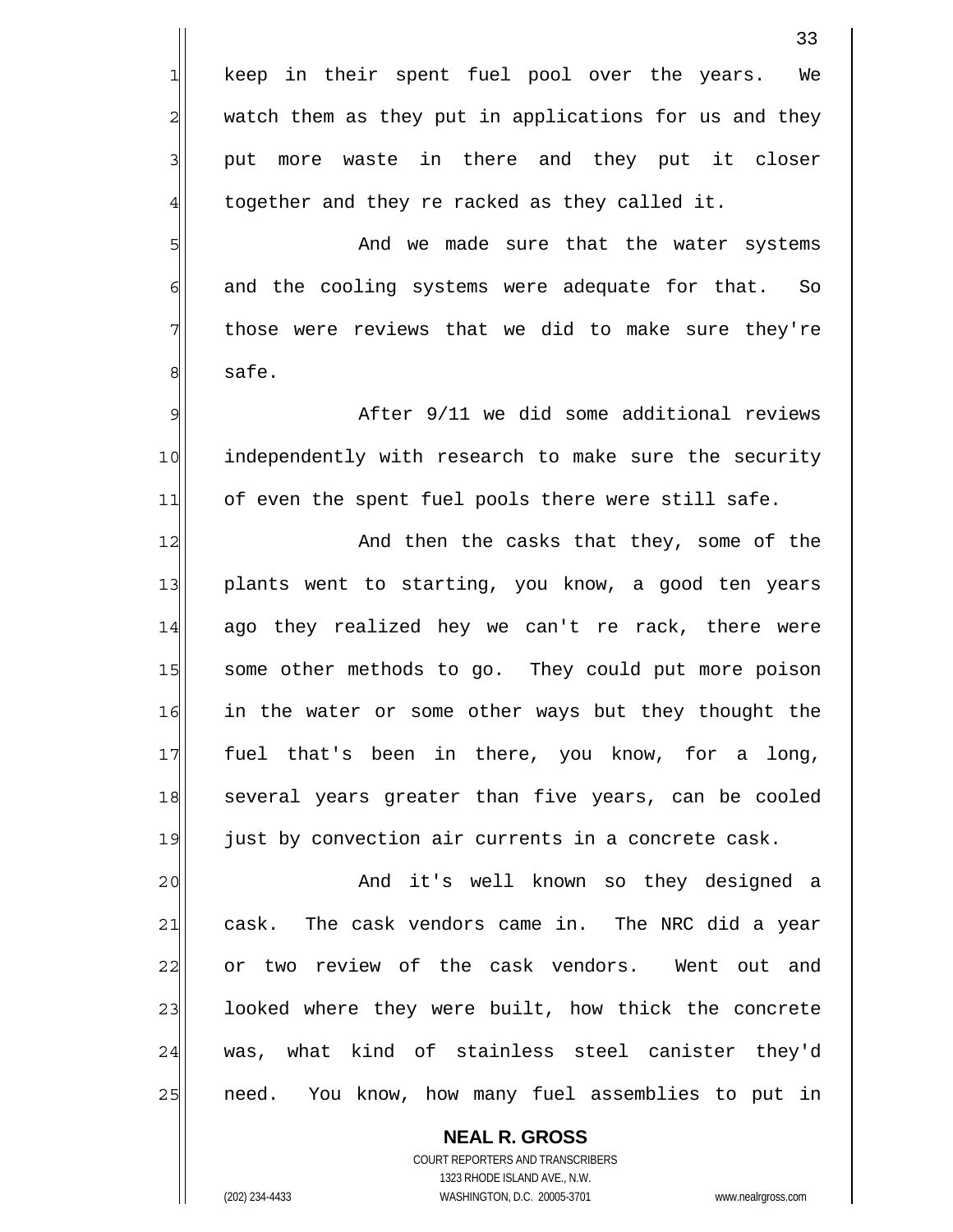**NEAL R. GROSS** COURT REPORTERS AND TRANSCRIBERS 1323 RHODE ISLAND AVE., N.W. 34 1 2 3 4 5 6 7 8 9 10 11 12 13 14 15 16 17 18 19 20 21 22 23 24 25 there, how to make sure you'd get convection cooling, you know, just air cooling out on the pad. And we actually put those into the regulations, those casks that were approved. So the NRC said, you know, we'll go two ways ourselves, you know, the spent fuel in the pool has always been a method for safe handling of radioactive fuel. The casks for the older fuel is still safe and we looked at that and they've been in casks now for ten years or so. A lot of operating experience with casks. And both those are deemed safe by the NRC. Yucca Mountain we know there's a lot of political pressure. It makes sense to not keep waste in every state or, you know, there are 30 some states that have nuclear power plants, get it to some central repository. The NRC doesn't have a stake in that. We don't get a voice in that. We don't get to say hey let's pick Utah and there's a lot of empty land there and just store a lot of these casks right now and put them on one location. We don't get a choice to choose that. Congress is looking at that a little bit themselves. And so that's one item that might come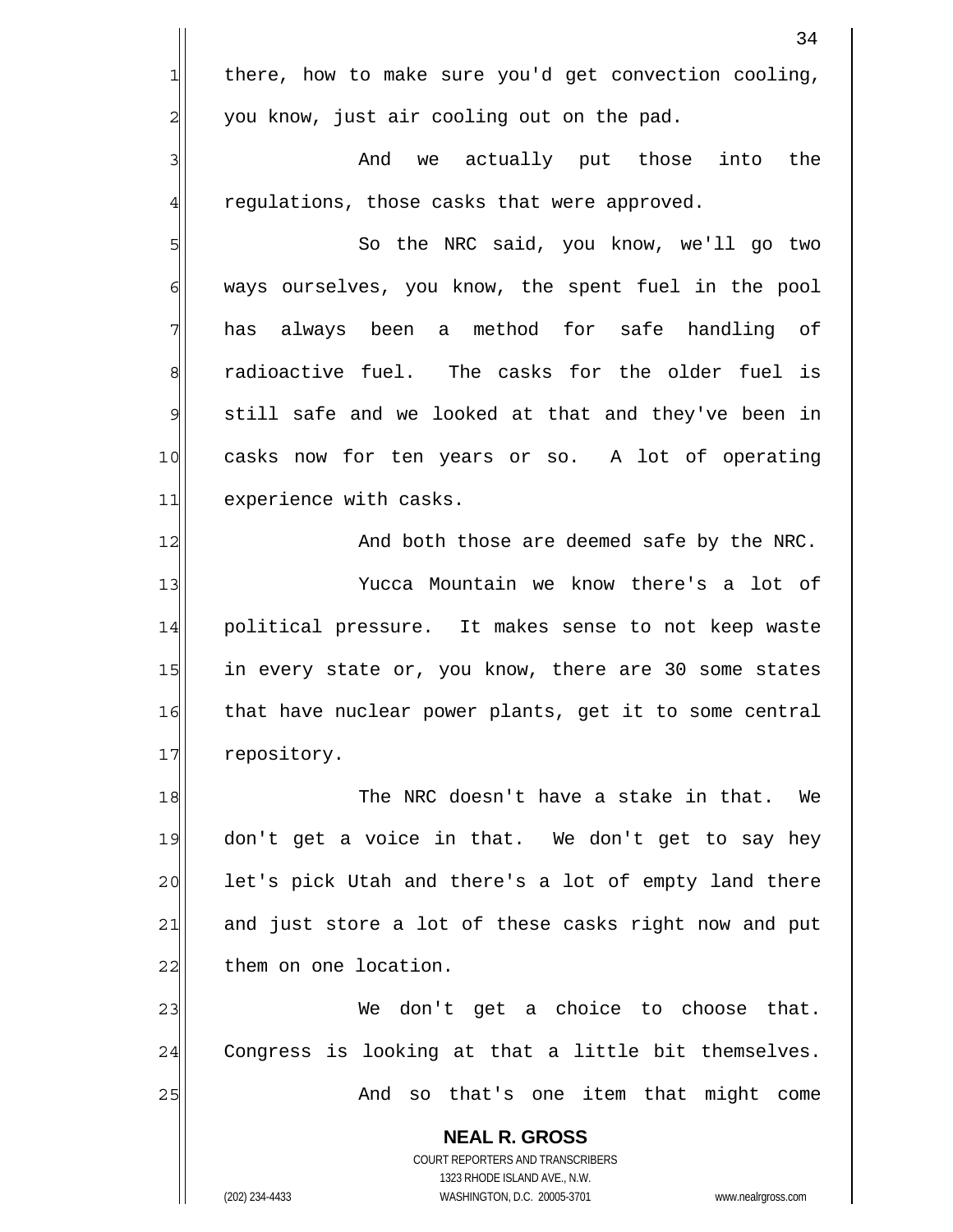**NEAL R. GROSS** COURT REPORTERS AND TRANSCRIBERS 1323 RHODE ISLAND AVE., N.W. (202) 234-4433 WASHINGTON, D.C. 20005-3701 www.nealrgross.com 35 1 2 3 4 5 6 7 8 9 10 11 12 13 14 15 16 17 18 19 20 21 22 23 24 25 along. Even if Yucca Mountain gets delayed whether there's another central repository somewhere that they can move them to. But the NRC position, you know, we do review it whether they're safe there. We do inspect it. Now the second part of your question, I mean our inspectors go out there and make sure the temperatures are fine. Whether it snows outside, make sure snow is not blocking the ventilation ducts or that or the ventilation holes and, you know, it's fine. Radiation doses are measured. They're within the security boundary of the site or they have to build a separate one. So security and safety of the casks are evaluated by the NRC. You know, the second question about the fairness, you know, it, it's true that the public didn't sign on to have spent fuel in additional to the plant sitting there. And there was a plant and somebody came up to me after the afternoon meeting who had worked at that plant, it's in Maine that's one of them that I've visited out in my regional job, where right now the plant decommissioned.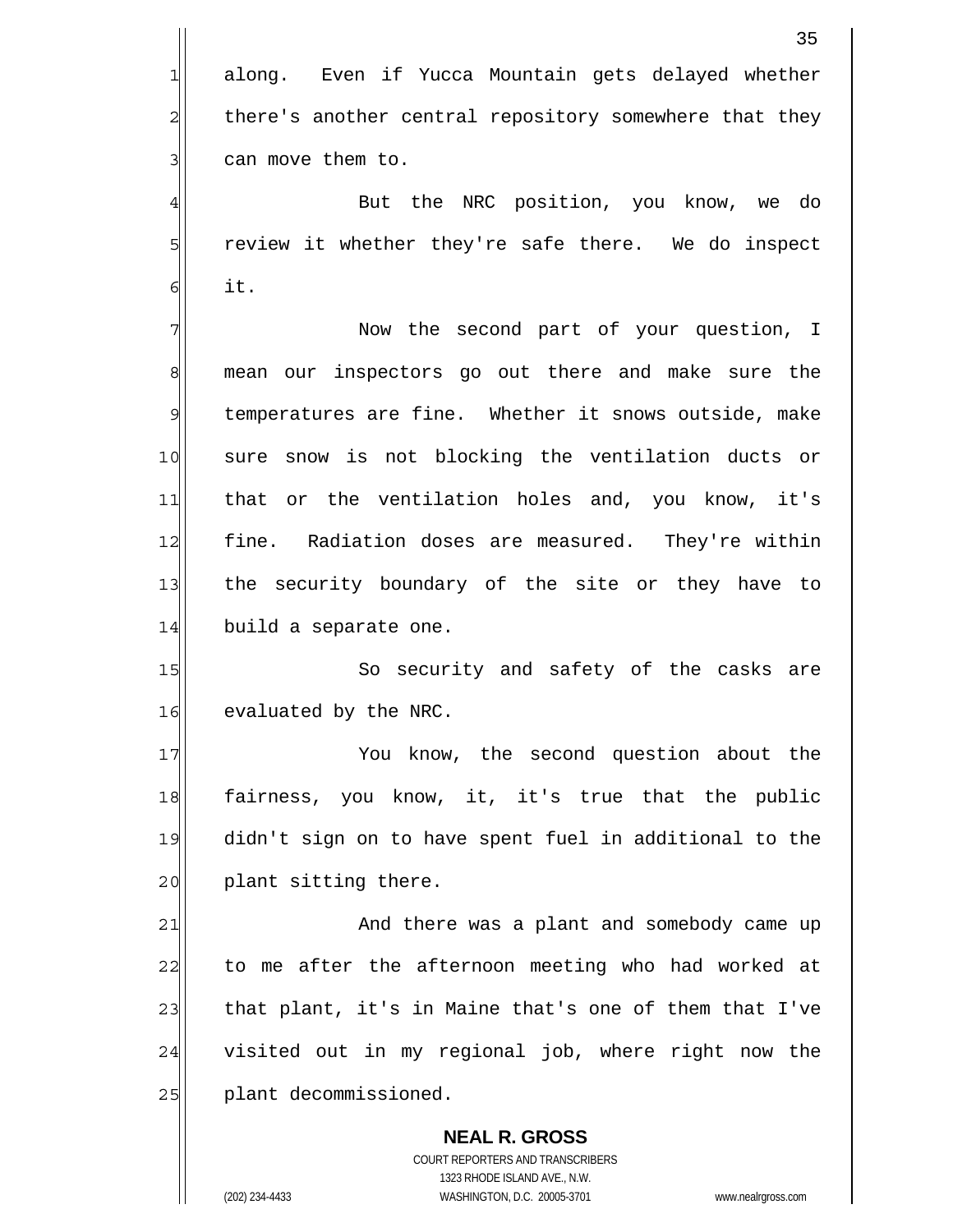1 2 3 4 5 6 7 8 9 10 So the plant did go away. And it's a green field now. The buildings are gone. Everything is gone except they do have the independent spent fuel casks still sitting there with a security fence around it with some security officers there 24 hours a day. And still have procedures to call the local law enforcement if they need anything. And it will be there until Yucca Mountain or a central repository is decided. Congress has stated that they are going in

11 12 13 14 15 that direction. They don't want it in individual states. The individual state senators and congressmen when we talk to them or they come in and talk to us or come to our public meetings they're usually universal for at some point we'll get there.

16 17 18 19 20 That's a long answer to your question. I know it's unsettling. It's not meant to be there for your kids kids, you know, it might definitely be there for your kids now for a good part of their lives as the government as a whole has delayed on that.

21 22 23 24 25 So safety wise though that's the NRC's job is to make sure that it's safe sitting there. And we do that. We inspect those. And I mentioned this afternoon even the transportation of some of those casks we're even looking forward to that.

**NEAL R. GROSS** COURT REPORTERS AND TRANSCRIBERS 1323 RHODE ISLAND AVE., N.W. (202) 234-4433 WASHINGTON, D.C. 20005-3701 www.nealrgross.com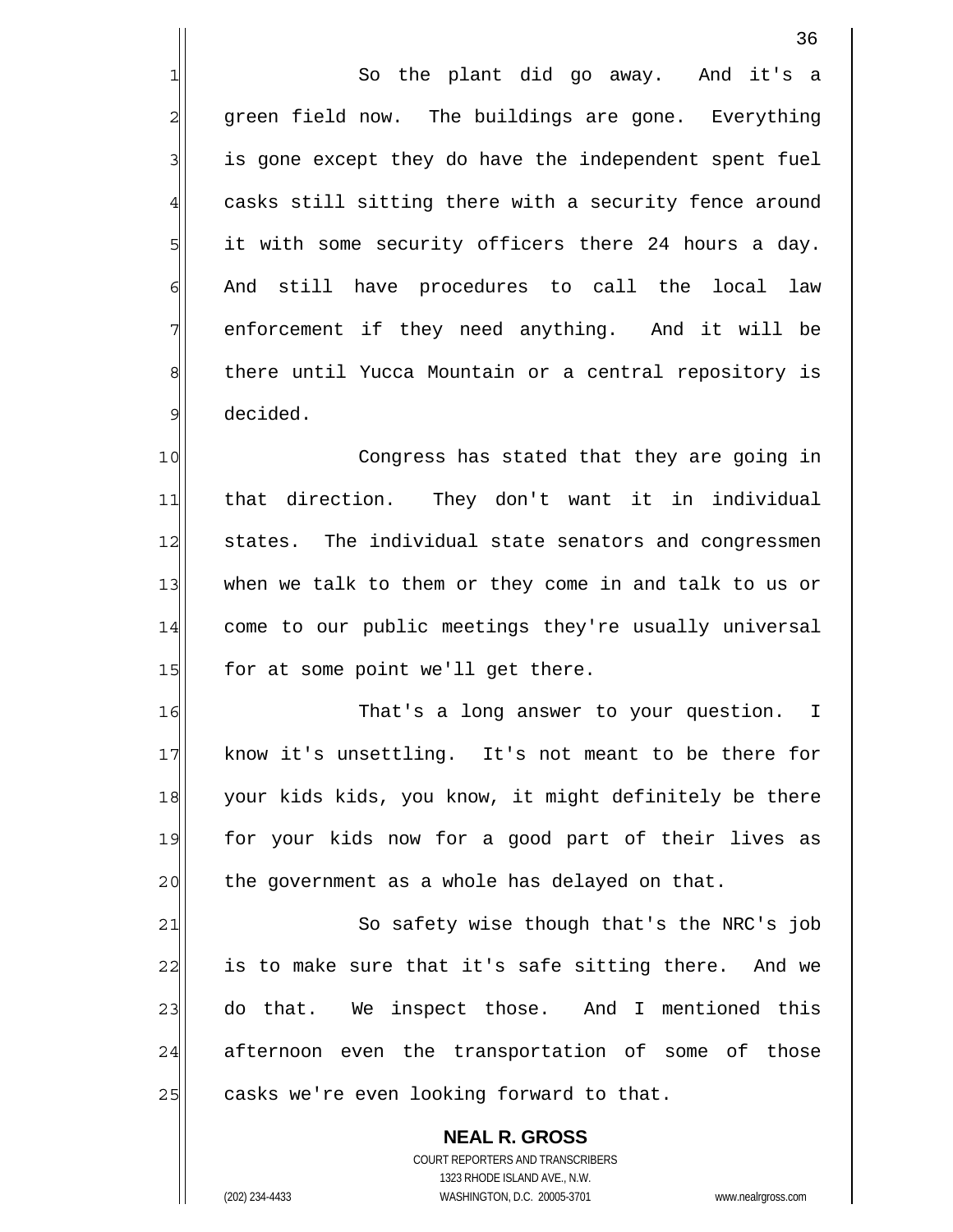There was a tunnel fire in Baltimore and we know that's on the proposed route or any cask to go through a tunnel and there was a horrific tunnel fire five or six years ago and we analyzed the temperatures inside that tunnel from that tanker that had exploded and wanted to make sure that the cask design could survive something like that.

8 9 So we're still doing research about when the time comes for that.

10 11 12 13 14 That's one piece in on it. The other piece didn't come up but somebody might raise it. This afternoon session the issue came up with locally here at Kewaunee an issue and a complaint about really the tax base for that.

15 16 17 That you're probably well more versed in it and someone can add on to it here from the audience I know spoke to it today.

18 19 20 21 22 23 But it was an issue once again that the NRC doesn't have a say in, you know, how your taxes either get collected or assessed for the ISFSI the independent spent fuel storage installation and how that money gets sent to the state and maybe doesn't make its way back to the town or county seat here.

24 25 We can't, we can make this forum available for that kind of complaint but we can't, we can't do

**NEAL R. GROSS** COURT REPORTERS AND TRANSCRIBERS 1323 RHODE ISLAND AVE., N.W. (202) 234-4433 WASHINGTON, D.C. 20005-3701 www.nealrgross.com

1

2

3

4

5

6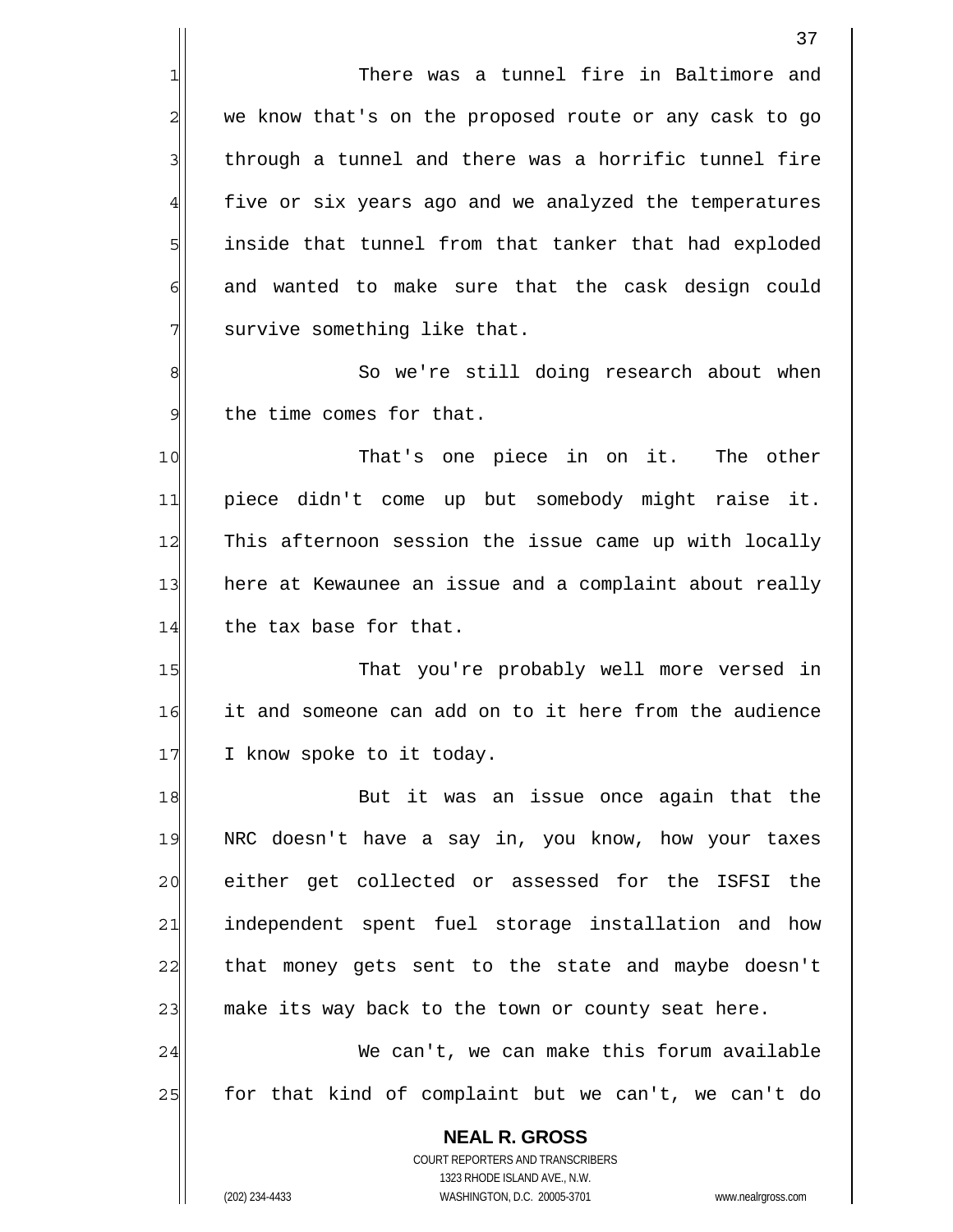|                 | 38                                                                                                  |
|-----------------|-----------------------------------------------------------------------------------------------------|
| $\mathbf{1}$    | much about that. That's really a state issue.                                                       |
| $\overline{2}$  | And I know states do it differently.<br>It's                                                        |
| 3               | a, and I've learned in between these two meetings it's                                              |
| $\overline{4}$  | even been done differently here on the history of the                                               |
| $5\overline{)}$ | plant here amongst the state.                                                                       |
| 6               | And I know at other plants a larger                                                                 |
| 7               | portion of that does go to the local communities.                                                   |
| $\bf{8}$        | And, you know, so I can't answer that as                                                            |
| 9               | well but I know that it's an issue that comes up and                                                |
| 10              | it rightly should come up in these forums during                                                    |
| 11              | license renewal because it's an issue on your mind and                                              |
| 12              | it's an unfairness issue.                                                                           |
| 13              | So it's good to hear it. You know, your                                                             |
| 14              | state representatives if it's on the record here you                                                |
| 15              | can point to that and say we brought it up here in                                                  |
| 16              | these meetings and kind of try to leverage that for                                                 |
| 17              | your state economic issues.                                                                         |
| 18              | But from an NRC perspective, you know,                                                              |
| 19              | that's not a concern of ours.                                                                       |
| 20              | Even going through this license renewal                                                             |
| 21              | process sometimes we'll get through it and the state                                                |
| 22              | have a voice in whether the plant gets re<br>will                                                   |
| 23              | licensed. A lot of times they'll have water usage                                                   |
| 24              | permits.                                                                                            |
| 25              | They held up a plant where we had given                                                             |
|                 | <b>NEAL R. GROSS</b>                                                                                |
|                 | COURT REPORTERS AND TRANSCRIBERS                                                                    |
|                 | 1323 RHODE ISLAND AVE., N.W.<br>(202) 234-4433<br>WASHINGTON, D.C. 20005-3701<br>www.nealrgross.com |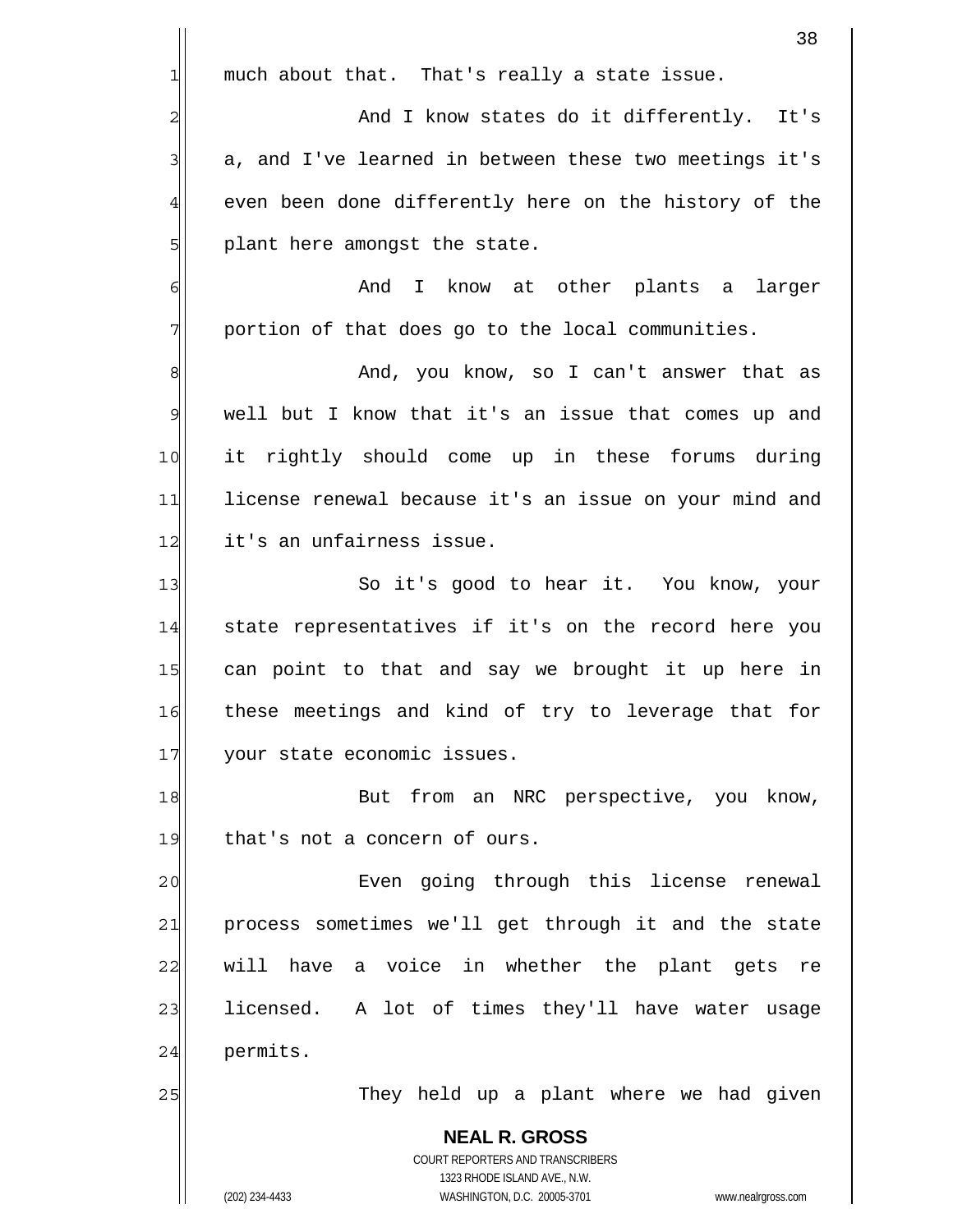**NEAL R. GROSS** COURT REPORTERS AND TRANSCRIBERS 1323 RHODE ISLAND AVE., N.W. (202) 234-4433 WASHINGTON, D.C. 20005-3701 www.nealrgross.com 39 1 2 3 4 5 6 7 8 9 10 11 12 13 14 15 16 17 18 19 20 21 22 23 24 25 the approval out in New York and they, on one of the lakes up there they wanted to make sure that the, you know, the intake structure and all that wasn't harming certain fish habitats and that and so the state themselves have a lot of management issues. So usually those work themselves out through the process even ongoing at 40 year plants and states will assess that. But, you know, the NRC is not the final say on whether this plant keeps operating for out 60 years. We'll do the safety review of that and a lot of times it's up one to the utility, is it still economic to go nuclear. That's their own decision. And then even the states will get a piece in on a lot of the water management usages of that. A long answer but let me go to him and then back to you. That's fine. Oh you want, you got the mike. Go ahead. MR. HARDTKE: Could I just finish -- MR. HOLIAN: Oh, sure. MR. HARDTKE: -- a comment on yours? MR. HOLIAN: Yes. MR. HARDTKE: I think that's what's broken in the system. You stand up there and say it's not your issue. We go to the DOE. DOE is not in control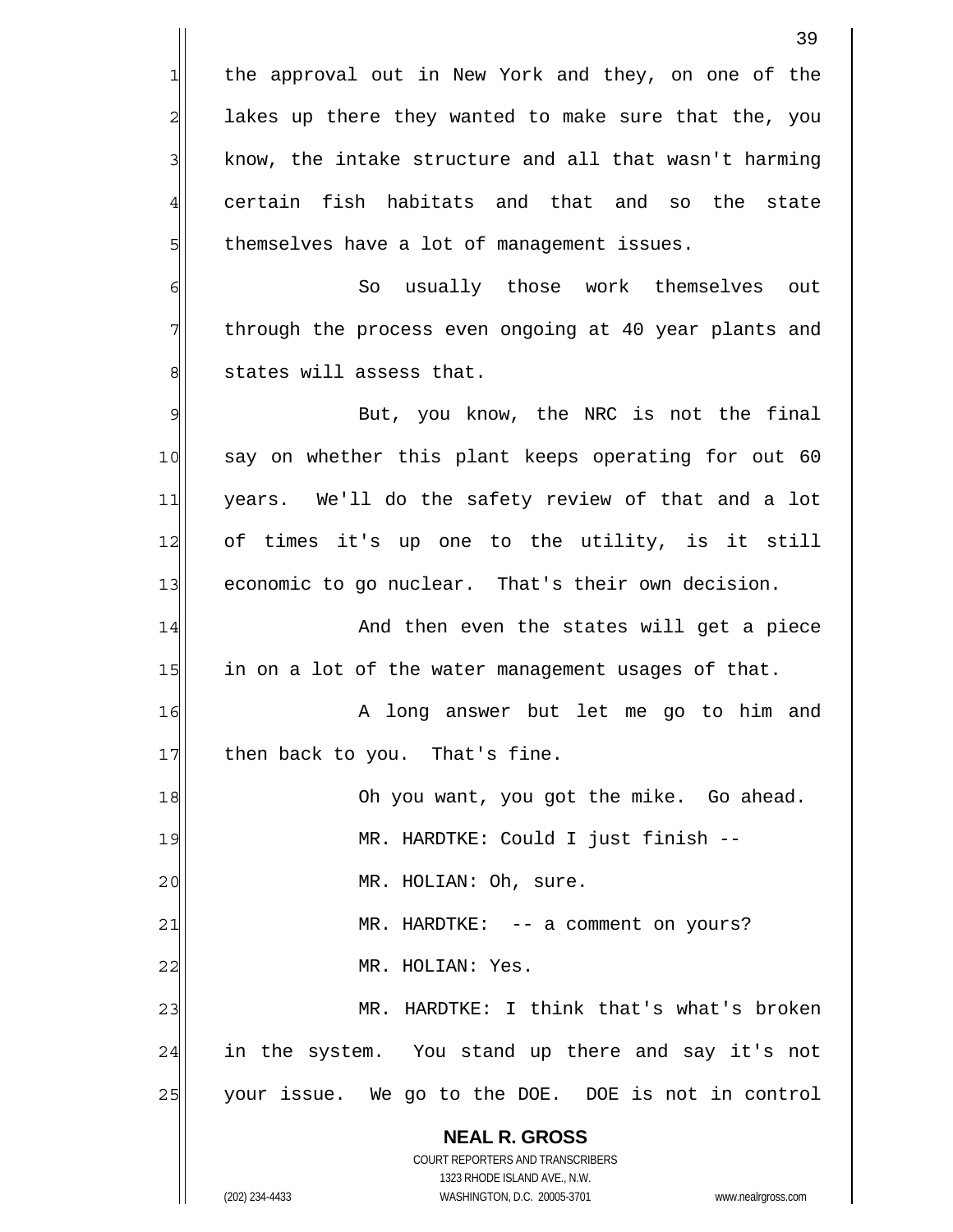|                | 40                                                                  |
|----------------|---------------------------------------------------------------------|
| $\mathbf{1}$   | of those rods yet. They belong to Dominion.                         |
| $\overline{c}$ | MR. HOLIAN: Oh, right.                                              |
| 3              | MR. HARDTKE: And so we're stuck with them.                          |
| 4              | So who do we talk to. Dominion says they, they                      |
| 5              | aren't going to settle anything with us. You said you               |
| 6              | aren't in control. The DOE says they aren't in                      |
| 7              | control but now whose taking responsibility for them?               |
| 8              | MR. HOLIAN: Well, the federal government,                           |
| 9              | you know, I say me because the NRC they have sued DOE.              |
| 10             | So<br>DOE they've actually sued the government,                     |
| 11             | utilities have to recoup costs.                                     |
| 12             | And it's your costs they're trying to get                           |
| 13             | back. And somebody described that today. So NRC is                  |
| 14             | not in on the financial side. So that's all I mean.                 |
| 15             | is someone good to get at. Yeah,<br>DOE                             |
| 16             | you're right. The rods aren't DOE's yet. But they've                |
| 17             | been held or they settled. I won't say how that's                   |
| 18             | come out. But in court they've settled with utility                 |
| 19             | companies who have sued them.                                       |
| 20             | And<br>the<br>you're aware of<br>some of<br>SO                      |
| 21             | background. So they have had to pay out settlements                 |
| 22             | for the fact of being late for taking that fuel out of              |
| 23             | here.                                                               |
| 24             | I don't think it's, but that money hasn't                           |
| 25             | gotten to you. I know.                                              |
|                | <b>NEAL R. GROSS</b>                                                |
|                | COURT REPORTERS AND TRANSCRIBERS<br>1323 RHODE ISLAND AVE., N.W.    |
|                | (202) 234-4433<br>WASHINGTON, D.C. 20005-3701<br>www.nealrgross.com |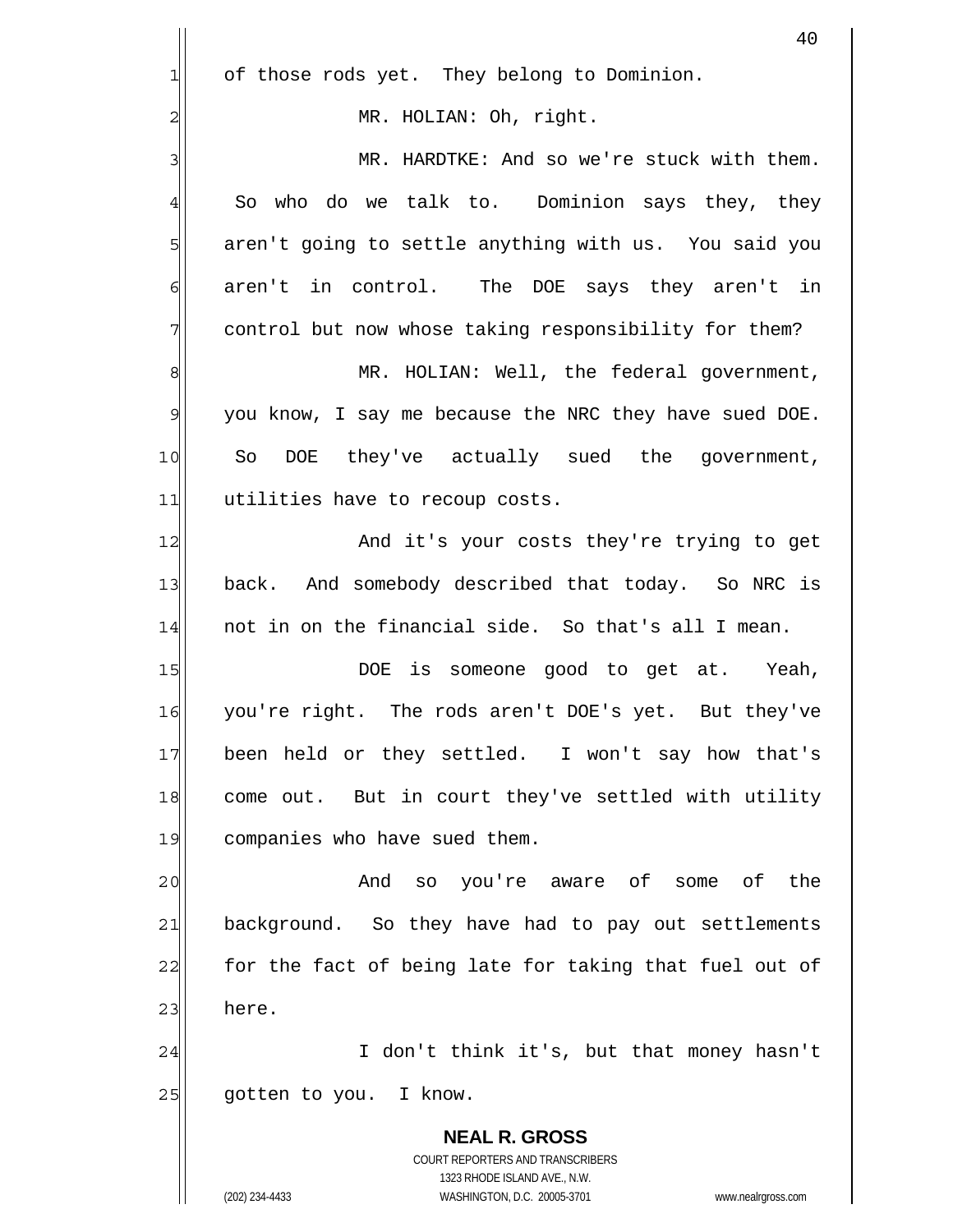|                | 41                                                       |
|----------------|----------------------------------------------------------|
| 1              | MR. HARDTKE: I know.                                     |
| $\overline{a}$ | HOLIAN: Yeah. So that's the issue<br>MR.                 |
| 3              | here is that the money hasn't gotten to you and we had   |
| $\overline{4}$ | a state rep here this afternoon talking about that,      |
| 5              | that, you know, that part of that gets into the state    |
| $\epsilon$     | politics of it.                                          |
| 7              | You know, the settlement goes to them and,               |
| 8              | you know, how that's distributed from the state is an    |
| 9              | issue there.                                             |
| 10             | Go ahead, sir.                                           |
| 11             | MR. CARROLE: Well, I've got the CRS report               |
| 12             | here. And it's an updated one for October 9th.<br>And    |
| 13             | Yucca Mountain might be ready by the year 2020.          |
| 14             | It says might be. But it also says that                  |
| 15             | every, every nuclear plant is getting reimbursed from    |
| 16             | DOE because they're being sued so they'll get it.        |
| 17             | So this is the big thing right now is when               |
| 18             | Dominion put in for theirs there was no reason why       |
| 19             | they couldn't have put in for compensation for this      |
| 20             | because that would have been an expense for them.        |
| 21             | And if NRC can come over here and overrule               |
| 22             | our zoning because they are that big and they can step   |
| 23             | on us, it's like I told our state senator, we have       |
| 24             | only 600 voting people in the town and you don't give    |
| 25             | a damn about us.                                         |
|                | <b>NEAL R. GROSS</b><br>COURT REPORTERS AND TRANSCRIBERS |

1323 RHODE ISLAND AVE., N.W.

 $\prod$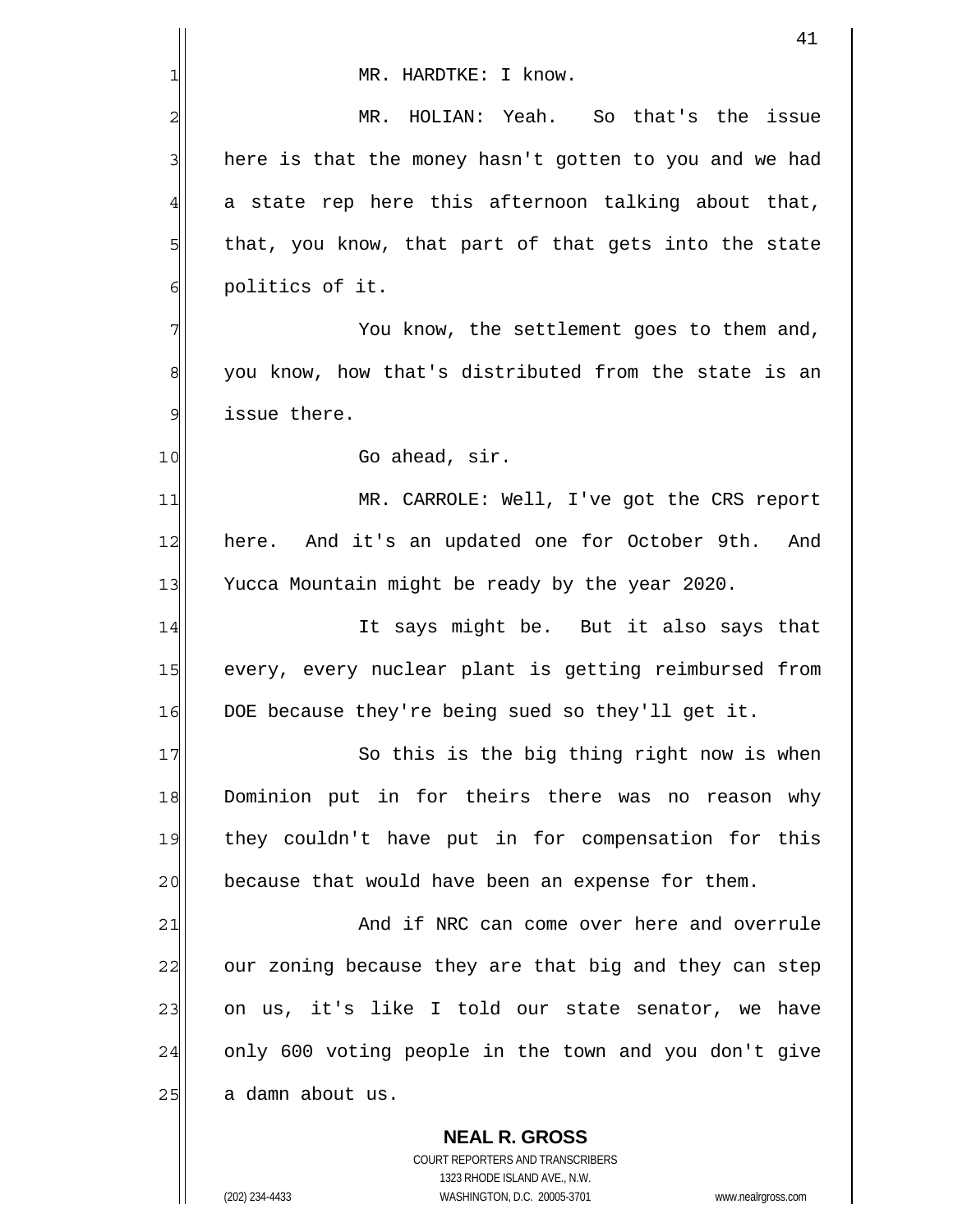**NEAL R. GROSS** COURT REPORTERS AND TRANSCRIBERS 1323 RHODE ISLAND AVE., N.W. (202) 234-4433 WASHINGTON, D.C. 20005-3701 www.nealrgross.com 42 1 2 3 4 5 6 7 8 9 10 11 12 13 14 15 16 17 18 19 20 21 22 23 24 25 And that was Herb Cole. And it's the same with Kagen's office and it's the same with everyone of them. We met with them all. And Gary Visor is the only one that is trying to fight for us. But the State of Wisconsin is the only state that takes all the utility tax and sends back what they want. MR. HOLIAN: Yeah. And I don't know if it's the only state. This is myself. You might know more about that than I do. I know you checked and it is, and that's an issue with the state. You know, I just, as you said that, you mentioned that, you know, the NRC is somehow you mixed us in with zoning. Once again we have nothing to do with zoning out here at the plant, you know. We will license the plant but it is up to state officials, I mean we'll look at the original siting of a plant but it's up to, you know, state officials for changing, I think what you meant was changing the zoning or allowing the independent spent fuel installation facility there. MR. CARROLE: Town zoning. MR. HOLIAN: Yeah, town zoning, okay. And so that's been an issue at some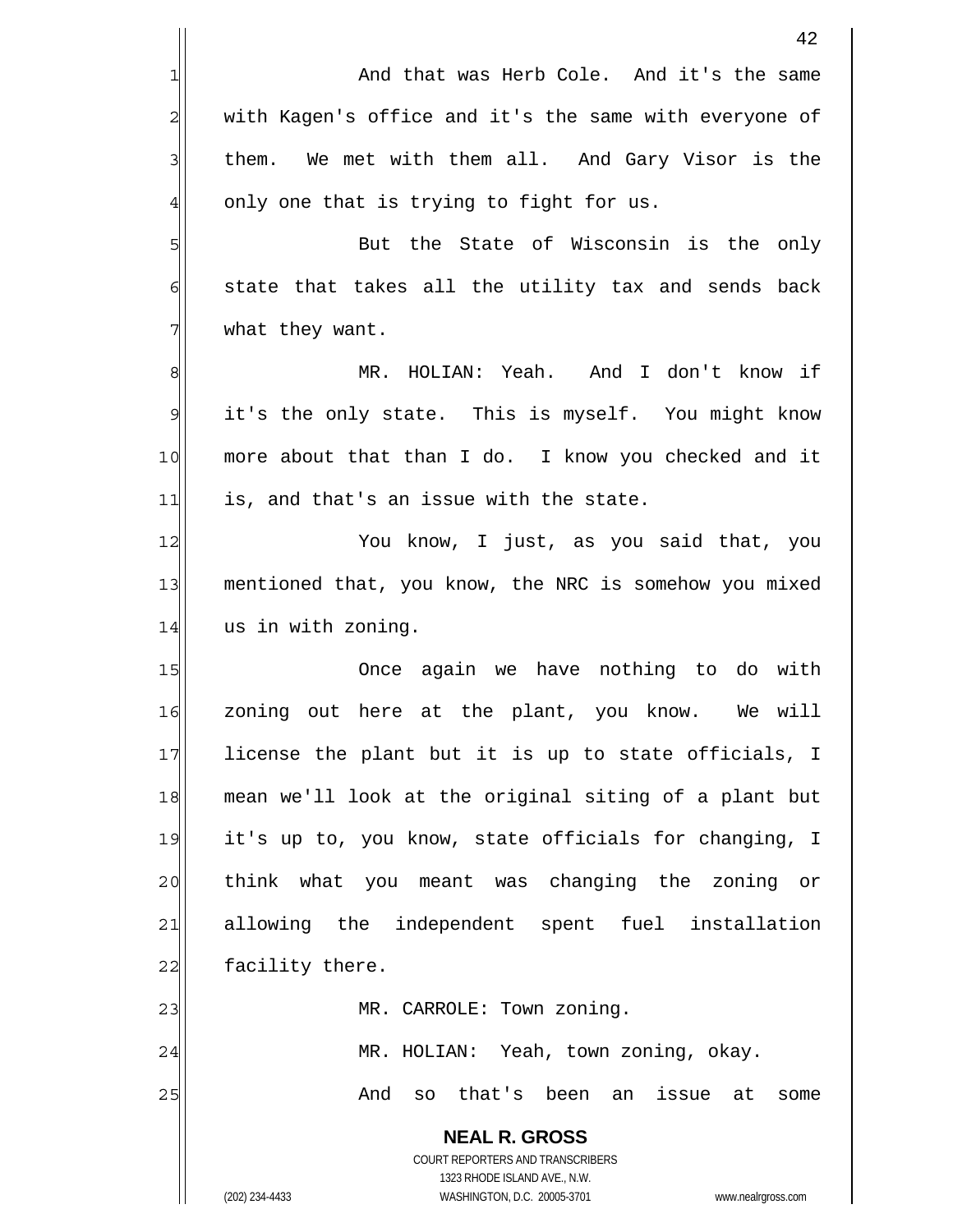**NEAL R. GROSS** COURT REPORTERS AND TRANSCRIBERS 1323 RHODE ISLAND AVE., N.W. (202) 234-4433 WASHINGTON, D.C. 20005-3701 www.nealrgross.com 43 1 2 3 4 5 6 7 8 9 10 11 12 13 14 15 16 17 18 19 20 21 22 23 24 25 plants. You know, some plants, states have limited zoning requirements where you'll only put 16 casks out there. We won't let you put 20, you know, that's happened at several plants I'm aware of. Usually that works out amongst the economics between the utility and the state and somehow they come to some settlement in the cases I've seen. In other words I'm not aware of a plant, you know, not being able to work that out somehow economically with the state that's shut down a plant. And we've had plants decommission over economic decisions. I just haven't, don't think I've seen one yet over how many casks or independent spent fuels storage installation. We've had some plants, you know, as I mentioned that one in Maine that had shut down, had some safety issues and the owner at that time just said, you know, deregulation was coming. There were a lot of things at the time and they decided not to continue the operation of that plant or sell it to somebody else. So we've had several plants there right around the early 90's that decided to shut down. Other comments or questions on license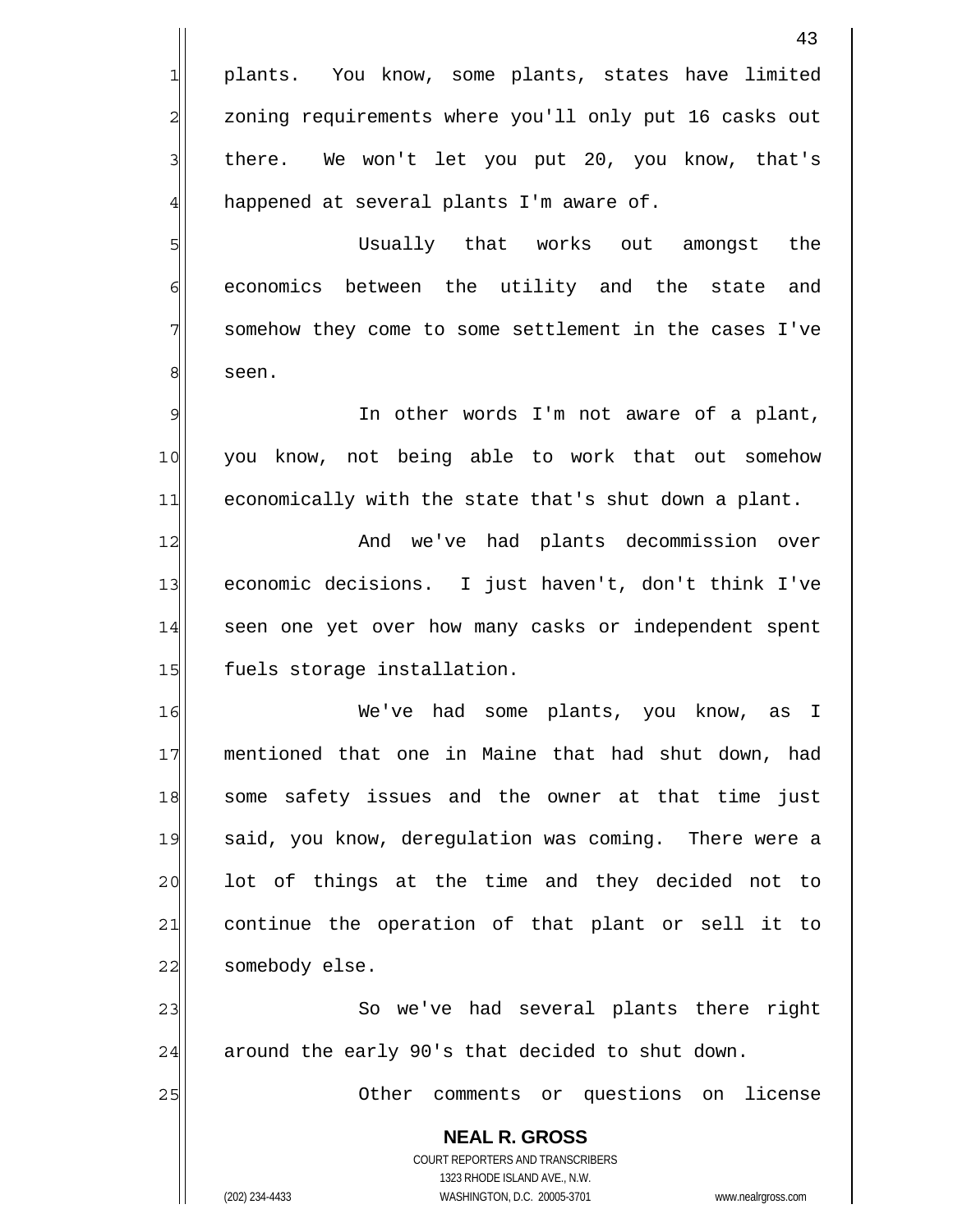renewal or environmental issues or scoping issues that you want the NRC to look at.

3 4 5 6 7 8 9 10 11 12 13 You know, in some of those documents there we do generically look at 90 some impacts from water impact to land impacts to socio-environmental, archeological impacts. So a lot does get looked at both on the environment side and as you take these documents and go away for the night and you think of something as Sarah said anything that comes at an environmental review you can come in and just put those in either through us or through your state offices where hey we want you to dig a little deeper into these areas.

14 15 16 17 18 19 20 You know, the independent spent fuel aspect you're right it comes up in these meetings often because the immediate thing the public sees is okay if we do the plant's been operating pretty well, we like the electricity. But if we do let it operate it bothers us because we didn't buy in for 20 more years of high level waste being stored there also.

21 22 23 24 You know, we can understand some. And so I don't mind that obviously being a topic of discussion here tonight. It's not that that's not a part of license renewal.

As a matter of fact those casks, you know,

**NEAL R. GROSS** COURT REPORTERS AND TRANSCRIBERS 1323 RHODE ISLAND AVE., N.W. (202) 234-4433 WASHINGTON, D.C. 20005-3701 www.nealrgross.com

25

1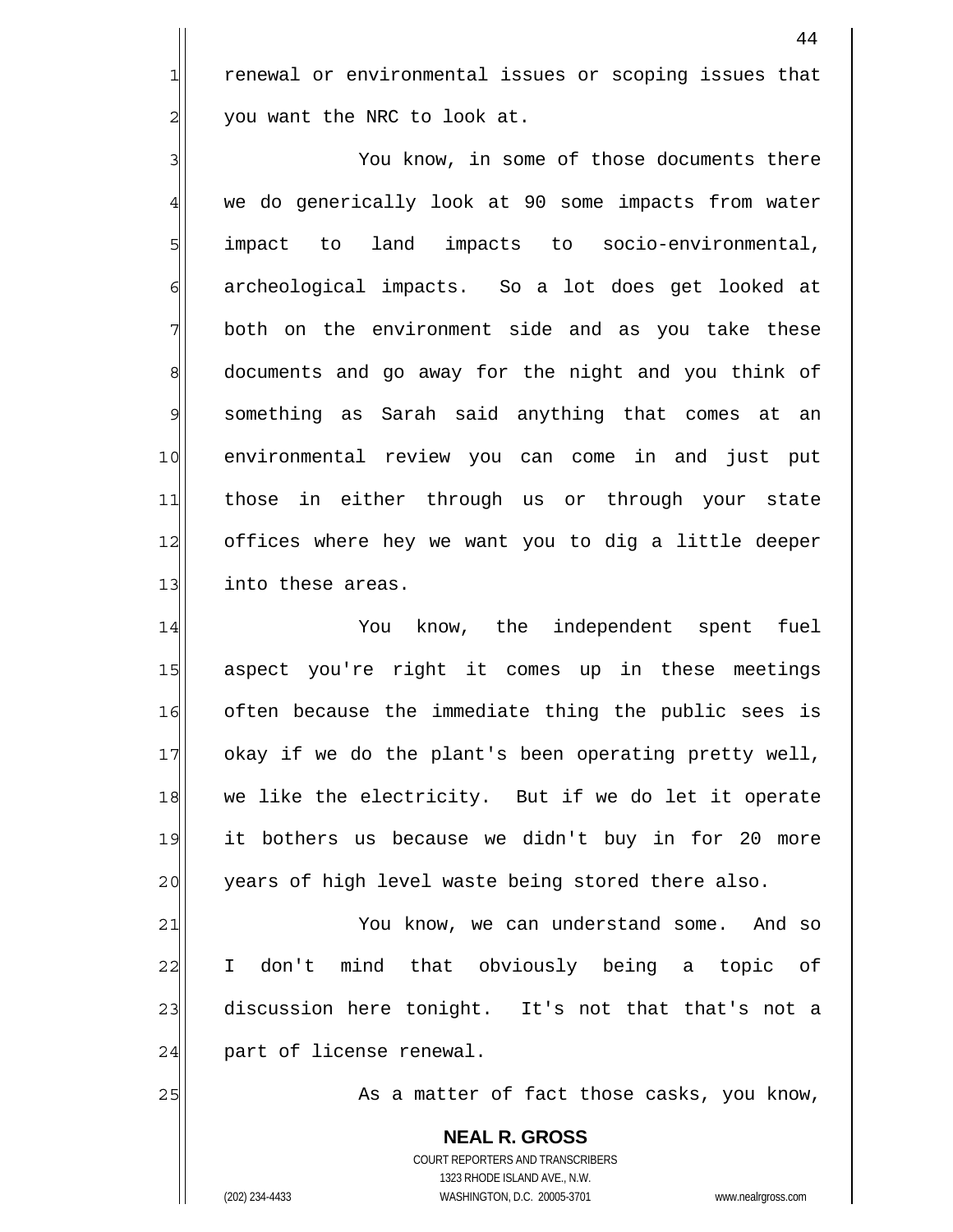|                 | 45                                                                                                  |
|-----------------|-----------------------------------------------------------------------------------------------------|
| 1               | we do license for a certain amount of time.                                                         |
| $\overline{c}$  | So, you know, we will have to look at                                                               |
| 3               | that. If Yucca Mountain doesn't go and DOE keeps,                                                   |
| 4               | well I won't put it all on DOE some of it's Congress.                                               |
| 5               | Congress will cut their budgets so they can only do                                                 |
| 6               | so much work.                                                                                       |
| 7               | So sometimes you can't fault them for how                                                           |
| 8               | late they've been. I haven't looked at how much of                                                  |
| $\mathcal{Q}$   | that blame is to share.                                                                             |
| 10              | But, you know, even now, even with the                                                              |
| 11              | application in now and that's why I know you read with                                              |
| 12              | skepticism maybe by 2020 because Congress has already                                               |
| 13              | said well the application is in with the NRC but we                                                 |
| 14              | still may cut funds for the, you know, eventual review                                              |
| 15              | of our dollars, NRC dollars to even review it.                                                      |
| 16              | that, if we don't get the budget to<br>So                                                           |
| 17              | review it we'll have to delay it. It's just, so a lot                                               |
| 18              | of that I put on Congress.                                                                          |
| 19              | But I do get to the safety of those casks.                                                          |
| 20              | They will be looked at. If it's, it's a commission                                                  |
| $\overline{21}$ | level item. They call it a high level waste                                                         |
| 22              | confidence decision. Is there confidence. They                                                      |
| 23              | actually call it the waste confidence decision.                                                     |
| 24              | Does Congress give us enough confidence                                                             |
| 25              | that waste won't be here forever, for your kids and                                                 |
|                 | <b>NEAL R. GROSS</b>                                                                                |
|                 | COURT REPORTERS AND TRANSCRIBERS                                                                    |
|                 | 1323 RHODE ISLAND AVE., N.W.<br>WASHINGTON, D.C. 20005-3701<br>(202) 234-4433<br>www.nealrgross.com |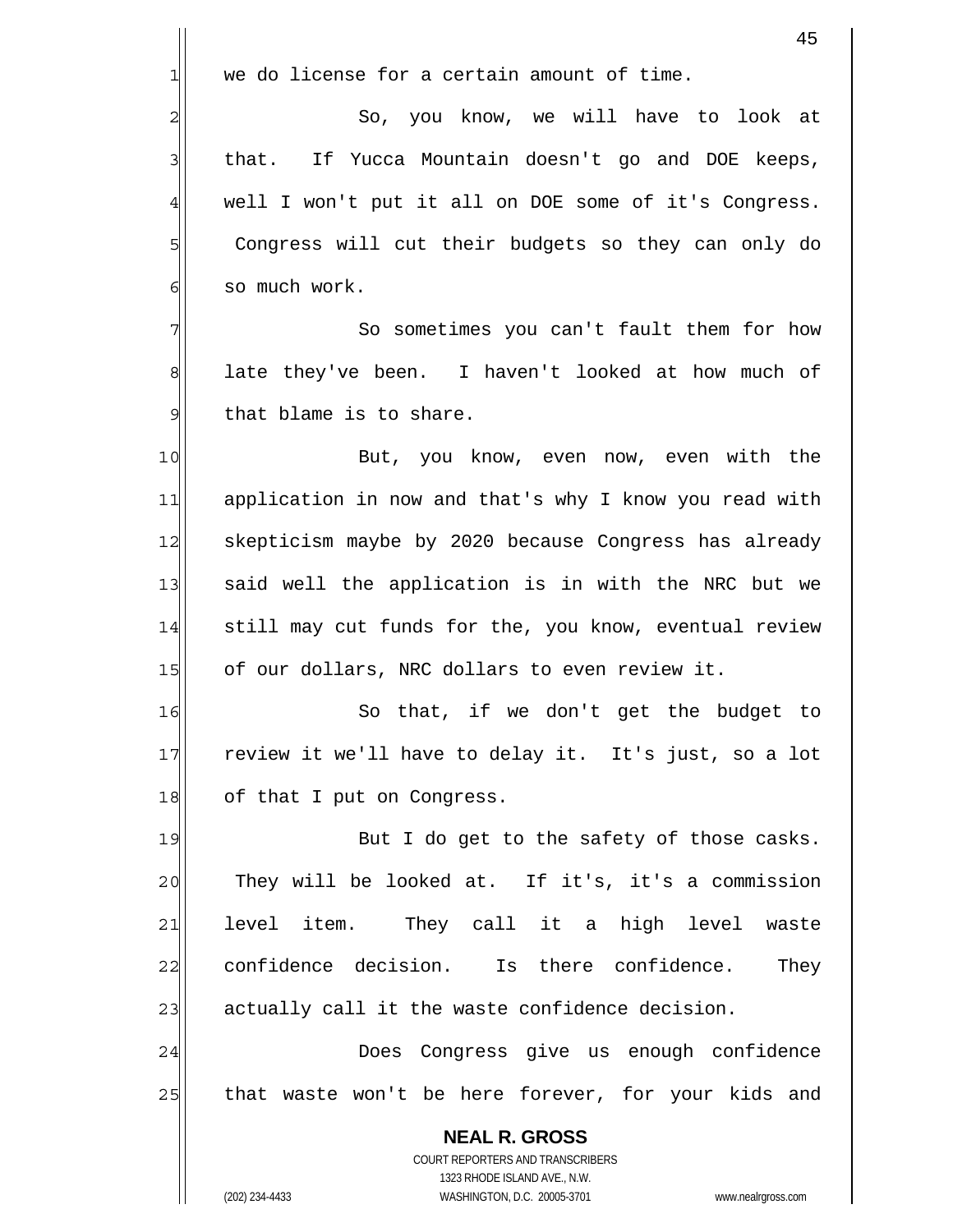46 1 2 3 4 5 6 7 8 9 10 11 12 13 14 15 16 17 18 19 20 21 22 23 24 grandkids. And they have to revisit that decision that yes Congress is still behind moving it to some kind of central repository. So we don't mind the issue coming up. I can't always give you satisfactory answers. Just like in some area emergency preparedness I showed you on an earlier slide and security are even bigger issues than independent spent fuel storage because people say, you know, right now we don't think we can hear the sirens when something happens at that plant. And our roads are, you know, here you've got plenty of roads to go somewhere. Over in New York they've only got a few roads and that's a bigger issue for them. And it's unsettling for them to hear some of the answers which well if that's an issue that's an issue right now it's not necessarily a license renewal issue. There's other mechanisms to either get that through your state or bring that to the NRC and petition to shut down the plant. But we do hear. That's the point of these meetings. One we get to hear it. Some of your state reps get to hear it. And you get to be on the voice here of that as we take these back we do cover aspects

of this of what's on the population's mind in these

**NEAL R. GROSS** COURT REPORTERS AND TRANSCRIBERS 1323 RHODE ISLAND AVE., N.W. (202) 234-4433 WASHINGTON, D.C. 20005-3701 www.nealrgross.com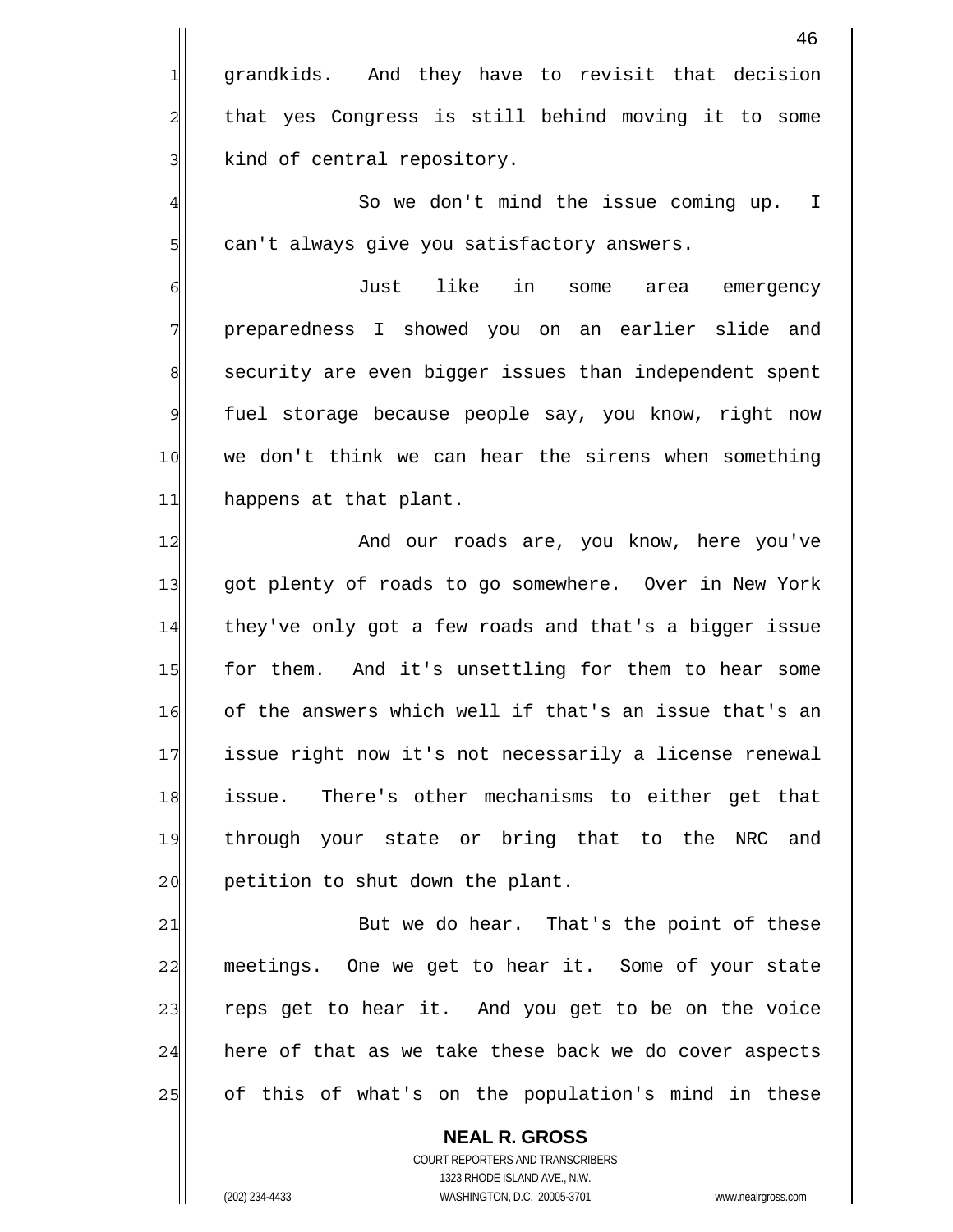|                | 47                                                                                                  |
|----------------|-----------------------------------------------------------------------------------------------------|
| 1              | meetings and go from there.                                                                         |
| $\overline{2}$ | Other questions, go ahead, yes sir.                                                                 |
| 3              | TADISCH: I'm Steve Tadisch. I'm a<br>MR.                                                            |
| 4              | resident here. And we're talking about this high                                                    |
| 5              | level waste storage. How is that going to affect an                                                 |
| 6              | addition to the plant or any new plants in the state                                                |
| 7              | or the United States?                                                                               |
| 8              | HOLIAN: Just the independent spent<br>MR.                                                           |
| $\mathcal{Q}$  | fuel storage? I --                                                                                  |
| 10             | MR. TADISCH: Yes. Are they going to give                                                            |
| 11             | new licenses even though Yucca Mountain is not going                                                |
| 12             | to be running at the time or are they going to just                                                 |
| 13             | prorate it kind of and --                                                                           |
| 14             | MR. HOLIAN: No.                                                                                     |
| 15             | MR. TADISCH:<br>then<br>hope that it's<br>$--$                                                      |
| 16             | running?                                                                                            |
| 17             | MR. HOLIAN: Well, the same issue for new                                                            |
| 18             | plants in the country, right. Now that's a whole                                                    |
| 19             | other, that's whole other division by the way. So                                                   |
| 20             | Sarah and I, our reviews are going to be only on                                                    |
| 21             | Kewaunee and the other 11 plants that we have in with                                               |
| 22             | us.                                                                                                 |
| 23             | It takes about two years to do a license                                                            |
| 24             | renewal and you're at the beginning of this process                                                 |
| 25             | for Kewaunee. So for the next 18 months we'll be                                                    |
|                | <b>NEAL R. GROSS</b><br>COURT REPORTERS AND TRANSCRIBERS                                            |
|                | 1323 RHODE ISLAND AVE., N.W.<br>(202) 234-4433<br>WASHINGTON, D.C. 20005-3701<br>www.nealrgross.com |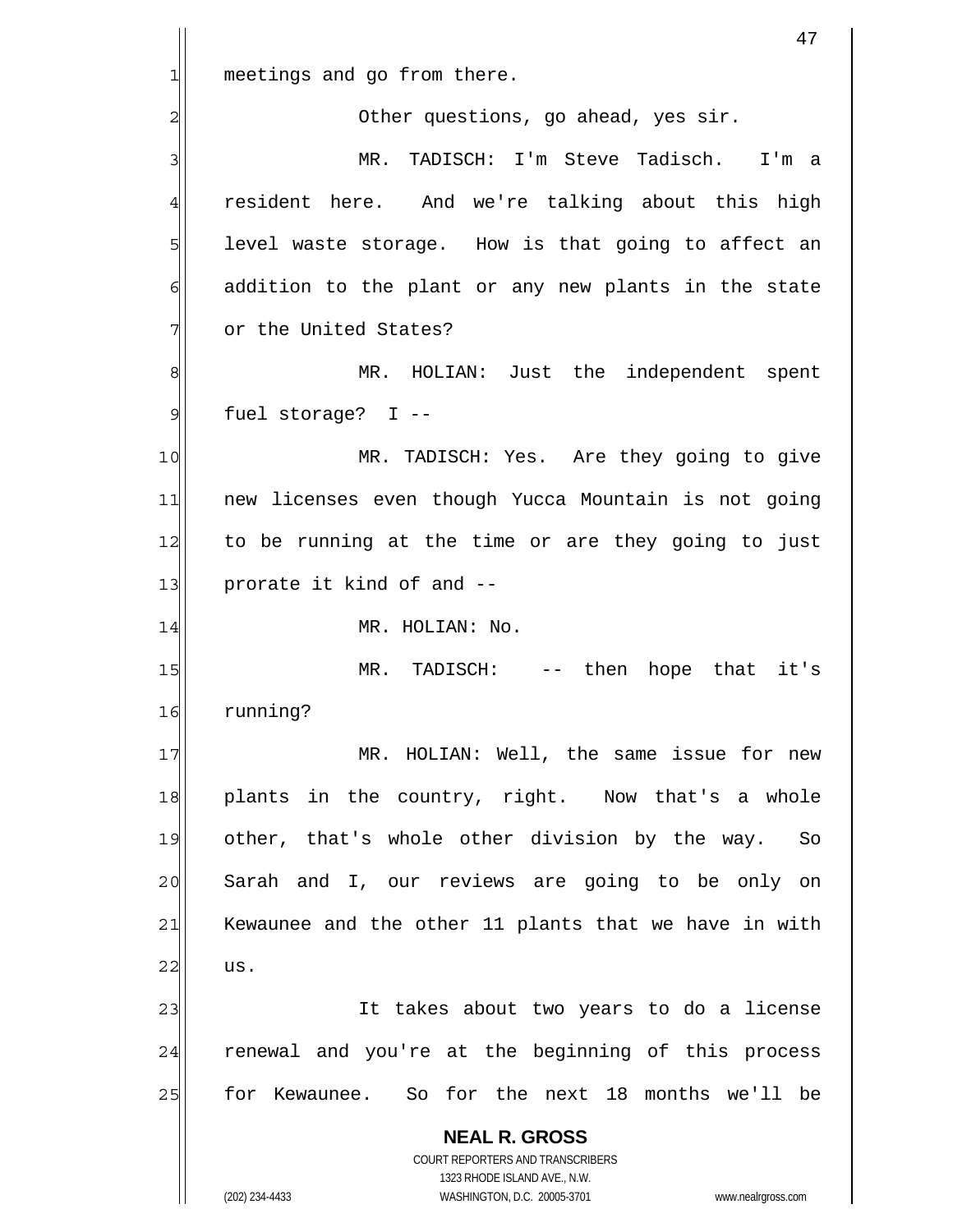**NEAL R. GROSS** COURT REPORTERS AND TRANSCRIBERS 48 1 2 3 4 5 6 7 8 9 10 11 12 13 14 15 16 17 18 19 20 21 22 23 24 25 studying Kewaunee and the other plants that are in there. We are not affected by to quote the new build, new reactor build. There's a whole other division back at NRC that handles that. And whether that comes about or not there's a lot of factors. You know, there's economics. You know, will they get the right, you know, rates of return on their money. Will the U.S. even be able to build it. But your question was even if Yucca Mountain doesn't open up will the NRC even license a new plant and the answer is yes. We could still license a brand new plant having nothing to do with Yucca Mountain. It gets into that waste confidence decision that hey that Congress has said we're going to be looking at a repository. If Yucca Mountain gets turned down for some reason at its, you know, it's one of the issues they brought up is there's more sizemic activity out in Nevada than people thought. And people are saying so therefore you should have picked Texas, shouldn't have picked Nevada. So if something comes out in that technical review that there's too much sizemic

1323 RHODE ISLAND AVE., N.W.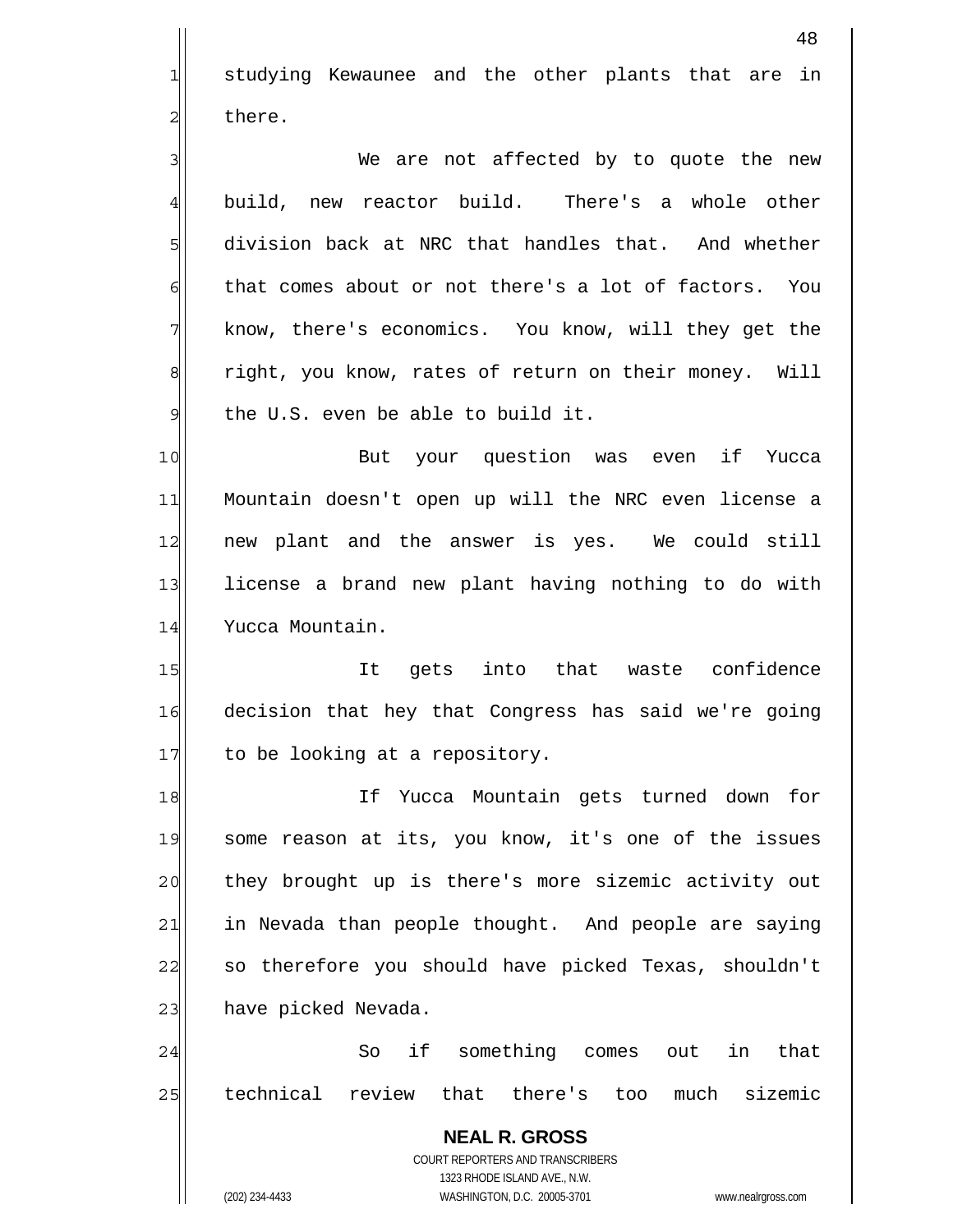|                | 49                                                                                                  |
|----------------|-----------------------------------------------------------------------------------------------------|
| 1              | activity, you know, that might delay it another five                                                |
| $\overline{c}$ | years. Congress might have to pick another area.                                                    |
| 3              | You know, it would be longer than that.                                                             |
| $\overline{4}$ | But Congress has stated we have a waste confidence                                                  |
| 5              | decision that we will eventually get this waste and                                                 |
| 6              | put it somewhere.                                                                                   |
| 7              | now they're talking about<br>maybe<br>0r                                                            |
| 8              | reprocessing it.                                                                                    |
| $\mathfrak{S}$ | So their timetable is off. They've looked                                                           |
| 10             | at the NRC and they've said, you know, can it be                                                    |
| 11             | safely stored while we wait on that. And the answer                                                 |
| 12             | is yes, you know, we can do it in the pools like we                                                 |
| 13             | originally for 10 or 15 years and then we can put it                                                |
| 14             | in casks.                                                                                           |
| 15             | And they've stated the casks are not to be                                                          |
| 16             | long term storage. They've stated that. Now how long                                                |
| 17             | is long term? Will it be how much of your kid's life.                                               |
| 18             | But it's limited by that cask review.                                                               |
| 19             | But a new plant license the answer is, you                                                          |
| 20             | know, you can still go just like, you know, when these                                              |
| 21             | plants were originally licensed you didn't have a high                                              |
| 22             | level repository. It was envisioned that you'd just                                                 |
| 23             | build it by then.                                                                                   |
| 24             | So there's no, we're at this new plant                                                              |
| 25             | build, there's no view of whether it, you know, would                                               |
|                | <b>NEAL R. GROSS</b>                                                                                |
|                | COURT REPORTERS AND TRANSCRIBERS                                                                    |
|                | 1323 RHODE ISLAND AVE., N.W.<br>(202) 234-4433<br>WASHINGTON, D.C. 20005-3701<br>www.nealrgross.com |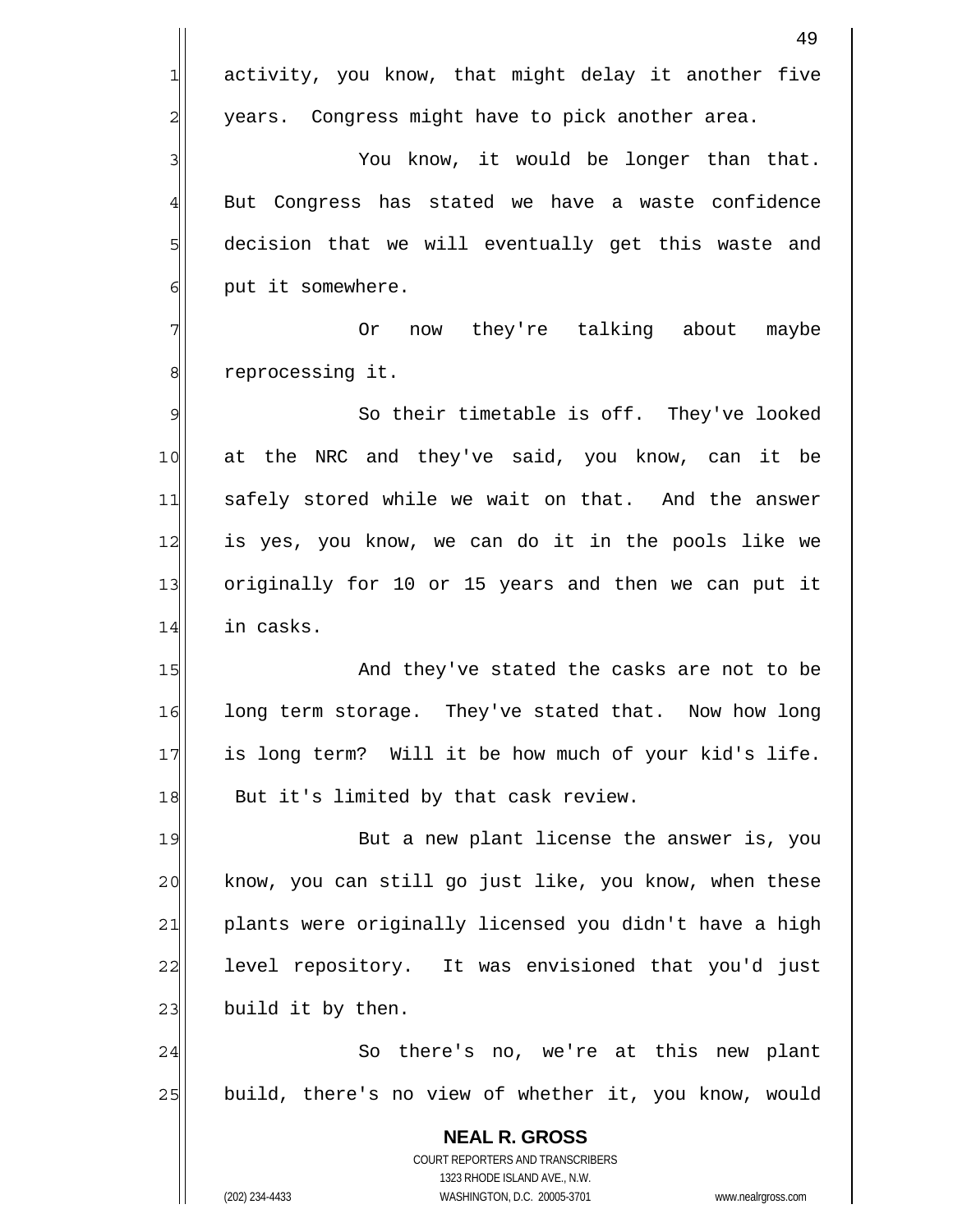|                | 50                                                          |
|----------------|-------------------------------------------------------------|
| 1              | be a factor in deciding for an up or down yes or no.        |
| $\overline{c}$ | TADISCH: The<br>$MR$ .<br>game starts in<br>ten             |
| 3              | minutes so we have to hurry up.                             |
| 4              | HOLIAN: All right. That's<br>the<br>MR.                     |
| 5              | Phillies so you know what he's talking about.               |
| 6              | MR. TADISCH: The only thing is I was going                  |
| 7              | to say it also says that those spent fuel rods have to      |
| 8              | be in the water for five years --                           |
| 9              | MR. HOLIAN: Yes.                                            |
| 10             | MR. TADISCH: -- before it can go in the                     |
| 11             | casks.                                                      |
| 12             | HOLIAN: Yes. That's, right, that's<br>MR.                   |
| 13             | right. And there's usually not a problem with that.         |
| 14             | The fuel that's in there it's plenty of room in those       |
| 15             | spent fuel pools. The original design for, you know,        |
| 16             | for 10 or 15 years of amount of fuel going in there.        |
| 17             | So there's no problem keeping it in there                   |
| 18             | for five years. You're right. You don't want to take        |
| 19             | it out before five years there's too much heat and you      |
| 20             | wouldn't be able to cool it by air outside of that.         |
| 21             | So they do keep it in there for at least                    |
| 22             | five years. And it's a good, good thing they've done        |
| 23             | it.                                                         |
| 24             | know, one of the plan, I'll just<br>You                     |
| 25             | mention, you know, has, it was on a New York plant          |
|                | <b>NEAL R. GROSS</b>                                        |
|                | COURT REPORTERS AND TRANSCRIBERS                            |
|                | 1323 RHODE ISLAND AVE., N.W.<br>WASHINGTON, D.C. 20005-3701 |
|                | (202) 234-4433<br>www.nealrgross.com                        |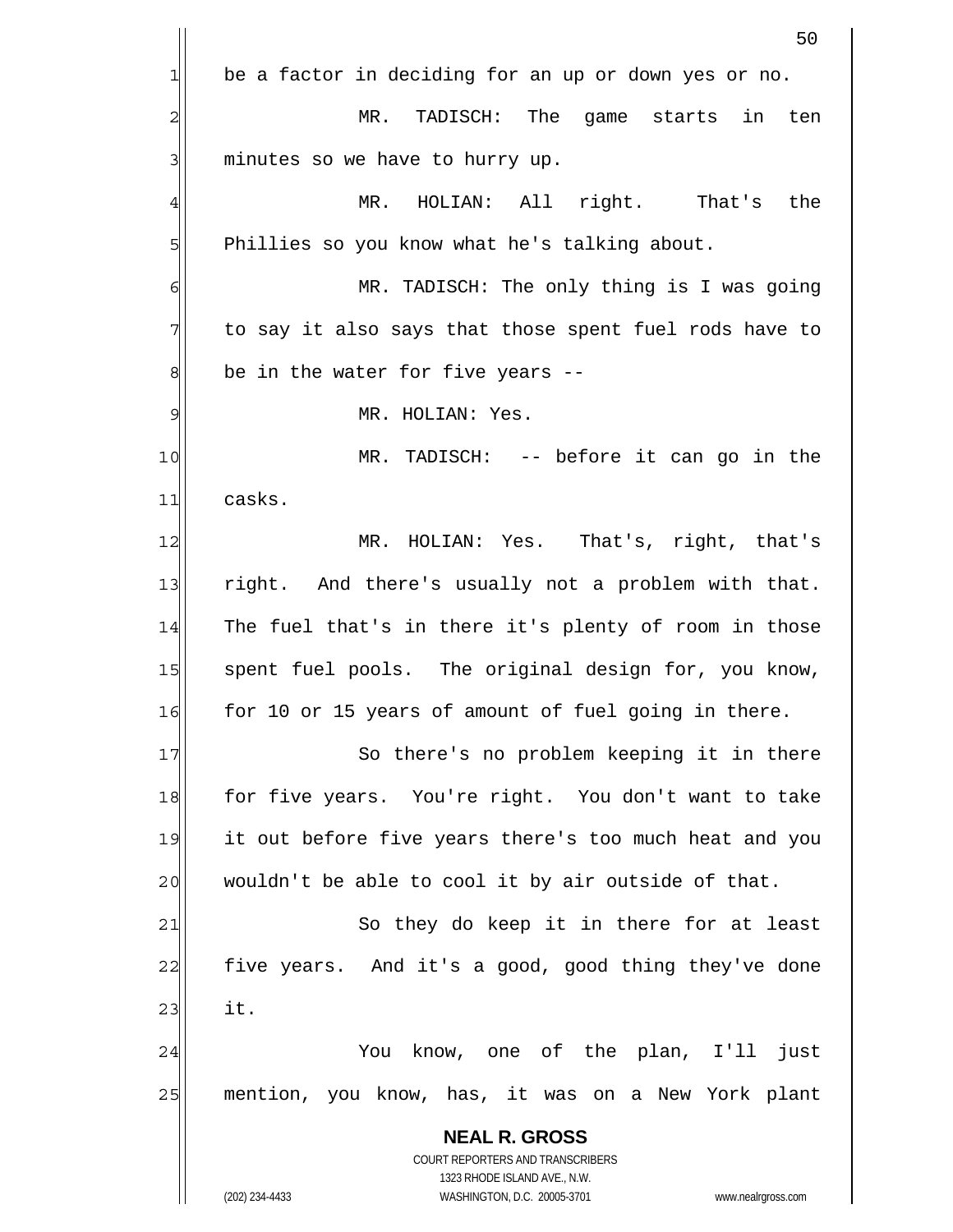just drained one of their old spent fuel pools and actually moved some of the fuel that had been in there 30 years. And just, you know, moved it over to another pool.

 But there's been a lot of talk about even then you might be able to store it not in a cask outside but in some kind of, you know, right within the plant boundary in concrete and just air cool it there.

10 11 12 13 Now they didn't do that. But I'm just telling you there's other methods for, you know, putting that fuel in storage that maybe haven't been thought about yet.

14 15 16 17 So I know that's an unsettling issue. I know in this community it's unsettling for some state reasons really for some kind of financial equity. And, you know, I understand that.

18 19 20 21 22 There was a state rep here this afternoon and he heard that again and that was good for this forum to bring that up. We were keyed into it even by the regional people that that would be an issue to come up.

23 24 25 And I, you know, I apologize sometimes the NRC, the federal government, you know, doesn't have more of a say in a state issue. Well, it just

**NEAL R. GROSS** COURT REPORTERS AND TRANSCRIBERS 1323 RHODE ISLAND AVE., N.W. (202) 234-4433 WASHINGTON, D.C. 20005-3701 www.nealrgross.com

1

2

3

4

5

6

7

8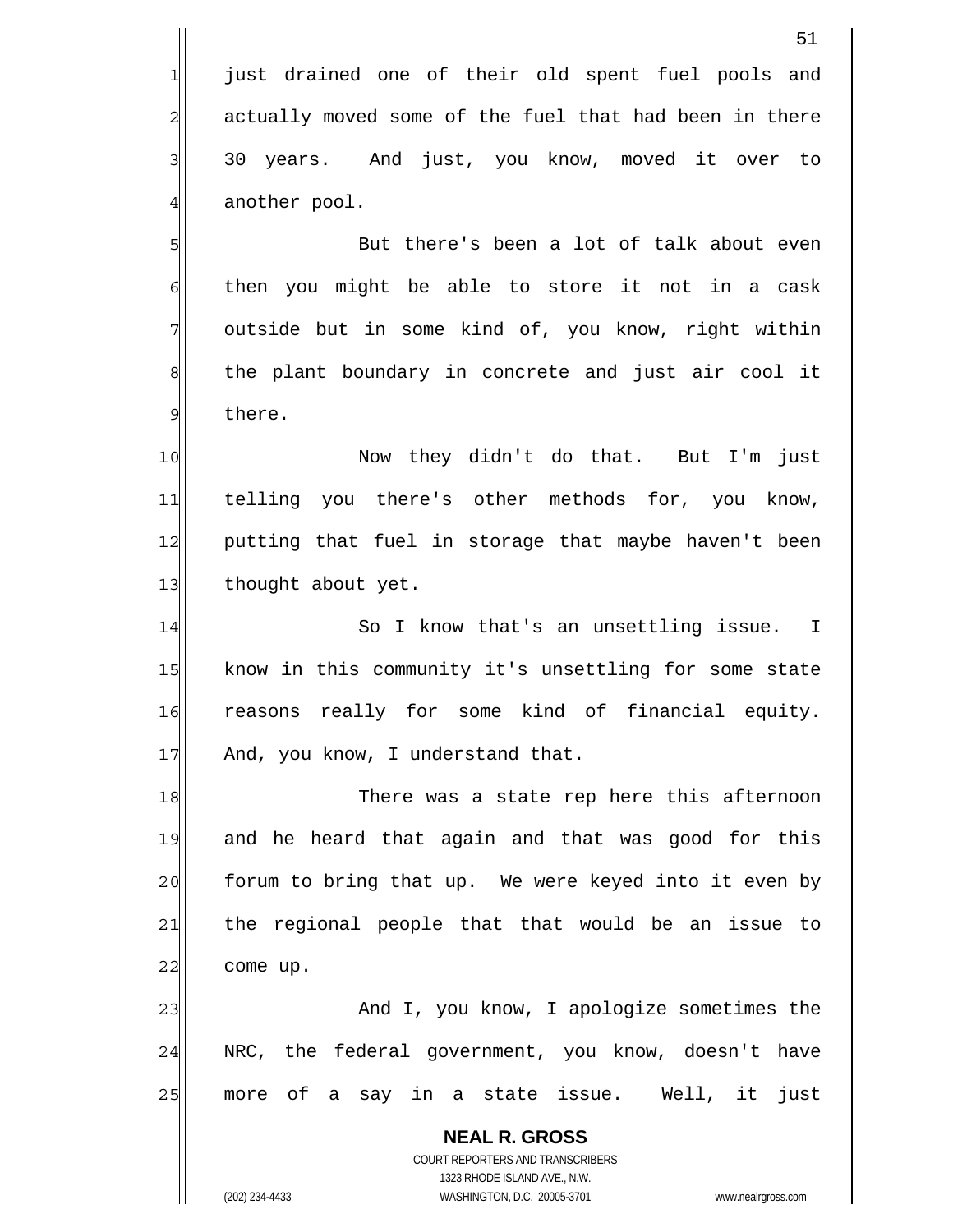|    | 52                                                                                                  |
|----|-----------------------------------------------------------------------------------------------------|
| 1  | doesn't. You know, I got asked in a New York meeting                                                |
| 2  | what if the governor of New York says he doesn't want                                               |
| 3  | that plant re licensed. And I said well he can just                                                 |
| 4  | add his name to, you know, another list of people.                                                  |
| 5  | I mean some of the state individuals don't                                                          |
| 6  | have, you know, as much say as an individual who lives                                              |
| 7  | within 10 miles of the plant.                                                                       |
| 8  | You know, you have an opportunity if you                                                            |
| 9  | have a safety issue to put a contention in and say,                                                 |
| 10 | you know, maybe for some reason I don't think those                                                 |
| 11 | casks are as safe as the guy from the NRC told me they                                              |
| 12 | were.                                                                                               |
| 13 | You know, I think something might happen.                                                           |
| 14 | And, you know, you can raise that issue.                                                            |
| 15 | It is being done. If you, and you're very                                                           |
| 16 | well read and I appreciate that because out in several                                              |
| 17 | states and I think California was one they raised the                                               |
| 18 | issue of whether on security after 9/11 we should even                                              |
| 19 | do more with the casks and do some kind of other, you                                               |
| 20 | know, berms around them or dirt berms<br>and other                                                  |
| 21 | things.                                                                                             |
| 22 | So there have been petitions raised about                                                           |
| 23 | I just want you to know and the NRC, there's a<br>that.                                             |
| 24 | lot of written documentation about what courts have                                                 |
| 25 | looked at and caused us to do on that issue.                                                        |
|    | <b>NEAL R. GROSS</b>                                                                                |
|    | COURT REPORTERS AND TRANSCRIBERS                                                                    |
|    | 1323 RHODE ISLAND AVE., N.W.<br>(202) 234-4433<br>WASHINGTON, D.C. 20005-3701<br>www.nealrgross.com |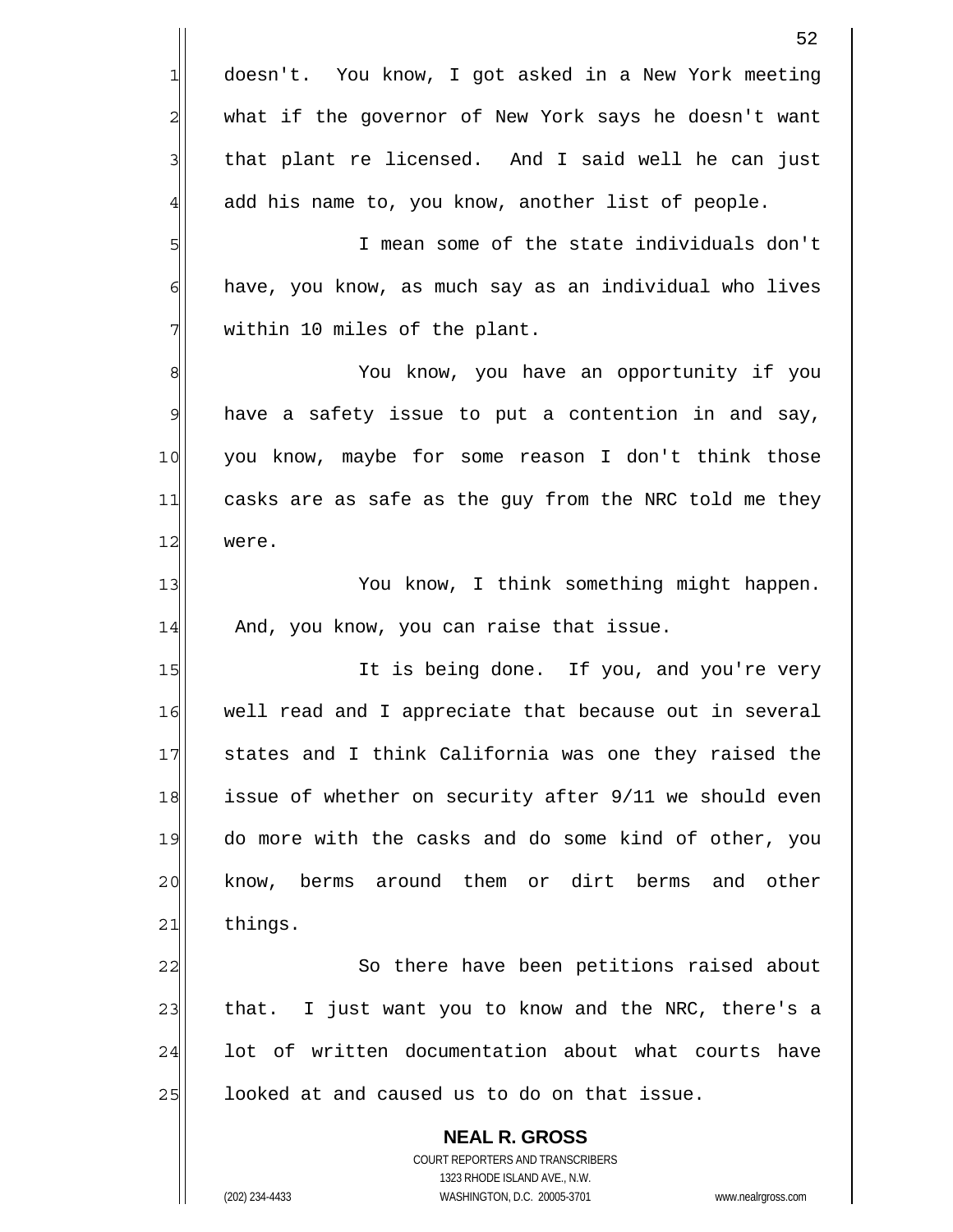But post 9/11, you know, a lot of issues were looked at on the impacts and even fire impacts of planes landing anywhere on site. And a lot of those reviews if they demanded changes were made but it the results were kind of inconsequential we left them as designed.

7 8 9 10 11 You know, I don't get into this often but not only the casks themselves with the thickness of that concrete but even the thickness of those containment buildings or you're talking feet and feet of concrete.

12 13 14 15 16 And that is one area that does get reviewed by the NRC. I don't know if I mentioned it earlier but not only piping and, you know, the fatigue of piping, how many heat up and cool down cycles it can take.

17 18 19 But concrete just the ability of the concrete itself to last temperature effects over 60 years that's one of the items we look at here.

20 21 22 23 24 I don't want to drag it out too long but, you know, as we do close the meeting we'll be around here. We'll be packing up some of the material that you don't, decide not to take for going to the next meeting.

But if you have any other questions or

**NEAL R. GROSS** COURT REPORTERS AND TRANSCRIBERS 1323 RHODE ISLAND AVE., N.W. (202) 234-4433 WASHINGTON, D.C. 20005-3701 www.nealrgross.com

25

1

2

3

4

5